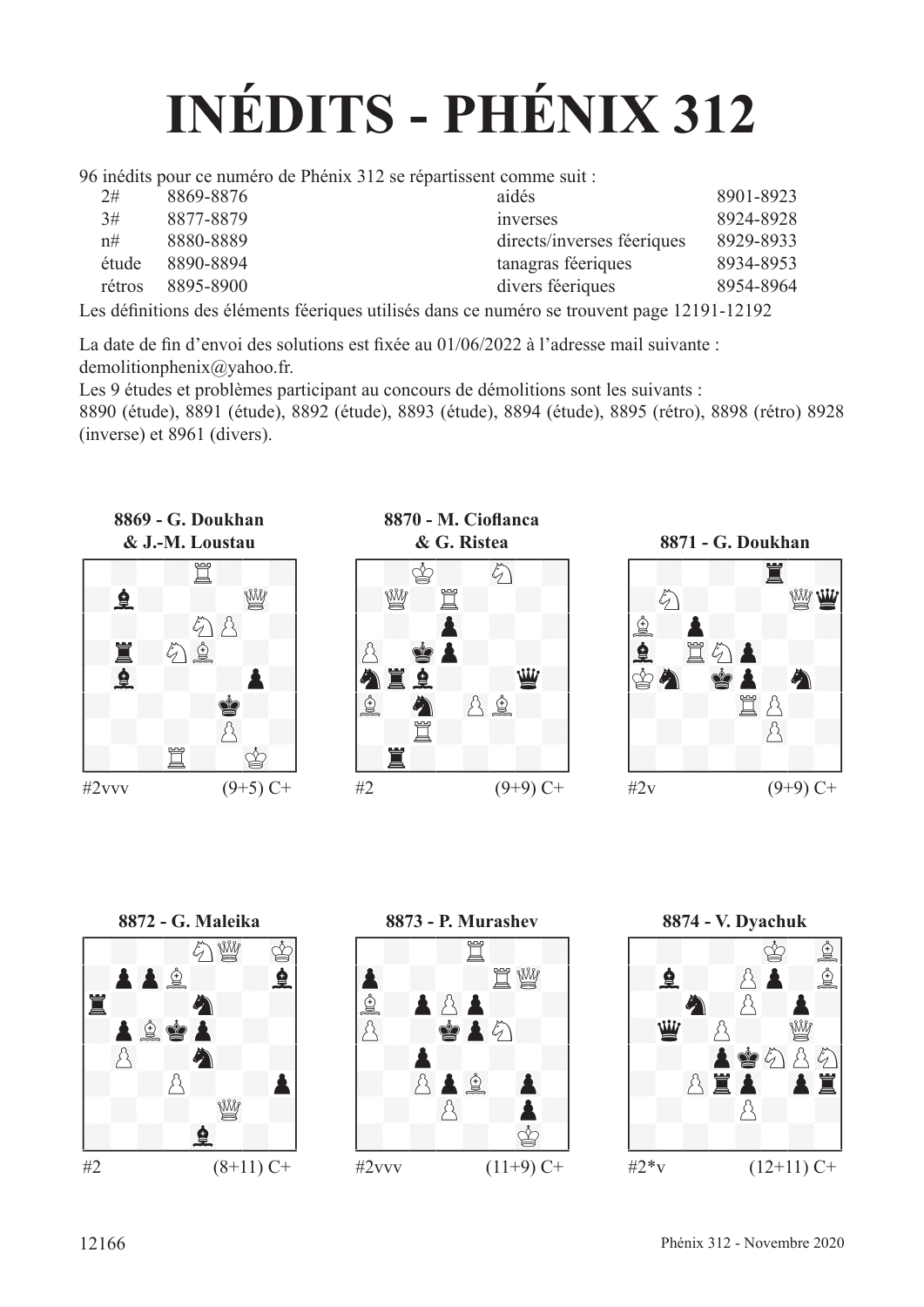





**8880 - K. Keller** Merry Christmas



 $#4v$  (6+1) C+

#3  $(6+7)$  C+

**8878 - V. Sizonenko** !--------! / : : : :/ /: : : : / / : 01r :P:/ /:t: : : / / 89CP01RP89C :/ /: :P:t: / / ()p : : :/ /: : 89cc: /



**8882 - Kurt Keller** Merry Christmas









 $\#3$ vvv  $(10+11)$  C+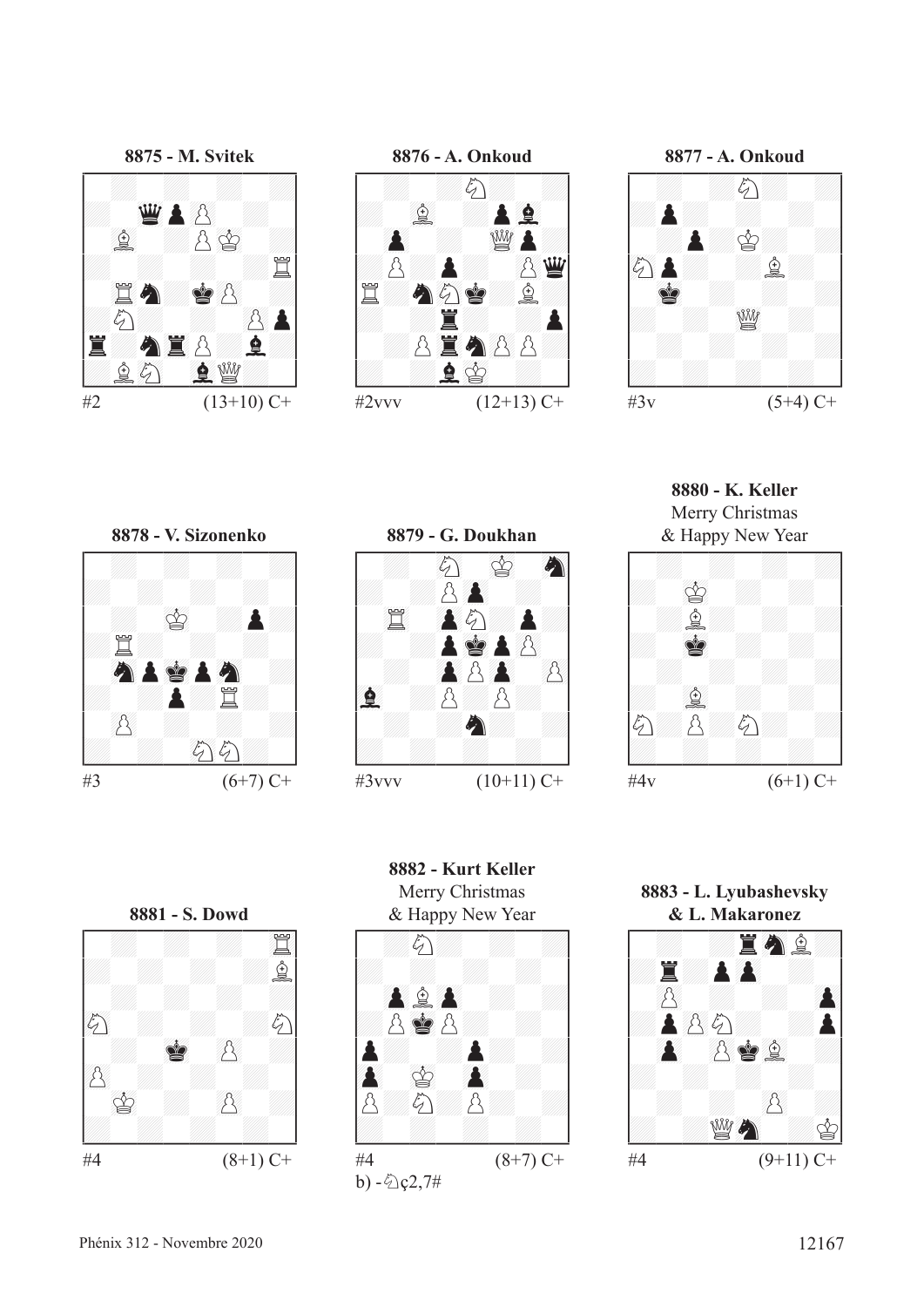



**8886 - K. Keller** Merry Christmas





**8888 - P. Novitsky**









**8892 - J. Sprenger** !--------! / : : : 89c/ /: : : : / / : : 45t :/ /67f : : 01R / /F: ()P : :/ /: : : : / /D: : : :/ /: :t: :r/ \$\_\_\_\_\_\_\_\_\$ + (5+4)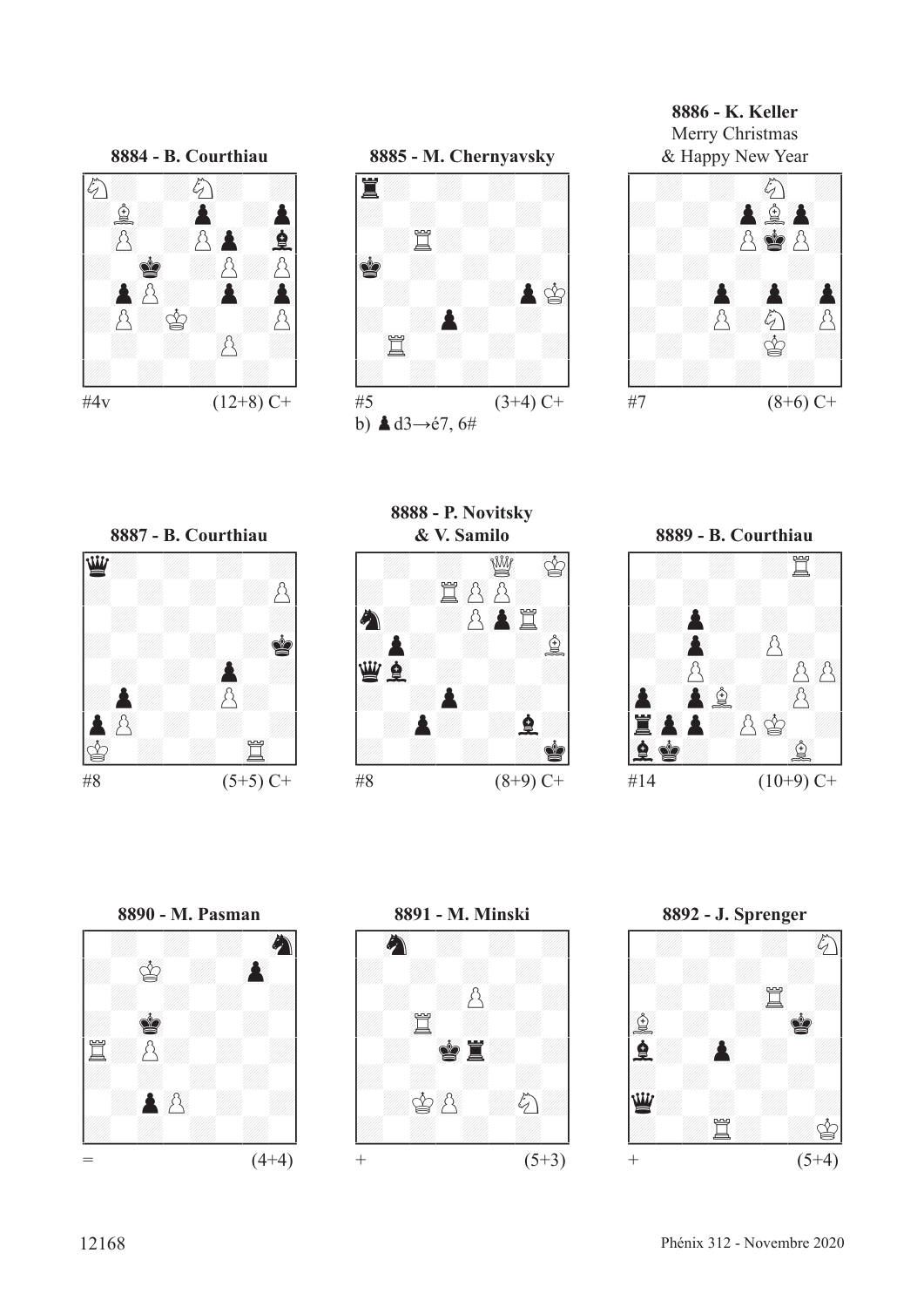**8893 - J. Ulrichsen** !--------! / : : : :/ /: : ()P :R/ / 45t : : :/ /01r : :P: / / : : : :/ /: :P: ()P / / ()p : ()pp:/ /: : : : / +  $(5+5)$ 

**8894 - V. Samilo** après Rinck (1920)<br> **A**<br> **A**<br> **A**<br> **A**<br> **E**<br> **A**<br> **E**<br> **A**<br> **E**<br> **A**<br> **E**<br> **A**<br> **E**<br> **A** 

+  $(7+7)$ 

**8895 - T. Volet** !--------! / : : 67Fde89C/ /:P: 45TT()Pt/ /P:P01rP()pP:/ /89C : :P: / /F:p01R : 89c/ /:p:p: ()P / /p: ()p :p:/ /: 89c : : / Résoudre  $(12+15)$ 

la position





Partie  $(16+14)$  C+ Justifcative en 4,5 coups Einstein



Partie  $(13+16)$  C+ Justifcative en 5,0 coups **Voir texte !**



Partie  $(9+8)$ Justifcative en 13,0 coups Échecs Auto-Capture

**8899 - N. Dupont** !--------! / 89CF23DR67FC45T/ /: ()PP()PP()P / / : : : :/ /()PP01r :f: / / : :t: 89c/ /: ()pp:p()pp/ /p()p :p: 23de/ /45tc67f : : / \$\_\_\_\_\_\_\_\_\$ Partie (16+14) HC+

Justifcative en 21,0 coups **Voir texte !**



Justifcative en 16,0 coups **Voir texte !**

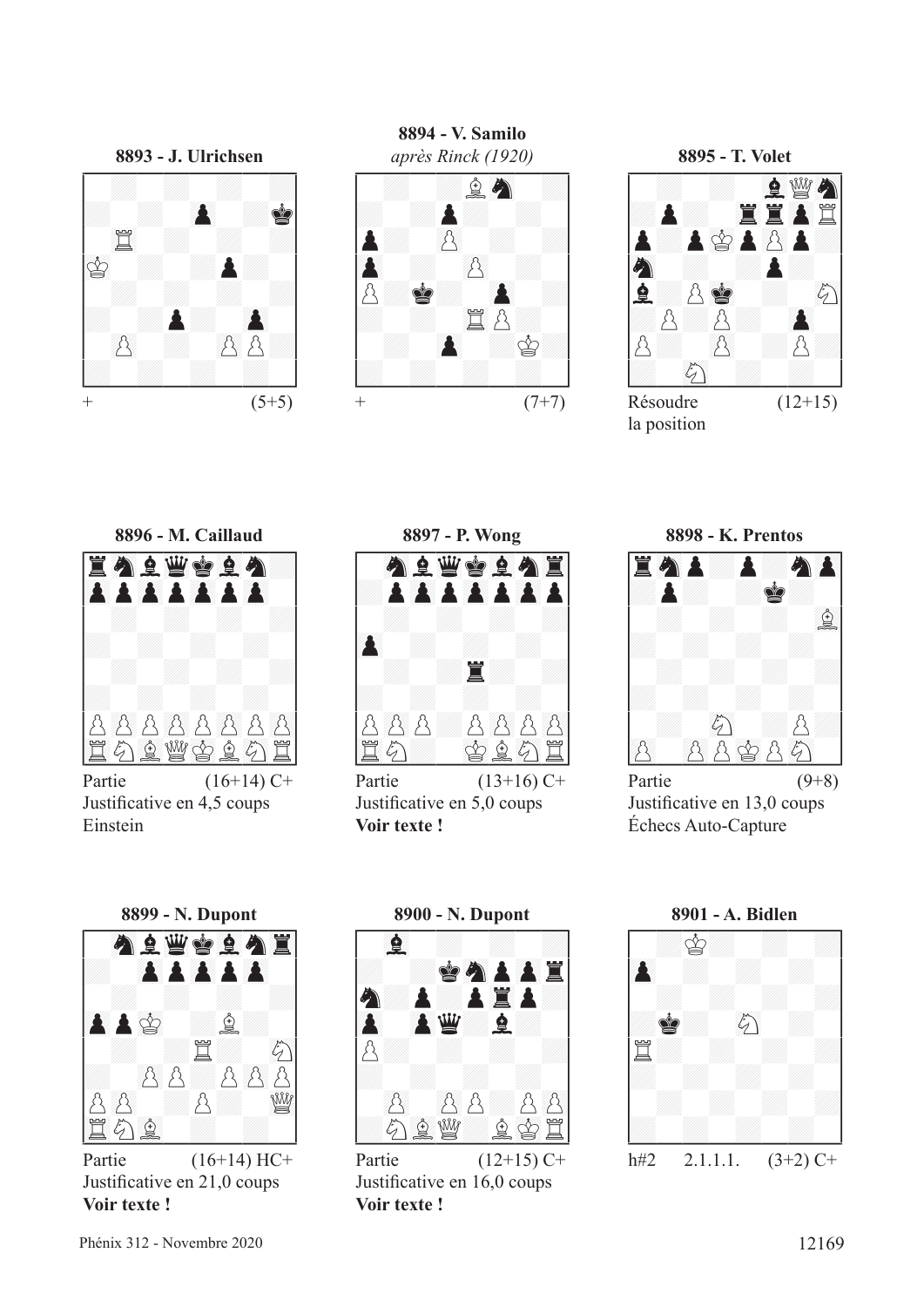



**8904 - M. Ciofanca** !--------! / : : 01r :/ /: : : ()P / /c: : : :/ /:f:P:F: / / 23deC01R : :/ /67F : 89C : / / : : : :/ /: 23D : : /

h#2  $4.1.1.1$ .  $(4+8)$  C+

**8905 - M. Vasyuchko**



**8906 - S. Saletić** !--------! / : : : :/ /: 45T : : / / 89c : : :/ /: : : : / / :t()p : :/ /01Rp: : : / / : : : :/ /: : :r: / \$\_\_\_\_\_\_\_\_\$ h#3  $0.2.1.1.1.1$ .  $(5+2)$  C+

**8907 - J. Pitkanen**







**8910 - M. Ciofanca**

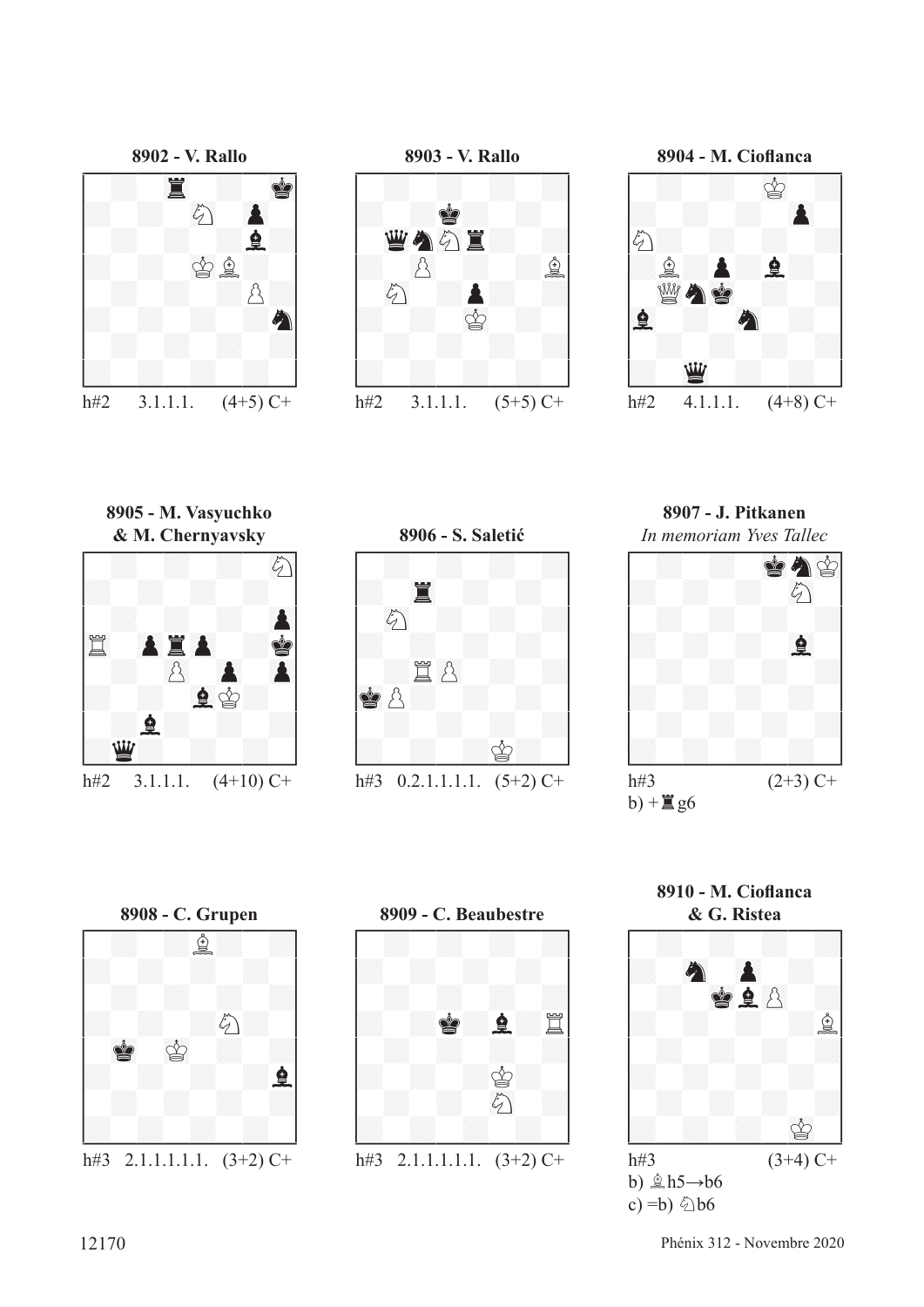

h#3 2.1.1.1.1.1.  $(5+6)$  C+



b)  $\mathbb{E} b3 \rightarrow h7$ 



b)  $\triangle 65 \rightarrow 67$ 





**8915 - A. Onkoud** !--------! /C:f: : :/ /45T :c:P: / / : :P()p :/ /: :P()p ()P / /F:P()pR:p()P/ /:P()p : : / / ()p : :p89c/ /01r : : : / \$\_\_\_\_\_\_\_\_\$ h#4  $0.2.1...$   $(11+11)$  C+







**8919 - S. Luce** *Un O pour Roméo Bédoni*

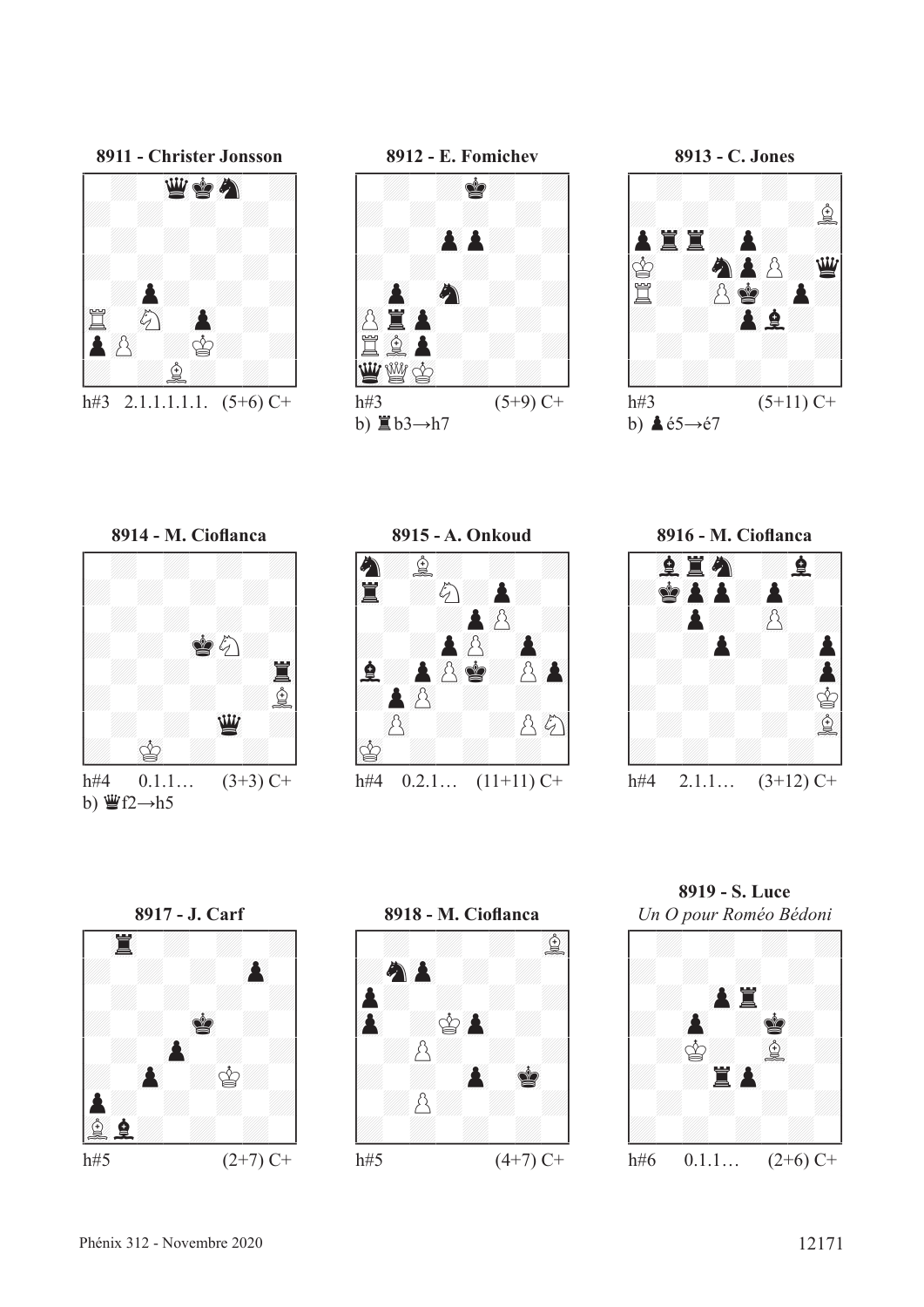



**8920 - M. Degenkolbe** !--------! / : : :F:/ /: : :P:c/ / : : ()pP()P/ /: : : ()PR/ / ()P :P:P:/ /:p()P ()p ()p / / :r: : :/ /:f: : : /

h#6\*  $(7+10)$  C+

h#11  $0.1.1...$  (7+5) C+



**8921 - J. Carf** !--------! /R: 67f : :/ /: : :P:P/ / :r: 89C :/ /: : : : / / : : : :/ /: : : : / / : : : 67F/ /: : : : /

h#7  $(2+5)$  C+





 $\text{S} \# 2^*$  (12+10) C+





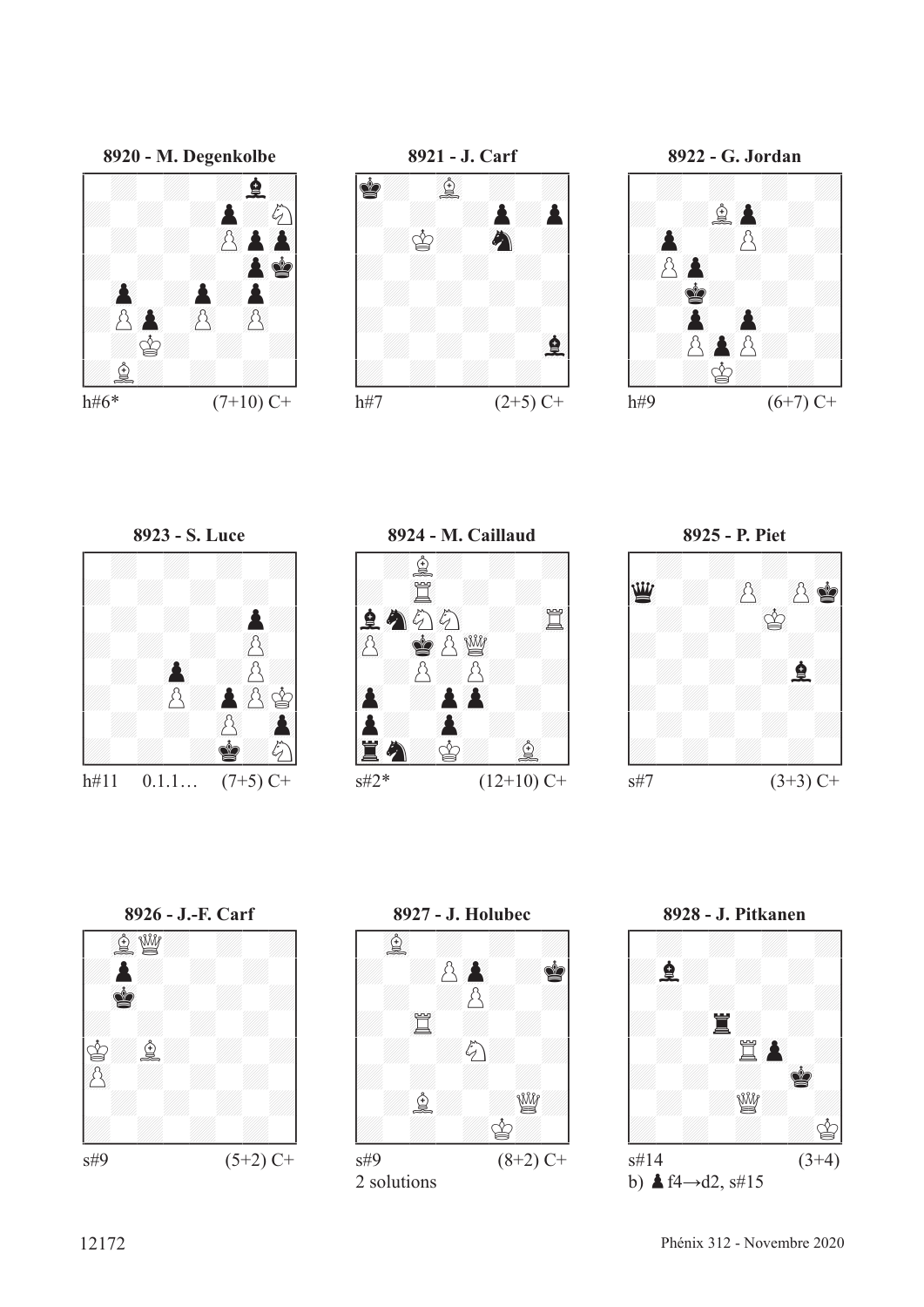

Breton Adverse





S=Sauterelle



 $\pm 3$  (12+7) C+ Echecs Noirs Prioritaires



 $#4v$   $(5+1+1)$  C+ 2 solutions Make & Take



b)  $\dot{\mathscr{L}}$ b4 $\rightarrow$ g3 Annan **I**=Moineau



b) Sentinelles en Pion Adverse

**8931 - L. Salai Jr, E. Klemanič**



 $\heartsuit$   $\blacktriangleright$  =Noctambule-Sauteur *<u>\*</u>*=Vizir ③=Léo



hs=2 2.1.1.1.  $(0+0+3)$  C+ Circé Espion Double > =Pièce Royale **第**=Locuste



b)  $\dot{\mathscr{C}}$ é4→é5 c)  $\dot{\mathscr{C}}$ é4→é6 Take  $\&$  Make  $\bigtriangleup$ =Mante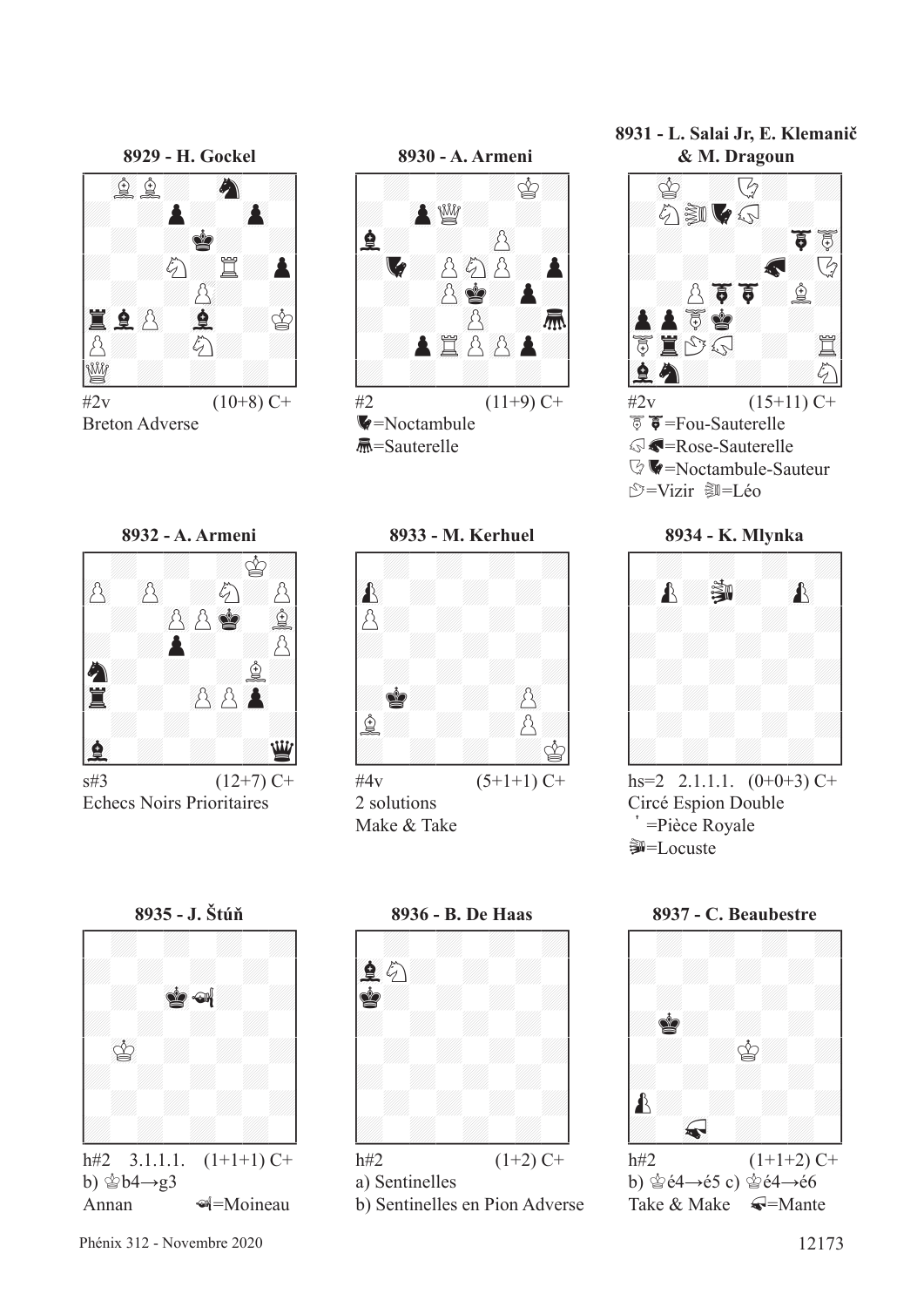

h#3  $0.2.1.1.1.1$ .  $(2+2)$  C+ **D=Edgehog** 

**8939 - É. Huber**



hs=3  $0.2.1.1.1.1.$   $(3+2)$  C+ Anticipés

**8940 - S. Luce** !--------! / : : : :/ /: : : :p/ / : : : :/ /: : : : / / : : : 01r/ /: : : : / / : : : ()P/ /:R: : : / h=3  $(2+2)$  C+

b)  $\bullet$ b1→ç3 Nostalgiques





h#4  $0.2.1...$   $(2+3)$  C+ Fusil Turncoat  $\blacktriangledown$ =Noctambule







b)  $\triangle$ é2→é3 Retour, Circé Parrain Anti-Andernach S=Sauterelle



**8945 - I. Bryukhanov** !--------! / : : : :/ /: :R: : / / : : : :/ /: : : : / / 89c : : :/ /: :p01r : / / : : : :/ /: : 89c : / \$\_\_\_\_\_\_\_\_\$ hs#6 (4+1) C+

Masand



Fonctionnaires

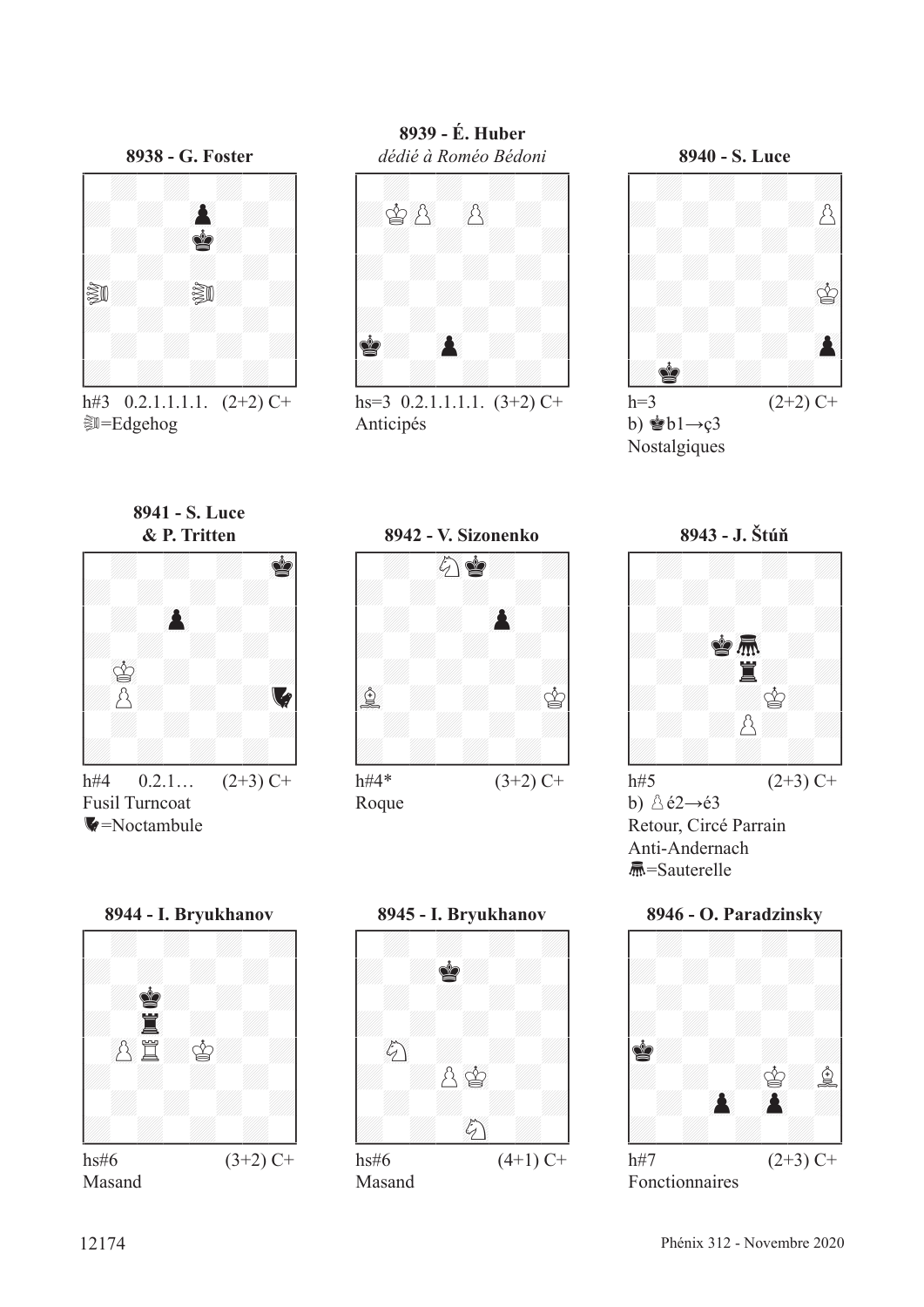#### **8947 - B. Courthiau** *dédié à Jean-Marc Loustau*







hs#8  $0.1.1...$   $(2+3)$  C+ Rois Transmutés



Circé





 $hr#12$  (2+3) C+



 $\mathbb{H}$   $\mathbb{H}$  = Aigle



Conditionsuntilply=1998 Circé



Make & Take Promotions Circé

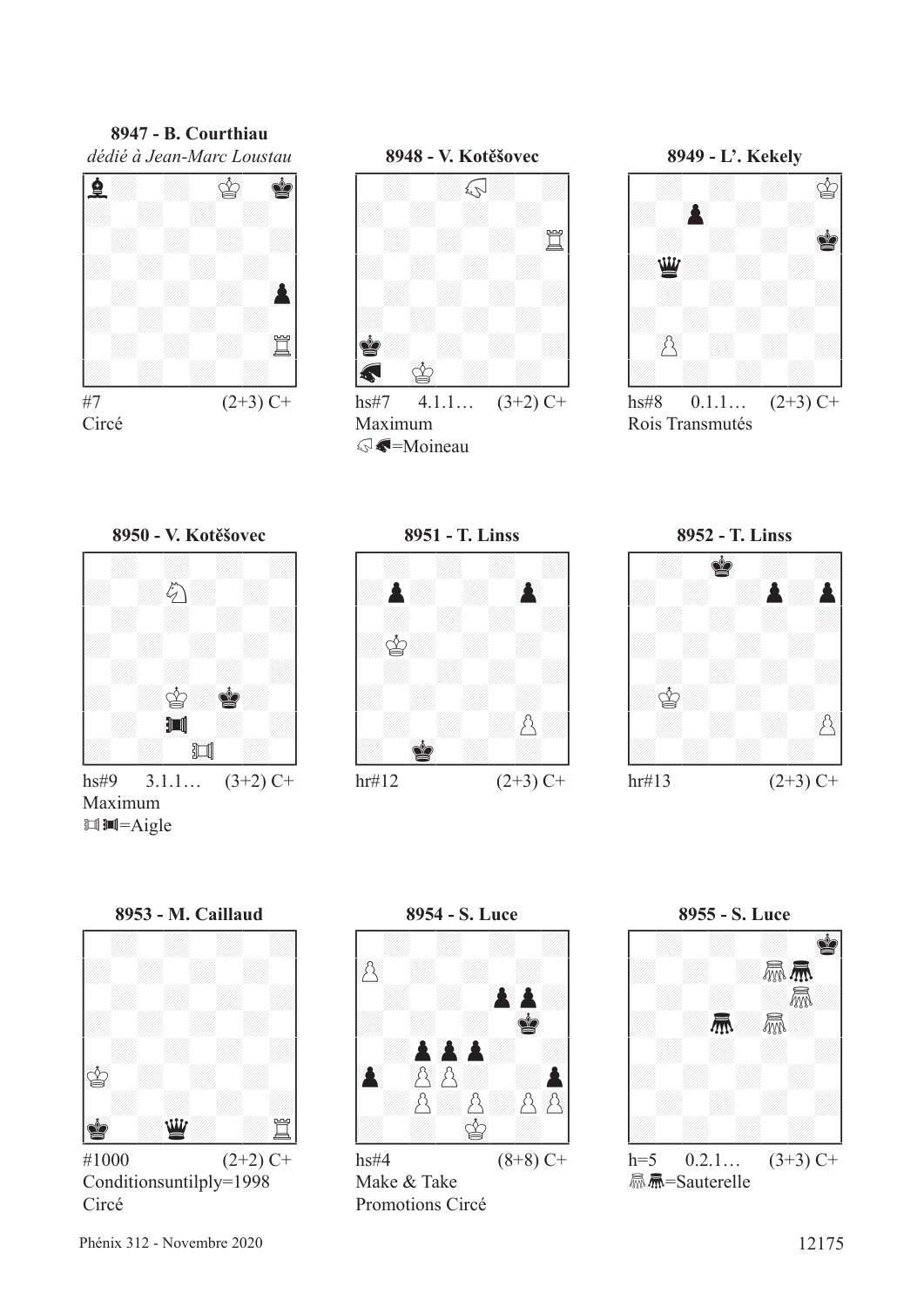**8956 - S. Luce**



hs#5  $0.1.1...$   $(8+8)$  C+ Circé



Circé

**8958 - S. Luce**



 $sd=7$  (2+17) C+ Madrasi Take & Make

**8961 - R. Bédoni**

*dédié à Sébastien Luce* 



Alphabétiques  $\bigtriangleup$ =Bondisseur(5,7)

**8964 - S. Luce**



b) 含f3→f7 Bordures avec ajout de Locuste





 $\sin\#12$  (4+6) C+ Alphabétiques  $\mathbb{H}$ =Chasseur V50-V25



**8963 - S. Luce**



Alphabétiques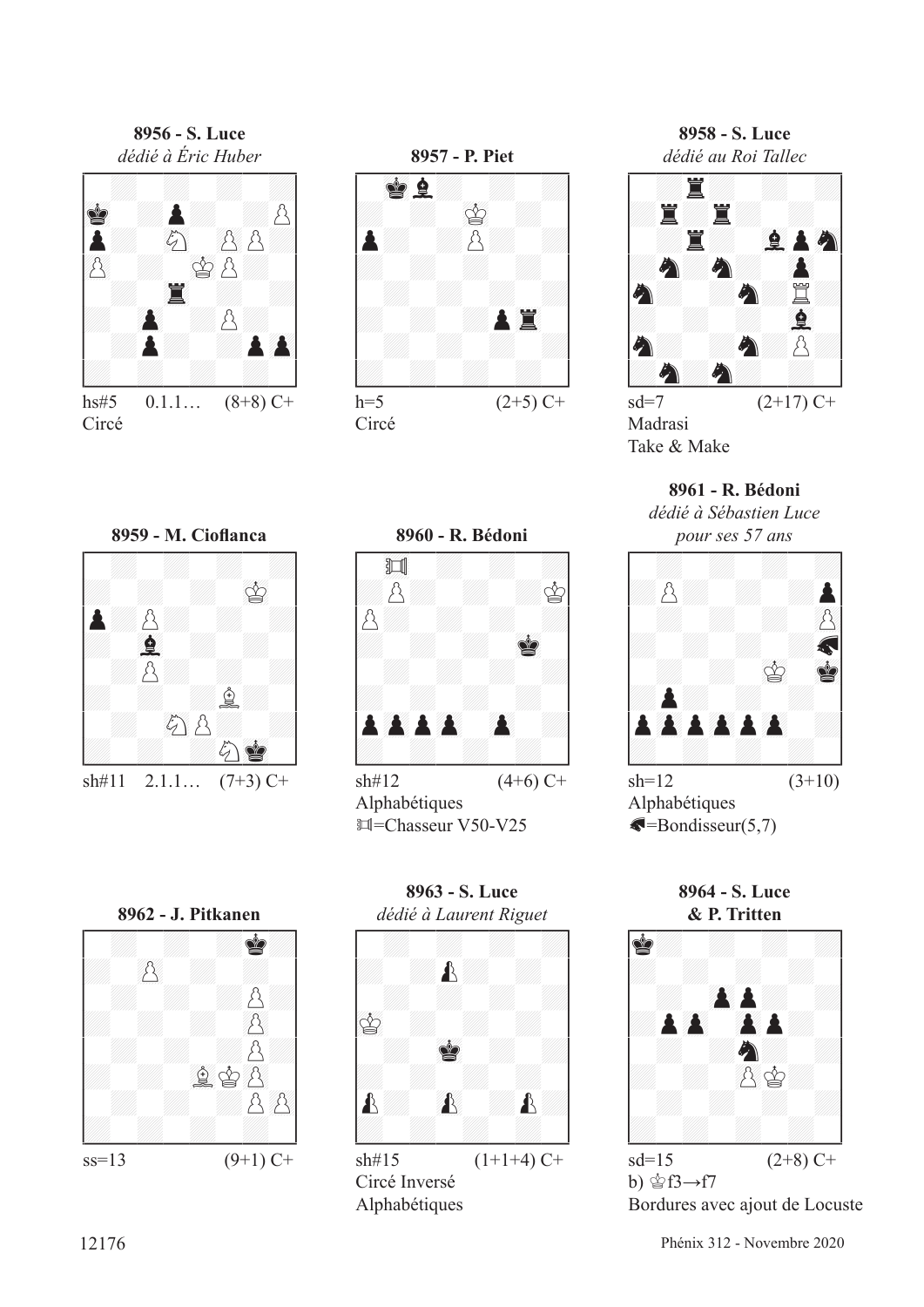# **SOLUTIONS - PHÉNIX 312**

## **DEUX-COUPS**

#### **8869 - Gérard Doukhan & Jean-Marc Loustau**

 $1. \mathbb{Z}$  d4?  $[2. \mathbb{W} \times 94 \# A]$  mais  $1... \cong 62!$  **a**  $1. \mathbb{Z}$  g8? [2. $\mathbb{W} \times$ g4# **A**] mais  $1... \cong 64!$  **b** 

 $1.\hat{\mathbb{Q}}$  d6?  $[2.\hat{\Diamond}$  d4,  $\hat{\Diamond}$  g5#  $(\mathbf{B},\mathbf{C})]$  $1...$  $\bullet$   $62$ ,  $\bullet$   $64$   $(a,b)$   $2$ .  $\mathbb{W} \times$ g4# **A**  $1...$ **2**d2(**2**c3) 2.  $\triangle$ d4( $\triangle$ g5)# **B**(**C**) mais  $1...$  $\mathbb{I} \times d5!$ 

 $1.\text{\textdegreeled{1}}\text{.}63!$  [2. $\text{W} \times 24\text{# A}$ ]

1… $\bullet$ é2( $\bullet$ é4) **a**(**b**) 2. $\bullet$ d4( $\bullet$ )g5)# **B**(**C**)

Combinaison des thèmes Le Grand double condensé, Rudenko (deux menaces dans un jeu se retrouvent comme mats dans d'autres jeux) et Luukkonen, selon le schéma :

1.X? [2.A,B#] 1…a(b) 2.C#

**1.Y!** [2.C#] 1…a(b) 2.A(B)#

Cette combinaison est associée aux thèmes Le Grand (sur des défenses noires royales) et Dombrovskis. Première réalisation après vérifcation dans les bases de données Winchloe et Yacpdb.

#### **8870 - Mihaiu Ciofanca & Gheorghe Ristea**

 $1.\n$  $\xi \times g4$ ? [2. $\Diamond$ ) é6, $\Xi$  c7#] mais  $1...\n$ b5!  $1.\mathbb{Z} \times c3$ ? [2. $\mathbb{W} \times d5\#$ ] mais  $1...\mathbb{W}$ f5!

**1. 宫b8!** [2.  $\Xi$  c7#]  $1...$   $b5(0.65, 0.6)$   $w \times d7$ ,  $w g7$ ) 2. Wexd5(Wexd5, Wexb6, Zxd7, Ze6)#

Thème **Hume** : dans une première défense, une pièce noire A autocloue indirectement une pièce noire B et décloue une pièce blanche qui mate par clouage de B ; dans une deuxième défense, B autocloue indirectement A et décloue une pièce qui mate par clouage de A.

#### **8871 - Gérard Doukhan**

| $1.\overline{\bigcirc}$ é7? [2. $\mathbb{Z}$ c4#] | $1.$ [2. $2.$ $2 \leq c$ $4#$ ]                  |
|---------------------------------------------------|--------------------------------------------------|
| 1 $\triangle$ × a6 2. $\triangle$ × c6#           | 1 $\triangle$ × a6 2. $\triangle$ é7# changé     |
|                                                   | 1 $\triangle \times 63$ 2.f $\times 63$ # changé |
| $1$ $\mathbf{W}$ g8 2. $\mathbf{X} \times 64#$    | $1$ W $\times$ d7 2. $\mathbb{Z} \times 64#$     |
| mais $1$ $\mathbb{Z} \times f2!$                  |                                                  |

Anti-Somov A1 sur la case ç4 (le contrôle d'une case x du champ royal noir par une pièce blanche est supprimée par la menace (qui n'est pas efectuée par cette pièce). Ceci est possible car une troisième pièce blanche contrôle x (ce contrôle existe avant la menace). Les Noirs se défendent en supprimant ce troisième contrôle.

#### **8872 - Gerhard Maleika**

1. *幽* b2? [2. *幽* b3#] 1… $\triangle$ 6×ç5( $\triangle$ 4×ç5) 2. $\triangle$ ×ç7( $\triangle$ f6)# mais  $1 \dots \mathbb{Z}$  a3!

1. 曾8f3? [2. 公f6#] 1… $\triangle$ 6×ç5( $\triangleq$ é6~) 2. $\angle$ 2×ç5( $\triangleq$ ×ç7)# mais  $1...$  $\Xi$  a8!

1. 曾2f3? [2. 公f6#] 1...  $\triangleq 6 \times \csc 5(2 \times \csc 5)$  2.  $\angle$ 8 $\times \csc 5(2 \times \csc 7)$ # mais  $1 \dots 2h4!$ 

1. 2f7? [2. 公×c7#] 1... ▲4×ç5 2. @8×ç5# mais  $1...$  $\mathbb{E}$  c6!

**1.** $\mathbb{Q}$ 8f7! [2. $\> c7\#$ ]

 $1...$ ▲4×c5(罝c6,罝a8) 2. $\frac{100}{2}$ ×c5( $\frac{100}{2}$ a2, $\frac{100}{2}$ ×é6)# Encore une forme du thème du tournoi Internet Belgrade 2019 (changements réciproques de deux mats en quatre phases) que l'auteur a présenté dans Phénix 310-311 (n°8774).

|               | $\mathbb{W}b2?$ | $\frac{W}{28}$ 8f3?                                                                                                        | $\frac{W}{2}2f3?$ | $\frac{W}{2}2f7?$ | <b><i>彎8f7!</i></b>                 |
|---------------|-----------------|----------------------------------------------------------------------------------------------------------------------------|-------------------|-------------------|-------------------------------------|
|               |                 | $\bigotimes 6 \times \csc 5 \mid \bigotimes \times \csc 7 \mid \bigotimes 2 \times \csc 5 \mid \bigotimes 8 \times \csc 5$ |                   |                   |                                     |
| $4 \times c5$ | $\bigcirc$ f6   |                                                                                                                            |                   |                   | <sup>ଧୁ</sup> ଞ୍ଚ8×ç5   ଧ୍ଞ୍ଚୁ 2×ç5 |

#### **8873 - Pavel Murashev**

| $1.\n$ g b7? A blocus                                          | $1.\hat{\mathbb{Z}}$ f4? [2. 營×é5# <b>B</b> ]              |
|----------------------------------------------------------------|------------------------------------------------------------|
| 1 $\acute{\text{e}} \times$ f5 2. $\frac{300}{4} \times 65#$ B | $1$ ç5 2. $\&b7# A$                                        |
| 1 $\bullet$ é4 a 2. $\× c6\#$                                  | $1$ é $\times$ f4 2. Wd4# C                                |
| $1$ é4 b $2.$ 營d4# C                                           | $(1$ $\bullet$ c5 2. $\mathbb{W} \times 65 \# \mathbf{B})$ |
| mais 1a6!                                                      | mais 1 · é4! a                                             |
|                                                                |                                                            |

| $\ldots$ $\blacksquare$ $\cup$ $\omega$ $\ldots$ $\omega$ $\ldots$ $\omega$ $\ldots$<br>$1$ $\mathbf{W} \times d7$ 2. $\mathbf{X} \times 64#$ | $1.$ We g6? blocus                                                         | 1. $\mathbb{W} \times \mathbb{Z}$ blocus                                                 |
|-----------------------------------------------------------------------------------------------------------------------------------------------|----------------------------------------------------------------------------|------------------------------------------------------------------------------------------|
|                                                                                                                                               | 1 $\bullet$ é4 a 2. $\bullet$ é7# D                                        | 1 $\bullet$ é4 a 2. $\mathbb{W} \times$ g2#                                              |
| case ç4 (le contrôle d'une                                                                                                                    | 1 $\acute{\text{e}}$ 4 <b>b</b> 2. $\mathbb{W} \times \acute{\text{e}}$ 6# | 1 $\acute{\epsilon}$ 4 <b>b</b> 2. $\hat{\odot}$ $\acute{\epsilon}$ 7# <b>D</b>          |
| noir par une pièce blanche                                                                                                                    | $1$ ç5 2. $\&b7#$                                                          | $1c5$ 2. $\&b7\# A$                                                                      |
| angoo (ani n'ort non offoo                                                                                                                    | mais $1$ $e \times f5!$                                                    | 1 $\acute{\text{e}} \times$ f5 2. $\acute{\text{w}} \times \acute{\text{e}}$ 5# <b>B</b> |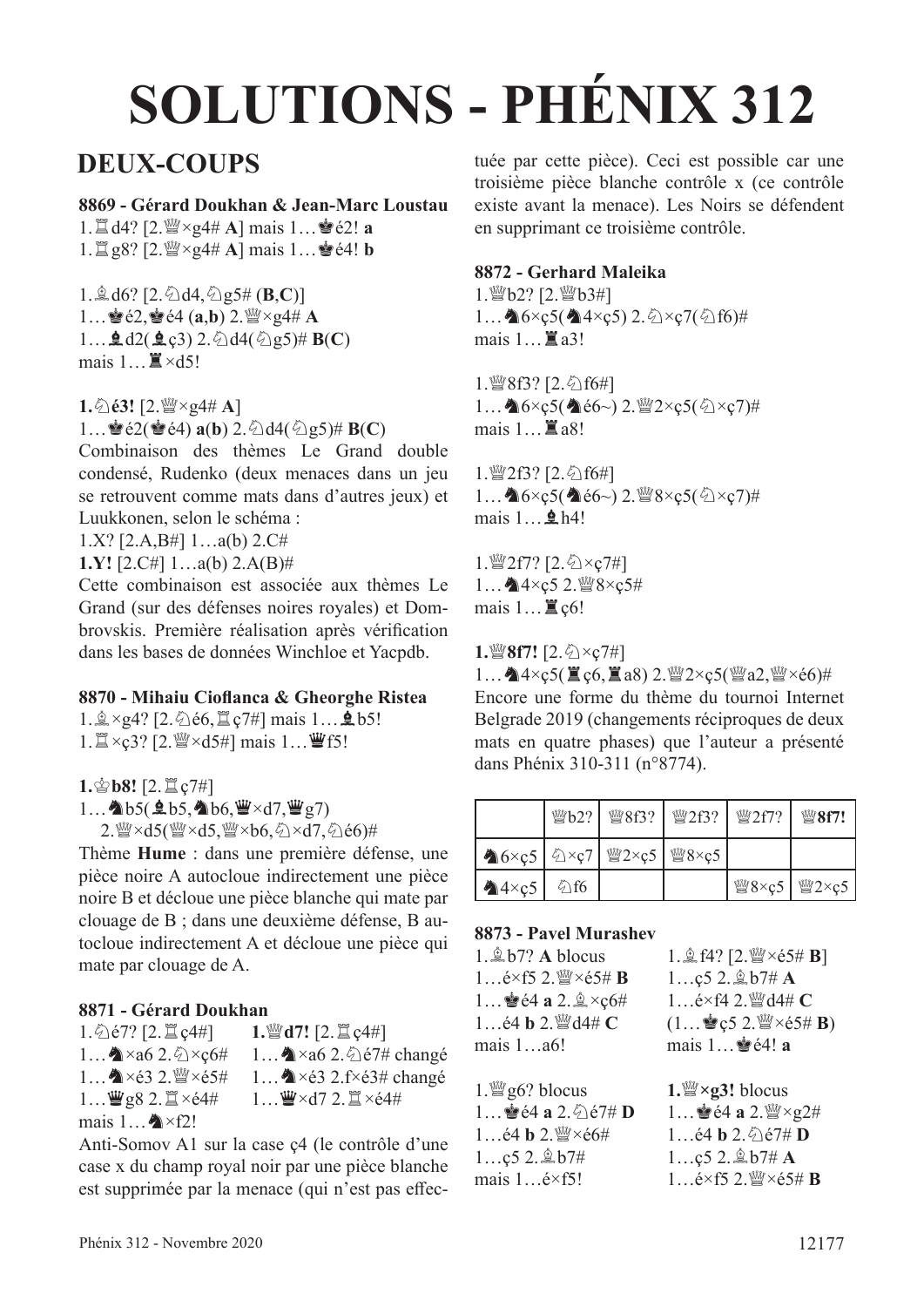Zagoruiko (sur les défenses **a** et **b**), mats **C** et **D** transférés et pseudo-Erokhin (sur les mats **A** et **B**).

### **8874 - Vasil Dyachuk**

 $1...f \times 66$ ( $\ddot{\mathbf{w}} \times d5$ )  $\mathbf{a}(\mathbf{b})$  2.  $\mathbf{\hat{A}} \times g6(\acute{e} \times d3)$ #  $\mathbf{A}(\mathbf{B})$ 

 $1.\overline{\bigcirc}$ h×g6? [2. $\mathscr{C}$ f5#] 1…f×é6(曹×d5) **a**(**b**) 2. h4( || ×d5)# **C**(**D**) 1...  $\triangle \times 57$ (f $\times$ g6) 2.  $\frac{30}{4}$ é5( $\angle \angle \times$ g6)# mais  $1...$  $R$ h5!

**1.** ① f×g6! [2. *iii* f5#]  $1...$ f $\times$ é6( $\ddot{\mathbf{\mathbf{\Psi}}}$  $\times$ d5)  $\mathbf{a}(\mathbf{b})$  2. $\odot$ f4( $\ddot{\mathbf{\mathbf{\mathbb{Q}}}}$ f4)#  $\mathbf{E}(\mathbf{F})$ 1...  $\triangleq$ é5, $\triangleq \times i7$ (f $\times$ g6) 2. $\mathcal{Q}(\times)$ é5( $\mathcal{Q}(\times)$ g6)# Zagoruiko sur les défenses **a** et **b** et switchback matants des deux Cavaliers blancs.

#### **8875 - Miroslav Svitek**

**1.**de**f2!** [2.deé3#]  $1...$  $\mathbf{W} \times 66$  **AB** 2. **E**  $65#$ 1... $\Xi$  d<sub>3</sub> **BC** 2.é×d<sub>3</sub># 1... ■d4 CD 2. 營×d4# 1…豐ç5 **DB** 2. ②×ç5# 1... 曹é5+ **DE** 2. l ×é5# 1... 曹×f4+ EB 2. 暨×f4#  $1 \dots$ **g** ×f2 **BF** 2. $\oslash$ ×d2#  $1...$ 買×é2 2. $\mathbb{W}$ ×é2# Deux spirales de motifs défensifs : - AB-BC-CD-DE - CD-DE-EB-BF Changements cycliques de trois motifs défensifs : - BC-CD-DB Changements cycliques de quatre motifs défensifs : - BC-CD-DE-EB Les motifs défensifs sont décrits ci-dessous : A - création d'une case de fuite (sur la menace) par capture B - contrôle direct de la case de la menace C - contrôle de la case de la menace par déclouage indirect

D - création d'une case de fuite (sur la menace) par fermeture de ligne blanche

E - échec par le camp noir

F - capture de la pièce de la menace

#### **8876 - Abdelaziz Onkoud**

1. 公f3? [2. 公d6#] mais 1... ■d4!

1. ①f5? [2. ①fd6#] 1... ■ d4 2.f3# mais 1... ▲ d4! 1. ① ç6, ② é6? [2. ② d6#] mais 1…d4!

Option du Cavalier blanc avec trois réfutations

diférentes sur la même case (d4).

 $1.\overline{\Diamond}$ **b3!** [2. $\overline{\Diamond}$ **d6#]** 

1…d4( $\mathbf{\Xi}$ d4, $\mathbf{\Delta}$ d4) 2. $\mathbf{\Psi}$ ç6( $\mathbf{\Psi}$ f3, $\mathbf{\Psi}$ f4)#

Les trois réfutations des essais thématiques font l'objet de trois mats diférents par la Dame blanche.  $1...$   $2 \times$  f6( $2$  f8)  $2.\<$   $\times$  f6( $\<$   $\leq$   $\div$   $5$ )#

## **TROIS-COUPS**

#### **8877 - Abdelaziz Onkoud**

1. 公×b7? [2. 鱼 ç2 ~ 3. 幽b3, 幽 ç5#] mais 1...ç5! 1. ①d6? [2. ①d×b7 ~ 3. 19b3#] mais 1... ●×a5! car sur 2. $\mathbb{W}a3+ \mathbf{\triangleleft}b6$  3. $\mathbb{Q}c8+$ ?  $\mathbf{\triangleleft}c7!$ 

**1.**①**c7!** blocus 1... a4 2. @ c3 [3. g c2#] b4 3. @ a1#  $1...$  $x \times a5$  2.  $x \times a3 + x \times b6$  3.  $\Diamond$ a8# 1…ç5 2. @b3+ ●×a5 3. @×b5# 1…b6 2. @b3+  $\bullet \times a5(\bullet \c,5)$  3. @a3( @c3)# Belle activité de la Dame blanche.

#### **8878 - Victor Sizonenko**

**1.** $\bigcirc$ **g3!** [2. $\mathbb{Z}$ é5 ~ 3. $\mathbb{Z} \times 64#$ ] 1... b4~ 2.  $\triangle$ é2+ b×é2(d×é2) 3. $\triangleq$ d5( $\triangle$ c2)# 1...  $\triangleq$  f4~ 2. $\triangleq$ <sub>c</sub>2+  $\triangleq$ ×ç2(d×ç2) 3. $\triangleq$  d5( $\triangleq$ ×é2)#  $1...d2$   $2.\mathbb{Z}$   $d5+$   $\&b \times d5($   $\&f \times d5)$   $3.\&Q($   $\&d2)$   $#$ Thème Zilahi cyclique avec les deux Cavaliers blancs et la Tour b5. Échange des coups blancs dans les variantes I et II d'une part et dans la variante III avec les variantes I et II d'autre part.

#### **8879 - Gérard Doukhan**

 $1.\hat{\otimes}$ ç7? **A**  $[2.\hat{\otimes}$ ç6#] mais 1…f×é4! **a** débloque la case f5  $1.\overline{\bigcirc}$ g7? **B**  $[2.\overline{\bigcirc}$ <sub>2</sub> $6\#]$ mais 1…d×é4! **b** débloque la case d5 1.é×f5? [2. $\triangle$ g7 **B** ~ 3. $\triangle$ c $6$ # débloque la case f5 ou 2. $\circ$ c<sub>6</sub>+  $\bullet$ ×f5 3. $\circ$ g7#]  $1...$  $x$   $\times$  f5 2.  $\frac{6}{2}$  g7+  $x$  é5 3.  $\frac{6}{4}$  c6# mais  $1...g \times f5!$  et si  $2.\&g7?$   $2...$   $q6+!$ 1.é×d5? [2. $\textcircled{2}$ <sub>C</sub>7 **A** ~ 3. $\textcircled{2}$ <sub>C</sub>6#] débloque la case d5 1… $\cdot$ s ×d5 2. $\circ$ c7+  $\cdot$ s c5( $\cdot$ s é5) 3. $\mathbb{E}$ b5( $\circ$ c6)# mais  $1...$   $\bullet$  f7! **1.** $\circledcirc$ **68!** [2. $\circledcirc$ <sub>2</sub> $\circ$ <sub>0</sub>+  $\circledcirc$   $\times$   $\circ$ 6 3.d8= $\circledcirc$ #]

1... **Af7** 2. ①×f7+ ●×é6 3.d8=②#

1…f×é4 **a** 2. $\frac{5}{2}$ g7 **B** ~ 3. $\frac{5}{2}$ ç6#

1…d×é4 **b** 2. $\Diamond$ c7 **A** [3. $\Diamond$ c6#] d5 3. $\Box$ é6#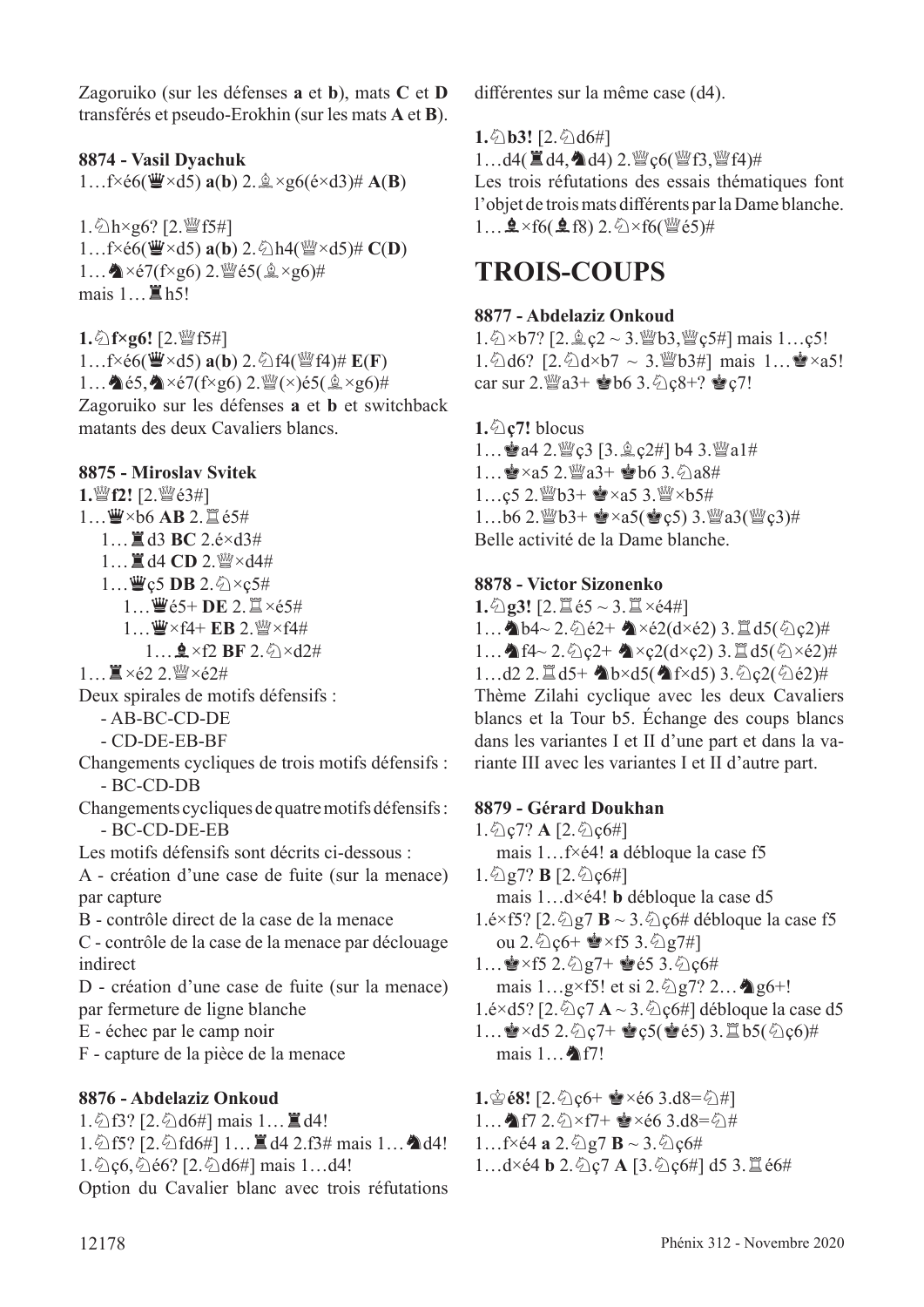Essais logiques avec 1. $\triangle$ c7? et 1. $\triangle$ g7?. Thème **Banny** (sur les défenses **a** et **b** et les mats **A** et **B**). Thème **Caprice doublé** (dans une phase, une menace est réfutée par une défense qui provoque un efet, ici un déblocage. Dans une autre phase, la clé crée le même effet avec une nouvelle menace) : l'effet est le déblocage successif par les noirs et les blancs des cases d5 et f5. Le thème Caprice est très rare en 3# : aucun exemple dans Winchloe, deux exemples dans Yacpdb (voir le I). Sûrement le premier exemple présentant le thème doublé en trois coups.

> **I - E. Fomichev & A. Fyodorov** 20° Championnat de Russie 2018



1. $\triangle$ a5? [2. $\mathscr{W}$ f3+  $\mathscr{L}$ é5 3. $\triangle$ c4#] mais 1... $\mathscr{W} \times$ a8! 1. 公×d2? [2. 瞥f3+ 會é5 3. 公ç4#]  $1...$   $\Xi$  g4 2.  $\mathcal{Q}(7)$  e é5 3.  $\Diamond$  c4#  $1...$  $\mathbf{W} \times a8$  2.  $\mathbf{X} \times d4 + \mathbf{W} 64$  3.  $\mathbf{X} \times 64$ # mais  $1 \dots \mathbb{Z}$  é2!

1. 公×d4! [2. 營f3+ 會é5 3. 公c6#] 1...  $\mathbb{Z}$  g3 2.f $\times$ g3+  $\mathbb{Z} \times$ g3,  $\mathbb{Q} \times$ g3 3. $\mathbb{Z}$ g5#  $1...$   $\mathbb{Z}$  g4 2.  $\mathbb{Q}$  f7+  $\mathbf{\dot{e}}$  é5(  $\mathbf{\ddot{e}}$  f6) 3.  $\Diamond$  f3(  $\mathbb{Q}$  × f6)#  $1...$  $x \times 38$  2. $x \times 66 + x \times 64$  3.  $x \times 44$  $1...$  $Q^{\prime\prime}c8$ , $Q^{\prime\prime}c8$  2.  $\Diamond$   $\Diamond$  2+  $\Box$   $\times$   $\Diamond$  3.  $\Box$   $\Diamond$   $\Box$   $\Diamond$   $\Box$ L'effet Caprice est ici le clouage (noir dans l'essai par 1...  $\mathbb{E}$  é2! et blanc dans le jeu réel 1.  $\triangle \times d4$ !).

## **MULTICOUPS**

**8880 - Kurt Keller**

1.fé4? **A** blocus 1...  $\leq c4 \times 2.$ **b4 B**  $\leq b5$  3.**g**d3+  $\leq a4$  4.  $\Diamond$   $\acute{e}c3\#$ mais  $1 \dots \bullet b5!$ 

#### $1.$  $\triangle$ **b4+! B**  $\triangleq$ **c4 x** 2. $\triangleq$ **e4 A**  $\triangleq$ **b5**

 $3.\n$   $\triangle$  d3+  $\triangle$  a4 4.  $\triangle$  éç3# Miniature avec clé d'échec, Reversal (**A** et **B**) et problème fguratif, le premier de la série !

#### **8881 - Steven Dowd**

1. $\Diamond$ f6? blocus mais 1...  $\Diamond$ c5!

 $1.$  $($ c $8$ ?  $[2.$  $]$ c $6 \le d5$  3. $\circled{1}$ f $6 + \le d4$ 4. $\circled{1}$ b3, $[$ c $4$ #] mais  $1...$  $d5!$ 

**1.**f**d3!** blocus

- 1… $\bullet$ ×d3 2. $\circ$ g3 [3. $\mathbb{Z}$ d8#]  $\bullet$ d2 3. $\mathbb{Z}$ h1  $\bullet$ d3  $4. \ddot{2} d1 \# (2... \otimes d4 \cdot 3. \ddot{2} h5 \otimes d3 \cdot 4. \ddot{2} d5 \#)$
- $1...$  $Q$ c5 2. $Q$ h6 [3. $Q$ b7+  $Q$ d4, $Q$ d5 4. $Q$ d6#] 2... ad4 3. 置d6+ 宫ç5 4. 2b7#
- 1... ad5 2. $\Xi$ h6 [3. $\triangle$ b7 ~ 4. $\Xi$ d6#] Rd4 3. II d6+ gc5 4. 公b7#

L'idée derrière le sacrifce du Fou est que les Blancs ont toute la huitième ligne dégagée, mais ils ne peuvent en profter et doivent donc ouvrir la colonne h, pourtant doublement occupée, pour pouvoir mater. Ceci est thématique dans les trois variantes de mat, avec la Tour de déplaçant en h5, h6 et h1. Le Roi noir a deux fuites et la clé lui en donne une troisième. Mouvement Umnov avec  $2.\overline{\Diamond}$ h5-g3 et 3. $\overline{\Box}$ h5. Une inversion simple mais plaisante entre échec et mat dans la deuxième variante ( $\&$ b7/ $\mathbb{Z}$ d6) (auteur).

#### **8882 - Kurt Keller**

a)  $1.\hat{\mathbb{Z}}$  b7? mais  $1...\hat{\mathbb{Z}}$  × b5! **1.₫a8!** blocus 1…<sup>2</sup>×b5 2.**₫b7** 2.45 3.4d4 b5  $4.\Diamond$  c  $6\#$   $(2...$   $\Diamond$  c  $5 \exists$ .  $\Diamond$  d  $4 \underline{b}$  5  $4.\Diamond$  é  $6\#$ )

b) 1. $\triangleq$  a8? blocus mais 1...  $\triangleq$  ×b5!

**1.** $\mathbf{\hat{L}}$ **b7!** blocus 1… $\mathbf{\hat{E}} \times b$ 5 2. $\mathbf{\hat{E}}$ d4  $\mathbf{\hat{E}}$ a5 3. $\mathbf{\hat{Q}} \times d6$  $\bullet$  b4 4.  $\&$  c8  $\bullet$  a5 5. $\&$  c4 b5+ 6. $\&$  c5 b4 7.  $\&$  c4# 4...b5 5. gb7 @a5 6.gc5 b4 7.  $Q$ c4#

Échange de la clé et de l'essai entre les deux jumeaux (jumeaux caractéristiques, selon la terminologie de Seneca, dans sa série d'articles de 1956, publiée dans Thèmes-64). Deuxième problème fguratif de l'auteur dans ce numéro.

#### **8883 - Leonid Lyubashevsky**

**& Leonid Makaronez**

1…é6 2. $\circled{1}$ f6+  $\bullet$ ×f4 3. $\circled{2}$ ×h5 ~ 4. $\circled{2}$ g4# 2... • f5 3.  $\mathbb{W} \times h5$ + •  $\times$  f4 4.  $\mathbb{W}$  g4#  $3...$  $\bullet$  × f6 4.  $\mathbb{W}$  f7#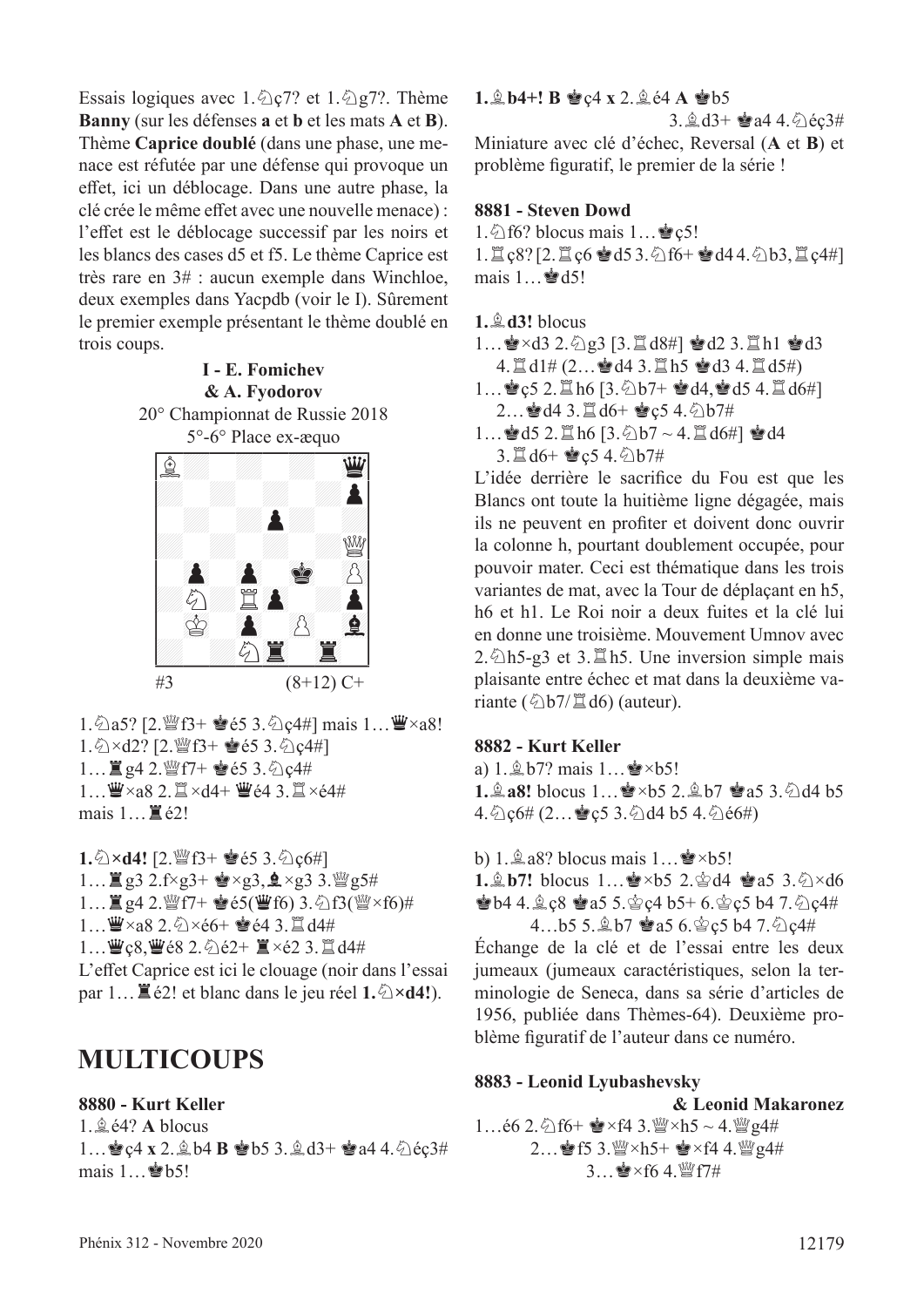$1.263!$   $[2.63+1653.$  Wb1+  $\Delta$ c<sub>2</sub>,  $\Delta$ d3 4. Wx $\Delta$ #] 1...  $\triangle 66$  2.  $\triangle h7 + \triangle xd5$  3. Wb3+  $\triangle c6$  4.d5# 1... sf5 2.  $\mathbb{I}^{\omega} \times h$ 5+ sré4 3.  $\triangle \times b$ 4 é6 4. $\mathbb{I}^{\omega}$ g4#  $1...b3$   $2.\textdegreeled{2}$   $c3+$   $\bullet$   $f5$   $3.\textdegreeled{2}$   $\times$   $h5+$   $\bullet$   $f6$   $4.\textdegreeled{2}$   $f7\#$ 1…é7~ 2.  $\bigcirc$  f6+  $\bigcirc$  f5 3. $\bigcirc$  × h5+  $\bigcirc$  × f6 4. $\bigcirc$  f7# Quatre variantes bien diférenciées.

#### **8884 - Bernard Courthiau**

1.  $\hat{A}$  é4,  $\hat{A}$  d5? [2.b7 ~ 3.b8= $\hat{B}$ ] mais 1...f3! 2.b7 ⊈f4! la menace échoue sur 2…**⊈**f4, alors que  $2...$  **g**5 ne pare rien.

**1.** $\hat{\mathbb{E}}$  **f3!**  $[2.57 \sim 3.58 = \mathbb{W} 1 \dots 295$  (1... $\hat{\mathbb{E}}$  f4 n'est plus possible),  $2.b7 h6 3.\n\textcircled{2}e4 (3.b8? pat)$ ,  $3...$ gc6 4. $\&$ d4#

Thème : dans l'essai, les Noirs parent la menace M avec une pièce A qui efectue une manœuvre a. La pièce A ne dispose pas de manœuvre b. Après la clé, la pièce A pare la menace M avec une manœuvre b, ne disposant plus de la manœuvre a. Les Blancs exploitent l'effet dommageable de la manœuvre b.

Indien (une pièce blanche effectue un coup critique par rapport à une case sur laquelle une autre pièce blanche vient d'abord l'intercepter, puis lui réouvre la ligne) + **Kling** (afn de parer une menace, les Noirs se défendent en immobilisant volontairement une de leur pièce en vue d'obtenir le pat) associé au thème (auteur)

#### **8885 - Mikola Chernyavsky**

a)  $1.\Xi$  c1!  $[2.\Xi$  a1#]  $1...\Xi$  h8+  $2.\Im$  g3  $\Xi$  h3+  $3.\s{2} \times g4 \r{1} \cdot 4.\s{2} \times h1 \sim 5.\s{2} \cdot a1#$ 3...  $\mathbb{E}$  g3+( $\mathbb{E}$  h4+) 4. $\mathbb{E} \times$ g3( $\mathbb{E} \times$ h4) ~ 5. $\mathbb{E}$  a1#  $3...d2$  4. $\Xi$ a1+  $\Xi$ a3 5. $\Xi \times a3$ #

b)  $1.\nvert\ddot{=}$  **c**1! [2. $\ddot{=}$  a1#]  $1...\nvert\ddot{=}$  h8+ 2. $\dot{e}$ g5  $\ddot{=}$  g8+

3. $\circ$ h6  $\mathbb{Z}$ h8+ 4. $\circ$ g7  $\mathbb{Z}$ h1 5. $\mathbb{Z} \times$ h1 ~ 6. $\mathbb{Z}$ a1#

 $4...$   $h3$  5.  $a1 + h3$  a3 6.  $a3#$ 

 $4...$  $\mathbb{Z}$ h7+ $(\mathbb{Z}$ g8+ $)$ 5. $\circledast \times$ h7 $(\circledast \times$ g8 $) \sim 6$ . $\mathbb{Z}$ a1# Les Noirs se battent pour empêcher le mat en a1. Zig-zags du Roi blanc (auteur). Thème de la chasse : la Tour noire est capturée sur quatre cases diférentes dans chaque jumeau : h1, g3, h4 et a3 dans a) et h1, a3, h7, g8 dans b).

#### **8886 - Kurt Keller**

**1. ①d7+! 會f5 2. ①×d4+ 會g5 3.當f3 會h5** 4.  $\times$ f4  $\times$ h6 5. $\circ$ f6 [6. $\circ$ f5#] g×f6 6. $\circ$ f5+  $\times$ h5  $7.97\#$  (si 5... $\acute{e}$ ×f6 6. $\acute{e}$ g4 ~ 7. $\acute{e}$ f5#) Clé d'échec, sacrifce de Cavalier (auteur).

#### **8887 - Bernard Courthiau**

1. **Leg8!** 曹×g8 2.h×g8= sh6 (si les Noirs avaient le trait, il y aurait un mat rapide après : 3...  $\bullet$ h5 4. $\mathbb{Q}$ g7  $\bullet$ h4 5. $\mathbb{Q}$ g4#), 3. $\mathbb{Q}$ f7  $\bullet$ g5

4.  $\mathbb{W}$ é6  $\mathbf{\dot{e}}$ h5 5. $\mathbb{W}$ g4+  $\mathbf{\dot{e}}$ h6 6. $\mathbb{W}$ g8! (maintenant le trait est aux Noirs !),  $6...$  h5 7.  $\mathbb{W}$  g7  $\bullet$  h4 8.  $\mathbb{W}$  g4# Un long duel  $\mathbb{W}\text{-}\mathbf{e}$  après sacrifice de la Tour blanche, qui n'est pas sans rappeler les problèmes d'Halumbirek dans les années 60 (voir par exemple le II).

> **II - J. Halumbirek** Thèmes-64 1961



**1.***s*f4! 會g6 2. *s*ear \$ f7 3. \$d6 會é8 4. \$c7 d3 5. @d6 @f7 6. @e5 @g6 7. @f4 @h5 8. @g3 d4 9. lef4 宫g6 10. lefe5 宫f7 11. lefe6 宫é8 12. leg  $\bullet$  f8 13. $\bullet$ d7  $\bullet$  g8 14. $\bullet$ e7  $\bullet$ h8 15. $\bullet$ f7 b6 16. 曾g6 b5 17. 曾f7 b4 18. 曾g6 b3 19. 曾g5 會h7 20. 曾f6 宫g8 21. 曾h6 宫f7 22. 曾g5 宫é6 23. 曾f4  $\bullet$  d5 24.  $\mathbb{F}5+ \bullet$  d6 25.  $\mathbb{F}64 \bullet$  d7 26.  $\mathbb{F}65 \bullet$  d8 27. 曾é6 會c7 28. 曾d5 會c8 29. 曾d6 會b7 30. 曾c5  $\bullet$  a8! 31. b5  $\bullet$  a7 32. and  $\bullet$   $\bullet$   $b8$  33. and  $\circ$   $\bullet$   $a7$ 34. @c8 @b6 35. @d7 @c5 36. @e6 @b5 37. @d6  $\bullet$  c4 38.  $\%$  c6+  $\bullet$  b4 39.  $\%$  d5  $\bullet$  a4 40.  $\%$  d7+  $\bullet$  b4 41.  $\mathcal{C}$  c6  $\bullet$  a5 42.  $\mathcal{C}$  b7  $\bullet$  a4 43.  $\mathcal{C}$  b6  $\bullet$  a3 44. Ya5#

#### **8888 - Petro Novitsky & Vladimir Samilo**

 $1.$   $h6?$   $h6!$ 

**1.***a8!* [2. *ae*×g2#]

1… $\mathbf{2} \times a8$  2.f8= $\mathbb{W}$  [3. $\mathbb{W} \times a8$ +  $\mathbb{R}$ h2 4. $\mathbb{W}$ g2#]  $\mathbf{2}$ g2 3.  $3.$   $3.$   $4.8$  [4.  $\% \times 2$ #]  $\Delta \times 484.68$  =  $\%$  [5.  $\% \times 48 + \bullet h2$ 6.  $\mathbb{Q}$  g2#]  $\mathbf{\underline{0}}$  g2 5.  $\mathbb{Q}$  a8 [6.  $\mathbb{Q} \times$ g2#]  $\mathbf{\underline{0}} \times$ a8 6.  $\mathbb{\underline{0}}$  f3+  $2 \times f3$  7.  $\mathbb{Z}h7+$   $2 \times h5 =$   $\mathbb{Z}h5 +$ 

Phénix doublé, ouverture de ligne pour la Tour blanche, sacrifce systématique de la Dame blanche, switchback du Fou blanc, va-et-vient entre a8 et é8 et mat modèle (auteurs).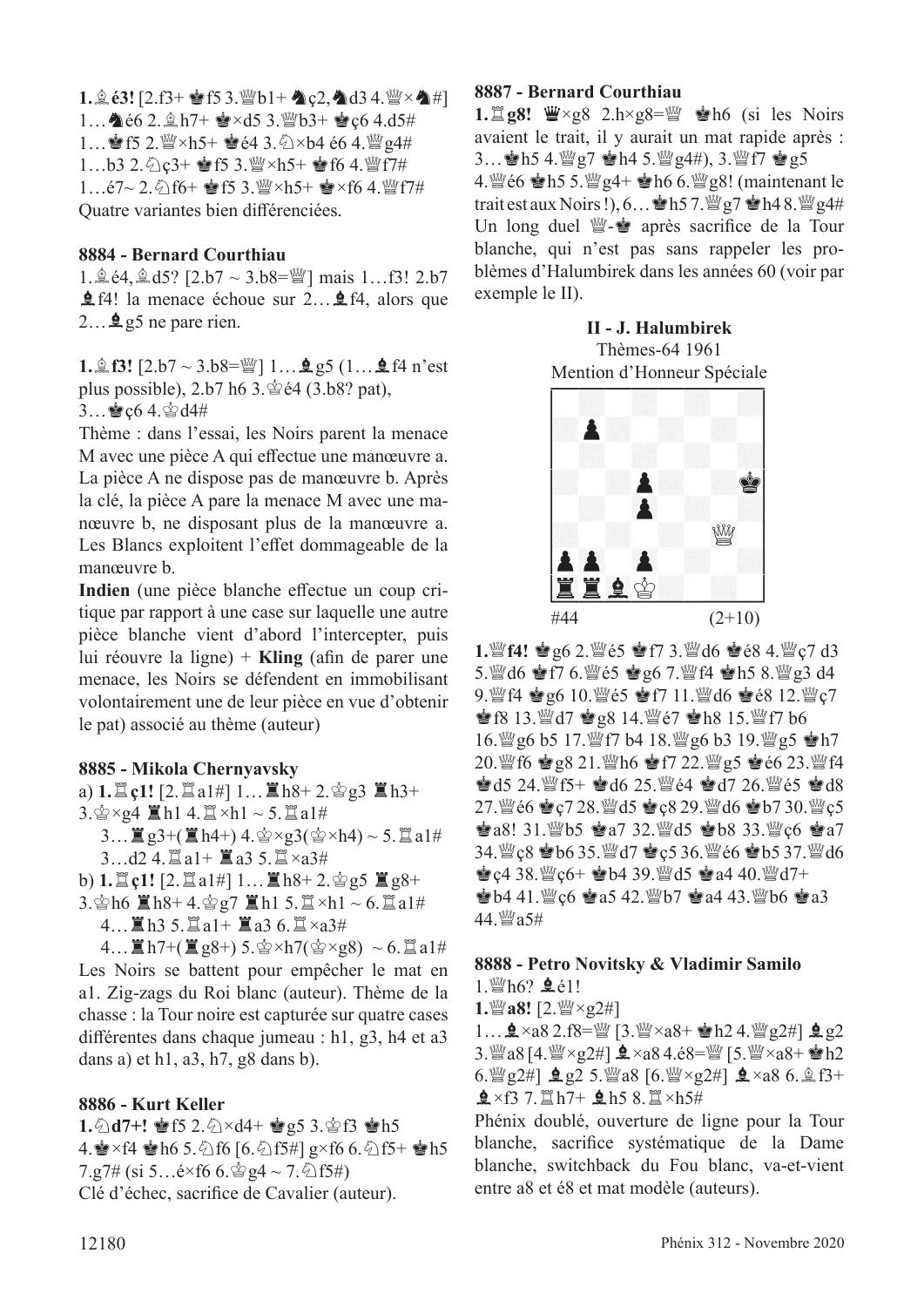#### **8889 - Bernard Courthiau**

**1. 含é1! 會c1 2. 鱼é3+ 會b1 3. 鱼×c5 曾c1 4. 鱼é3+ C**b1 5.  $\pm$ h6 c5 6.  $\pm$ g5 **e** c1 7.  $\pm$ h5+ **e** b1 8.g5  $\bullet$ ç1 9.g6+  $\bullet$ b1 10. $\Xi$ g5  $\bullet$ ç1 11. $\Xi$ g4+  $\bullet$ b1 12. 直f4 會c1 13. 置f1+ 會b1 14. 會f2#

Thème Indien associé au thème **Herlin** (une pièce contourne la case critique pour s'embusquer derrière une pièce blanche qui la démasquera au dernier coup pour faire mat) en série avec le thème **Zabunov** (la Tour blanche est pièce avant de la batterie  $\Xi$ - $\hat{\mathbb{E}}$  puis pièce-arrière de la batterie  $\hat{\mathscr{E}}$ - $\hat{\mathscr{I}}$ ). Le thème Indien est reproduit quatre fois avec deux pièces de batterie avant diférentes (Tour et Pion), le thème **Klasinc** (une pièce A quitte une case x pour permettre à une pièce B de passer par x pour atteindre sa destination. Puis A revient sur x) est doublé, sur la diagonale g1-ç5 et la colonne f1-f4. En prime, on a un switchback du Fou, de la Tour et du Roi blancs. Plus accessoirement, on peut voir un mécanisme d'écluse et que le Roi blanc joue deux coups, le premier - la clé et le dernier - le coup matant (auteur).

## **ÉTUDES**

#### **8890 - Michael Pasman**

Une étude très agréable pour un solutionniste, les Blancs n'ayant à chaque fois qu'un seul coup pour ne pas perdre immédiatement et pour autant l'étude n'est pas simple !

1.  $\Box$  a1  $\bullet$  ×ç4 2. $\circ$ d6  $\bullet$ d3-+

```
1.d4+! \bullet×d4 2.ç5+! (2.\Xia1 \bullet×ç4)
```
**2…會×ç5 3.** $\Box a6!$  **會ç4 4.** $\Box$ **c6+ 會b3 5.** $\Box$ **b6+!** 5. $\circledcirc$  b8?  $\bullet$  f7! 6.  $\sharp$  b6+  $\bullet$  c3 7.  $\sharp$  c6+  $\bullet$  d2-+

**5…會ç3 6.** $\updownarrow$  **c<sub>0</sub> + ● b2!** (6…會d2 est moins bon car après 7. $\mathbb{Z}$  d6+  $\mathbb{Q}$  et 8. $\mathbb{Q}$  et 8. $\mathbb{Q}$  eg 8 annule). **7.**  $\mathbb{Z}$  **b6+**  $\mathbb{Q}$ **c1 8.**  $\mathbb{Q}$  **b8!** un coup a priori surprenant. En fait, le Roi ne peut venir sur la sixième à cause de  $\triangleq$  d2 et comme  $\triangleq$  c8 et  $\triangleq$  é8 perdent de suite… 8. $\&$  c8?  $\triangle$  f7! et  $\Box$  b7 n'est plus possible

**8…g5** (8… 个f7 9. $\Xi$  b7!=)

**9.** $\Xi$ **b7!** il faut menacer d'aller prendre le Pion g sans approcher la Tour sur la cinquième rangée car elle serait trop près pour faire échec perpétuel au Roi noir.  $(9. \mathbb{Z}$  f6? g4!-+)

**9... ▲g6** (9...g4 10.<sup>to</sup>g7! ●d2 11. ld7+ ●c3  $12.\n\mathbb{Z}$   $c7+$   $\bullet$   $b2$  13.  $\mathbb{Z}$   $b7+$   $\bullet$   $c1$  14.  $\mathbb{Z}$   $g7!)$  $10.\n\mathbb{Z}$ g7!  $\mathbf{\hat{B}}$ b2 11. $\mathbb{Z}$ b7+  $\mathbf{\hat{B}}$ c3 12. $\mathbb{Z}$ c7+  $\mathbf{\hat{C}}$ d2 **13.**t**d7+** R**ç1 14.**t**g7** R**d1 15.**t**d7+** R**é2 16.**L**ce**7 **个f4 17.**L**×c2+=** 

#### **8891 - Martin Minski**

J'aime surtout les études charmantes pour solutionnistes. Celle-ci me plaît donc beaucoup. Les variantes secondaires  $(1...$  b4+ par exemple ou l'essai 1. $\mathbb{Z}$  c4+?) sont très claires.

La solution est très facile à comprendre MAIS pour autant elle ne se trouve pas facilement car il y a un jeu noir ET un jeu blanc.

**1.** $\Xi$ **c8 A** a6 2.  $\triangle$  f4! (sacrifice de Cavalier)

2...  $\mathbb{Z} \times$ f4 3.é7 **A** ç7! (contre sacrifice de Cavalier)

3... ■é4 4.é8=瞥 ■×é8 5. ■×é8+-

 $4. \mathbb{Z} \times c7 \mathbb{Z} 64 5. \mathbb{Z} c4+$ ! (la pointe)

5.d3  $\mathbb{E}$  é2+=; 5. $\mathbb{E}$  d7+  $\mathbb{E}$  e5 6.d4+  $\mathbb{E}$  e6=

 $5...$  $\bullet$   $\times$ **c**46.d3+ (fourchette),  $6...$  $\bullet$  d57.d×é4+ +-Je suis ravi qu'un compositeur aussi primé fasse aussi des «petites choses très agréables» destinées à tous les amateurs d'échecs du monde en sachant qu'elle n'aura (probablement?) pas d'autre prix que le plaisir des lecteurs.

#### **8892 - Jan Sprenger**

Saluons l'arrivée parmi les auteurs d'études de Phénix du Grand-Maître Jan Sprenger avec une étude à visage humain.

1.  $\&$  d8? Wed5+! 2. $\&$ g1 W×d8 3. $\&$ f7+  $\&$ ×f6 4. If  $f1 + (4.\> d8 \triangle 41=), 4...$ e é 7  $5.\textdegreeled$   $\times$  d8  $\approx$   $\times$  d8 = 1. $\mathbb{Z}$  g6+?  $\mathbb{Z}$ h5 2. $\mathbb{Z}$ dg1  $\mathbb{Q}$ c6+! (2... $\mathbb{Z}$ d5+?  $3.\Xi$  1g2+-),  $3.\Xi \times c6$  @d5+ 4. $\Phi$ h2 @ $\times c6=$ 

**1.** $\mathbf{\mathbb{I}}$ **df1!**  $\mathbf{\mathbb{I}}$ **c**6+! après tous les autres coups, l'attaque blanche est décisive. Par exemple  $1... \ddot{w} d5+$  $2.\s{2} \text{ g}1 \r{W} \times a5 \r{3}.\s{2} \r{1} + \r{1} \r{4} \r{4}.\s{2} \r{6} \r{1} + \r{-}$ **2.** $\mathbb{Z} \times \mathfrak{c}6 \cong d5+3.$ 宫g1 (3.宫h2  $\mathbb{Z} \times 65+1$  {3... $\mathbb{Z} \times \mathfrak{c}6$ 4.  $2f7+$  Ph5 5.  $\Xi$  f5+ Ph4 6.  $2e1+$ ,  $2d8+$  Pg4  $7.\overline{\Diamond}$ é5+ +-}, 4. $\dot{\Diamond}$ h3  $\ddot{\mathbf{\Psi}}$ é3+! 5. $\dot{\Diamond}$ g2  $\ddot{\mathbf{\Psi}}$ é4+=) **3…曾×ç6 4.①f7+ 會h4!** (4…會h5 5.買f5+ 會g4  $6.\hat{Q}$ é5++-)

- **5.** $\Xi$  **f4+!**  $(5.\hat{\mathbb{Q}}\cdot\hat{e}1+? \triangleq h3.6.\hat{\mathbb{Q}}\cdot g5+ \triangleq g4=)$ 
	- **A** 5... 曾g3 6.  $\mathbb{Z}$  g4+! 曾h3 7.  $\mathbb{\hat{A}}$  é1! (avec la menace de  $\Xi$  h4#, ou  $\Xi$  g3+ ~  $\Xi$  g6+ donc : **7…**R**×g4 8.**c**é5+** R**f5 9.**c**×ç6+-**
	- **B 5…**R**h3 6.**c**g5+** R**g3 7.**t**é4!** (évite le mat en g2 et prépare  $\hat{\mathbb{Q}}$  é1+), **7...d3 8.** $\hat{\mathbb{Q}}$  é1#

#### **8893 - Jarl Ulrichsen**

L'auteur reprend une idée de Hildebrand avec qui il était ami. Ce dernier regrettait de ne pouvoir avoir le Pion en b2 ainsi que le fait que le Roi noir soit déjà en position dans le coin. L'auteur réussit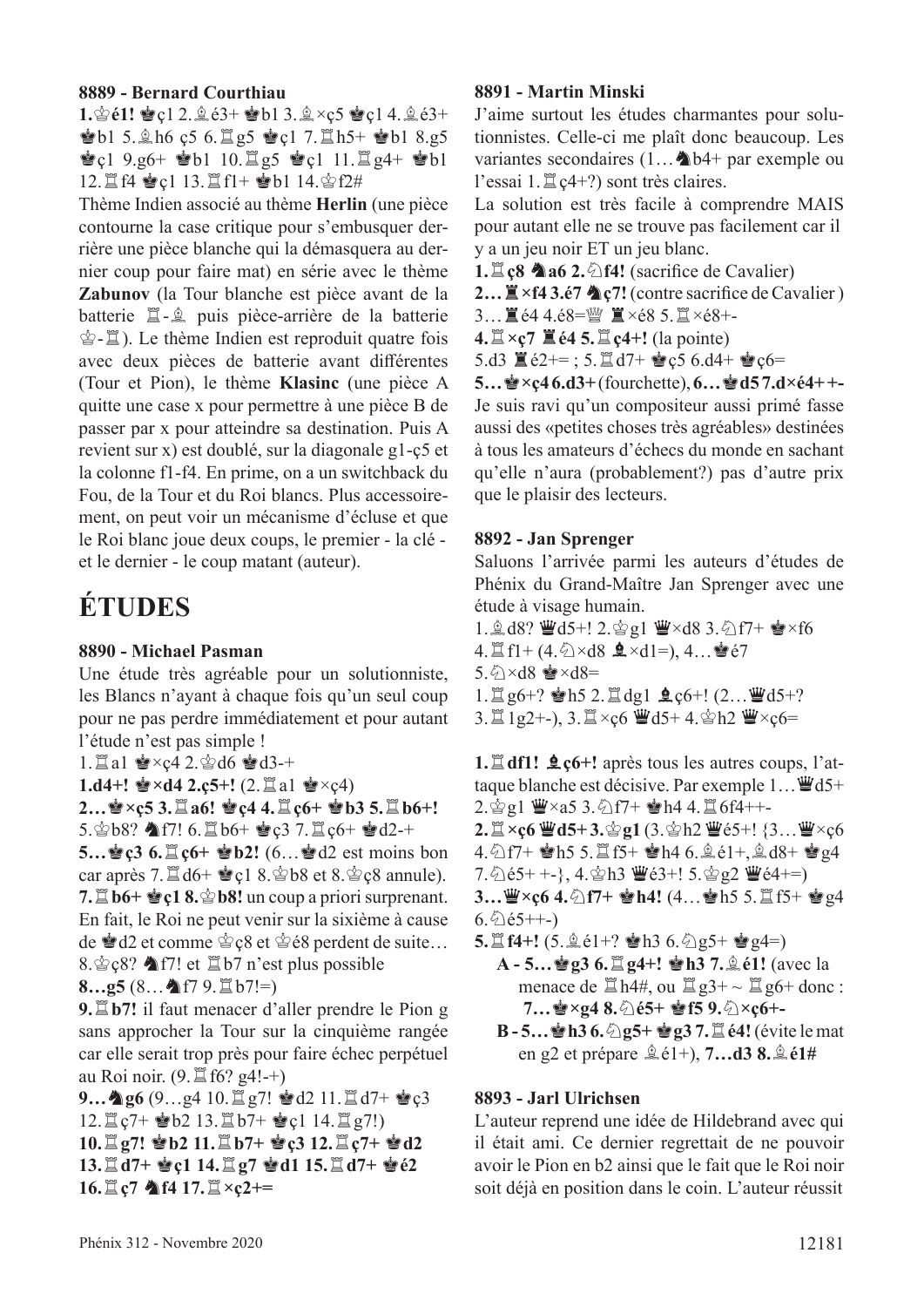une composition où le Pion b ainsi que les Rois traversent l'échiquier ce qui produit une fn particulièrement inattendue. Je considère que cette étude est réellement une œuvre originale.

**1.** $\Xi$ **b4!**  $g \times f2$  (1... $\acute{e}5$  2.f $\times$ g3  $\acute{e}4$  3. $\Xi$ d4)

 $2.\Xi$  h4+  $(2.\Xi$  f4? d2  $3.\Xi$  h4+  $\bullet$  g6  $4.\Xi$  h1  $\bullet$  g5 5. $\circledast$ b4  $\circledast$  f4 6. $\circledast$   $c3$   $\circledast$   $e3!$  {pas 6...  $\circledast$   $g3$ ? 7. $\circledast$   $\times$  d2  $\mathbf{\dot{P}} \times \mathbf{g}$  retombant dans la solution}, 7. del é5 8.b4  $\bullet$   $\acute{e}2$  9.  $\mathbb{I} \times d2+ \bullet \acute{e}1=$ 

**2…曾g6 3.** ■h1 曾g5 (3…d2? perd un temps important : 4. $\dot{\mathbb{Q}}$ b4  $\dot{\mathbb{Q}}$ g5 5. $\dot{\mathbb{Q}}$ c3  $\dot{\mathbb{Q}}$ f4 6. $\dot{\mathbb{Q}}$ ×d2  $\dot{\mathbb{Q}}$ g3  $7.\n$ gé $2 \leq x_228.\n$ if1)

**4. 宫b4 (4.b4? é5 5.b5 é4 6.b6 é3 7.b7 é2 8.b8=**  $e1 = \frac{w}{2} + 9.$  $e_5$  b5  $w \times h1$ )

**4... f4 5.**  $\circledast$  **c3** (évidemment pas 5.  $\circledast$  **c4?**  $\bulletledast$  é3 6. $\angle$ c3  $\angle$ e2 7.b4 f1= $\angle$  8. $\angle$ xf1  $\angle$ xf1 9. $\angle$ s $\times$ d3  $\dot{\mathbf{w}} \times \mathbf{q}$ 2)

**5…曾g3 6.當×d3 曾×g2 7.當é2 會×h1 8.當f1!!** (et non  $8.\s{2} \times 12$ ? é5 9.b4 é4 10.b5 f4 11.b6 é3+ 12. $\hat{\otimes}$ f1 f3 13.b7 é2+ 14. $\hat{\otimes}$ f2 é1= $\hat{\mathbf{W}}$ + 15. $\hat{\otimes}$ ×é1  $\dot{\mathbf{g}}$  g2 16.b8= $\mathcal{W}$  f2+ 17. $\dot{\mathcal{V}}$ d2 f1= $\dot{\mathcal{W}}$ )

**8…é5 9.b4 é4 10.b5 f4** (10…é3 11.b6 f4 12.b7 f3 13.b8= $\mathbb{Z} = \{13.58 = \mathbb{W}$ ? é2+ 14. $\mathbb{Q} \times f2$  é1= $\mathbb{W}$ +  $15.\n\circledast \times 61$  f2+  $16.\n\circledast \times f2,\n\circledast f1$  pat) **11.b6 é3 12.b7 f3 13.b8=**t**! +-**

## **8894 - Vladimir Samilo**

#### **Dédié à Henri Rinck**

Cette année marque le 150ème anniversaire de la naissance de Henri Rinсk (1870-1952), l'un des fondateurs de l'Étude moderne. Il a laissé un héritage créatif unique - plus de 1700 études, qu'il a composées pendant 50 ans de travail dans ce domaine. H. Rink est l'auteur de cinq collections de ses études, la première ayant été publiée en 1909 (150 études), et la dernière en 1952 (1414 études).

**III - H. Rinck**



Notez que la grande majorité des études de Henri Rink ont résisté à l'épreuve du temps pour ce qui est de leur exactitude.

**1.** $\Xi$ **é4+ ��c3 2.** $\Xi$ **d4! ��×d4 3.d7 ��é3 4.d8=** $\Xi$ **!** *†***<sub><b>e**</sub><sup>2</sup> 5.  $\circledast$  h3 (ou 5.  $\mathbb{Z}$  é8+  $\bullet$  d3 6.  $\circledast$  h3), **5…d1=**■  $6.$ **I** $\times$ d1  $\bullet$  $\times$ d1 7. $\circ$ g4  $\bullet$ e2 8. $\circ$  $\times$ f4 +

Mon attention a été attirée par cette étude publiée dans *La Stratégie* en 1920. Elle met en œuvre l'idée d'éviter le pat au centre de l'échiquier grâce à la sous-promotion d'un Pion en Tour. J'ai malheureusement découvert un dual mineur dans cette étude, juste après la réalisation de l'idée. Le travail sur la correction a apporté un résultat positif : il a permis non seulement de sauver l'idée présente dans l'original, mais aussi de donner à l'étude une sonorité moderne, grâce à l'ajout du jeu dans l'introduction, ainsi que d'une nouvelle pointe dans la fnale de Pions (Vladimir Samilo). **1.** $\hat{\mathbb{E}}$  **f7+**  $\hat{\mathbb{E}}$  **e6** (1...  $\hat{\mathbb{E}}$  d4 2.  $\hat{\mathbb{E}}$  e4+  $\hat{\mathbb{E}}$  c3 3.  $\hat{\mathbb{E}}$  c4+  $\triangleq$ d3 4. $\cong$ c5+- par exemple : 4...d1= $\cong$  5. $\cong$ d5+  $\bullet$   $\in$  2 6.  $\mathbb{Z} \times$ d1  $\bullet$   $\times$ d1 7.  $\mathbb{Q} \times$   $\bullet$   $\bullet$  d2 8.  $\mathbb{Q} \times$ d7) **2.** $\hat{\mathbb{Q}} \times 66 + d \times 66$  **3.**  $\hat{\mathbb{Z}}$   $64 + \hat{\mathbb{Q}}$  **c3**  $(\text{ou } 3... \hat{\mathbb{Q}})$  **c5**) **4.**  $\mathbb{Z}$  **d4! ᇂ×d4 5.d7 ᇂé3 6.d8=** $\mathbb{Z}$ **! (6.d8=** $\mathbb{W}$ **?** d1= $\mathbf{W}$  7. $\mathbf{W} \times$ d1 pat) **6…會é2 7.會h3 d1=曹 8.** $\mathbb{Z} \times$ d1 會×d1 9.會g4  $\bullet$  **c2! 10.**  $\circ$  x**f4!** (10.  $\circ$  g5?  $\bullet$  d3!, non 10...  $\bullet$  b3?

11. $\circ$ f6  $\bullet$ ×a4 12. $\circ$ ×é6  $\bullet$ b3 13. $\circ$ d5+-) **10…·@b3 11.**@**g5!!** (11.@e4? ●×a4 12.f4  $\bullet$  b4!=; 11. $\circ$ 63?  $\bullet$  ×a4 12.f4  $\bullet$  b5!=) **11…**R**×a4 12.f4** R**b3 13.f5 a4 14.f×é6!+-**   $(14.$ f6? a3= $)$ 

## **RÉTROS**

### **8895 - Thomas Volet**

Le Pion blanc é2 a capturé la seule pièce noire manquante et les Pions noirs revendiquent quatre captures, soit toutes les pièces blanches manquantes.

Donc le  $\Delta h$  a été promu dans l'axe, ce qui empêche le retour immédiat d'un Pion noir sur la colonne h et le Pion blanc f6 a joué dans l'axe, ce qui impose une capture avec le Pion noir actuellement en f5 (é6×f5). Les Pions noirs en g3 et g6 viennent donc des colonnes f et h, et le Pion noir g3 ne peut pas non plus retourner en colonne f immédiatement. Ses seuls rétro-coups sont g4-g3 et g5-g4.

La liberté provisoire de la Tour blanche et de la Dame blanche dans le coin Nord-Est ne permet pas d'ouvrir la cage du Roi blanc. Il faut donc soit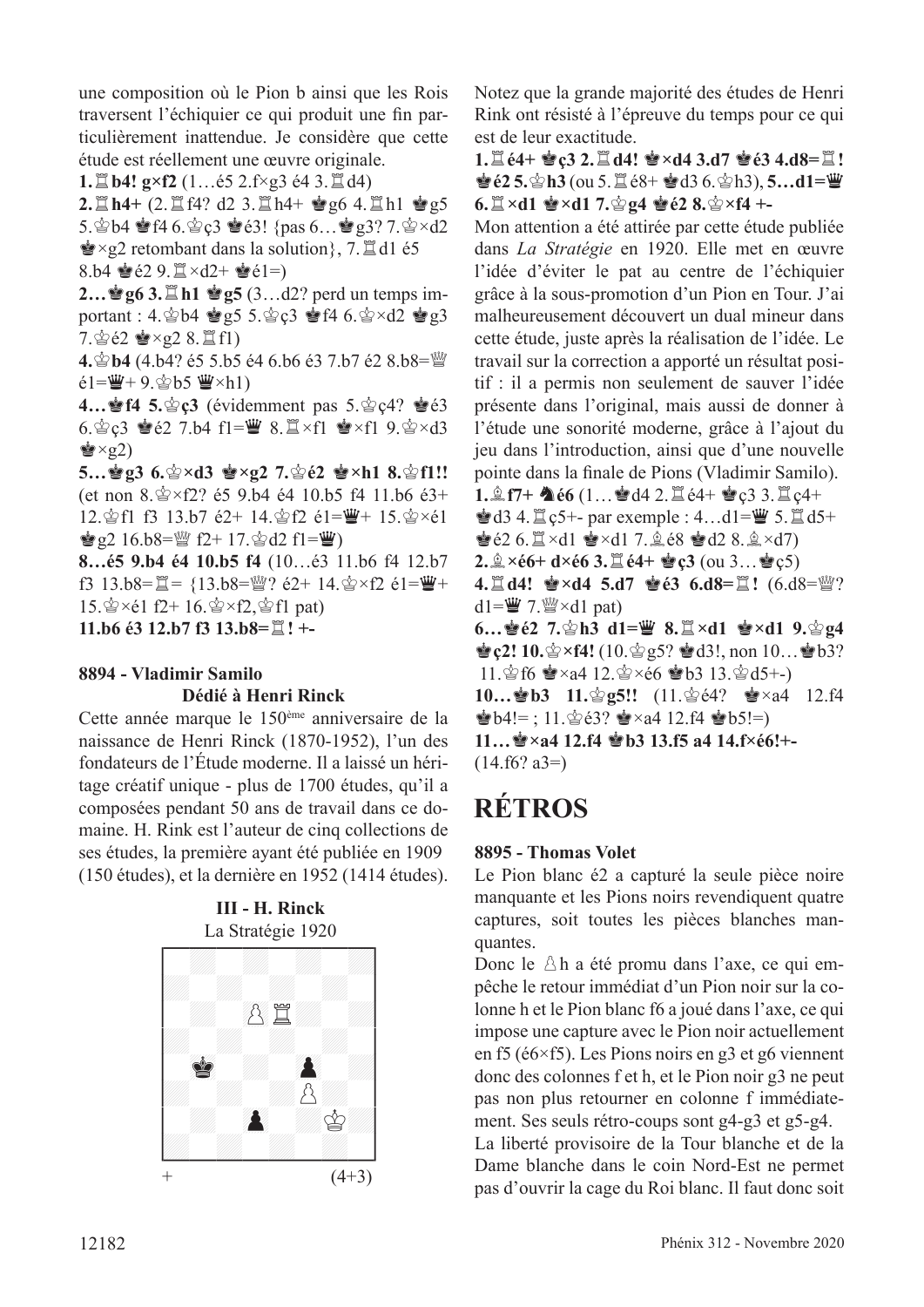bouger le Roi noir, soit permettre au Roi blanc d'accéder à ç7. Bouger le Roi noir nécessite la reprise du coup é2×d3 et donc le retour du Fou Roi blanc. Mais celui-ci ne peut être remis en jeu que par  $d7 \times \hat{d}$  é6, ce qui impose également le retour du Fou Dame noir en ç8, ce qui est impossible !

Comment donc intercaler un écran en d7, afn de libérer le Roi blanc ?

On peut sortir la Dame blanche jusqu'en ç2 ou b1, mais pas plus loin pour le moment. On ne pourra pas reprendre b2-b3 à cause du Fou Dame blanc qui doit revenir en ç1. La Tour blanche ne pourra pas atteindre d7 et les pièces noires non-plus. Il faut donc un écran en ç3 pour la Dame blanche après avoir repris ç2-ç4. Cet écran se fera avec la Tour blanche, qui elle-même doit bénéfcier d'un écran du Fou noir pour passer par g4-f4.

Solution rétro : pendant que le Fou noir oscille  $\Xi$ g5-h5-h7/ $\mathcal{W}$ b1-ç2-d1-h5-h7-g8 et maintenant ç2-ç4 libérant le Fou noir, Fé4-d5-ç4-b5-a4/  $\Xi$  g4-g5/a7-a6/ $\Xi$  f4-g4/ $\Omega$ d5-é4/ $\Xi$  f3-f4+

Le Fou noir est libre et la Tour blanche peut venir en ç3 faire écran pour la Dame blanche :  $\mathbb{Z}$  ç3ç5-é5-é3-f3/dea3-b2-b1. Maintenant le Fou noir vient faire écran à la Dame blanche pour franchir a4(b4) et la Tour blanche fait un autre écran en ç5.  $\Box$  c5-c3/ $\triangleq$  d5-c4/ $\mathcal{W}$ b4-a3/ $\triangleq$  c4-d5/ $\mathcal{W}$ d7-c7-b6b4+/ $\triangleq$ d5~/ $\triangleq$ c7-d6/ $\triangleq$ é5-d4 etc...

On note que les tempos noirs du Pion noir g3 (possibles après la sortie de la Tour blanche) ne sont pas nécessaires pour la fin du rétro-jeu.

Verrou du Pion blanc en ç2 (après le passage de la Dame blanche)

Rétro-écrans multiples :  $\mathbf{\hat{Q}}$  é4/ $\ddot{\Xi}$ ,  $\ddot{\Xi}$  ç3/ $\ddot{\Xi}$ ,  $\mathbf{\hat{Q}}$  ç4/ 營, 買c5/營, 營d7/置

Rétro-déclouage du Roi blanc ( $\triangle$ d6/ $\cong$ d7/ $\triangleq$ d4), de la Tour noire ( $\mathbf{\mathbb{E}}$ é7/ $\mathbf{\mathbb{E}}$ f8/ $\mathbf{\mathbb{E}}$ d6).

#### **8896 - Michel Caillaud**

1.g4 h5 2.g×h5= $(\textcircled{2}) \triangleq f6(\triangleq)$  3. $\textcircled{2} \times f6(\textcircled{2})$  $\mathbb{E}$ h7( $\mathbf{\hat{Q}}$ ) 4. $\mathbb{A}$ h4( $\Diamond$ )  $\mathbf{\hat{Q}}$ g8( $\mathbf{\hat{Q}}$ ) 5. $\Diamond$ g2( $\Diamond$ )  $(C+$  Jacobi en  $0,1$ ")

#### **8897 - Peter Wong**

a) 1.d4 a5 2. $\hat{\mathbb{Z}}$  f4  $\hat{\mathbb{Z}}$  a6 3. $\hat{\mathbb{Z}}$  d6  $\hat{\mathbb{Z}}$  ×d6 A  $4.$  Wed<sup>3</sup>  $\mathbb{Z} \times$ d4 **B** 5. We $4 \mathbb{Z} \times 64$  **C** 

b)  $\mathbb{E} \in 4 \rightarrow d6$ 

 $1. d4 a 5 2. d5 \nparallel a 6 3. d6 \nparallel x 46 B$ 4. th6 **i** ×h6 **A** 5. ii d6 **i** ×d6 **C**  c) = b) +  $\mathbb{Z}$  d6  $\rightarrow$  g5 1.d4 a5 2.d5  $\ddot{\mathbf{a}}$  a6 3.d6  $\ddot{\mathbf{a}} \times$ d6 **B**  $4.$  We d5  $\mathbb{E} \times$ d5 C 5.  $\mathbb{Q}$  g5  $\mathbb{E} \times$ g5 A d) = c) +  $\triangle$  a5  $\rightarrow$  a4 1.d4 a5 2. $\frac{36}{2}$ d2 a4 3. $\frac{36}{2}$ a5  $\frac{12}{2} \times 35$  C  $4.\overline{d}5 \equiv \times d5 \text{ B } 5 \pmod{4} \times g5 \text{ A}$  $(e) = d$ ) + $\mathbb{E}$  g5 $\rightarrow$ d5 1.d4 a5 2. @d2 a4 3. @a5 **I** ×a5 **C**  $4.\n$  $95 \n$  $\cancel{\text{m}} \times 95 \n$  A 5.d5  $\cancel{\text{m}} \times d5 \n$  B  $(f) = e$ ) + **a** a4→a5,  $\triangle$  é2→é3  $1. d4 a 5 2. \text{ th6} \equiv a 6 3.63 \equiv \times h6 A$  $4.$  Wh5  $\mathbb{R} \times$ h5 **C** 5.d5  $\mathbb{R} \times$ d5 **B** Les trois pièces blanches manquantes  $\hat{\mathbb{Z}}[A], \hat{\triangle}[\mathbf{B}]$ 

et  $\mathcal{C}[\mathcal{C}]$ , sont capturées de manière cyclique. On a ici un double cycle 3×3, afn de couvrir toutes les permutations de ces captures. À titre de comparaison, un cycle simple 3×3 de captures a été réalisé par l'auteur dans *The Problemist* en 1992

## **IV - P. Wong** The Problemist 1992

 $(IV):$ 



Justifcative en 7,0 coups b)  $\ddot{w}d3 \rightarrow b3$  c)  $\ddot{w}d3 \rightarrow h4$ 

a) 1.c3  $h6$  2.  $4$  a4  $f5$  3.  $\frac{10}{2} \times d7 + \frac{10}{2} \times d7$  4.  $\frac{10}{2}$  f3  $\triangleq$  d8 5. $\triangle$ d4  $\triangleq$  ×d4 6.é3  $\triangleq$  d7 7. $\triangleq$  d3  $\triangleq$  ×d3 b) 1. $\hat{\otimes}$ f3  $\spadesuit$ h6 2. $\hat{\otimes}$ é5  $\spadesuit$ f5 3. $\hat{\otimes}$ ×d7  $\spadesuit$ ×d7 4.63 @ d8 5.  $\&$  b5  $\&$  ×b5 6.c3  $\&$  d7 7.  $\&$  b3  $\&$  ×b3 c) 1.é3 h6 2. $\&$  b5 hf5 3. $\&$  ×d7+  $\&$  ×d7 4.ç3 ఆ d8 5. @a4 @×a4 6. ht3 ▲ d7 7. h4 @×h4

#### **8898 - Kostas Prentos**

1.é4 a6  $2.\hat{\mathbb{Q}} \times a6(-\hat{\mathbb{Q}} \cdot a6,f1=\hat{\spadesuit}) \bullet \times d2(-\hat{\spadesuit} d2,f1=\hat{\triangle})$ 3. $\mathbb{W} \times d7$ (- $\mathbb{W} d7, d1 = \spadesuit$ )  $\spadesuit \times b2$ (- $\spadesuit b2, d1 = \triangle$ ) 4.h3  $\mathbf{\underline{4}} \times h3(-\mathbf{\underline{4}}h3, c8 = \zeta)$  $5.\n\mathbb{Z} \times h7$ (- $\mathbb{Z}$ h7,h1= $\spadesuit$ )  $\spadesuit \times f2$ (- $\spadesuit$ f2,h1= $\upbeta$ )  $6.\overline{\Diamond}\times\acute{e}7(-\overline{\Diamond}\acute{e}7,\csc^{-1}\underline{\blacktriangle})$   $\mathbb{I}\times\mathrm{h}1(-\mathbb{I}\mathrm{h}1,\mathrm{h}8=\overline{\Diamond})$  $7.\&\times f7(-\&f7,h8=\triangle)$  \$f7 8.  $\&h6$  \eggs e8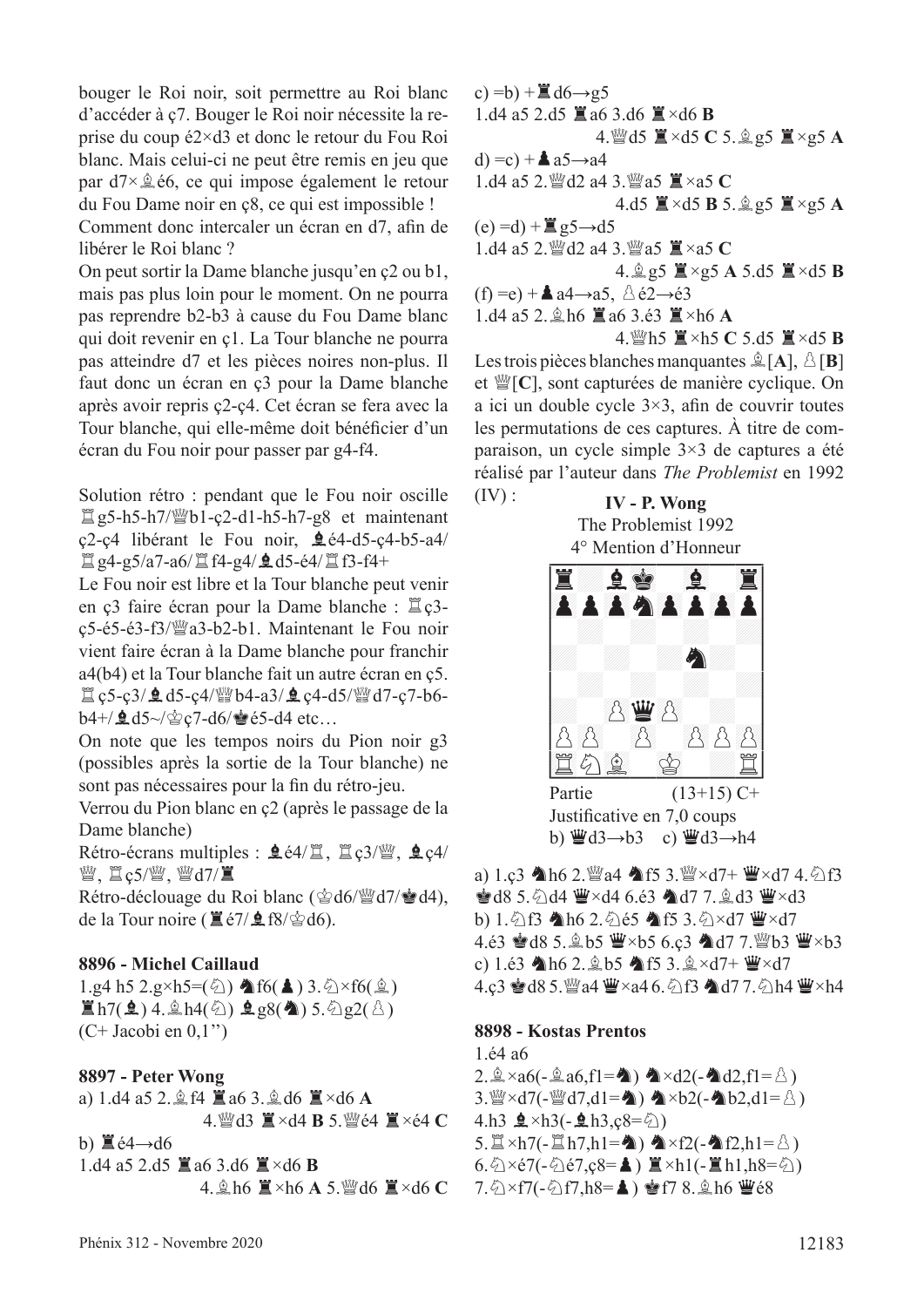$9.$  2d2 曹×é4(-曹é4,é8= 2)  $10.\overline{\textcircled{2}\times}g7(-\overline{\textcircled{2}}g7,\overline{e}8=\clubsuit) \trianglelefteq g7$ 11.  $\exists$  cl  $\triangleq$  al 12.c3  $\triangleq \times$ c3(- $\triangleq$ c3,a1= $\triangle$ )

 $13.\n\mathbb{Z}\times_{\mathbb{C}}7(-\mathbb{Z}\cdot \mathbb{C}\cdot 1=\n\spadesuit)\n\blacktriangleleft\times a2(-\spadesuit a2,\mathbb{C}1=\n\triangle)$ 

Testé partiellement avec Jacobi v0.7.5 (conditions : Kamikaze Rex Inclusive & PlatzWechsel Circe) et avec des contraintes. Pour Winchloe, il s'agit de Kamikaze Rex Inclusiv + Circé Échange).

Sept Cavaliers Ceriani/Frolkin. Ce problème a été inspiré par l'article de Nicolas Dupont *Les Échecs Anti-Capture et Auto-Capture*, Phénix 298 (juilletaoût 2019), p.11586-11588.

#### **8899 - Nicolas Dupont**

Les conditions de cette partie justificative sont : **Pièces Fonctionnaires Noires** : une pièce noire ne peut jouer que si elle est menacée.

**Les Noirs passent leur tour s'ils n'ont pas de coup légal** : concept clair.

 $1.\text{c}3\,2.\text{W}$   $\text{c}2\,\text{h}5\,3.\text{W}$  h $7\,$  he 4.d3 he f5 5.  $\text{\degree}$  d2 he g3  $6. h \times g3 \equiv g8 \approx 7.1 \pm 1.00$   $h8 \approx 8.1 \pm 1.4$  9.  $\approx 63$  h3

10. gd4 h2 11. gc5 h1= 12. if th2 ■h3 13.g×h3 a5 14. $\hat{g}$  g2 b5 15. $\hat{g}$  b7  $\hat{g}$  a6 16. $\hat{q}$  f3  $\hat{g}$  h6

17. h4  $\mathbb{Z}$ h8 18.f3  $\mathbb{A}$ f2 19.  $\&$  é4  $\mathbb{A}$  g4 20.  $\&$  f5 Ah6 21. $\Xi$ é4 Ag8 (C+ Jacobi avec contrainte  $g2\times h3$  et h $2\times g3$  en 1h52'19")

Certaines conditions féeriques sont inadaptées aux Parties Justifcatives parce qu'il n'y a pas de coup possible dans la position initiale du jeu. C'est par exemple le cas de Échecs Fonctionnaires : une pièce ne peut jouer que si elle est menacée.

La dernière mouture du programme de résolution Jacobi ofre un moyen de pallier à ce manque : n'appliquer la condition qu'aux Noirs, qui, de plus, peuvent passer leur tour lorsqu'ils n'ont pas de coup disponible. Pour vérifer un tel énoncé il faut utiliser les commandes Functionary Black et BlackPassesIfStuck. Le symbole != qu'on trouve parfois dans une solution signife que les Noirs se sont mis en situation de ne plus pouvoir jouer (auto-pat).

Dans ce problème le Cavalier g8 et la Tour h8 sont capturés en croix, le Cavalier g8 au diagramme est issu de promotion (Pronkin) tandis que la Tour h8 provient de a8 (Sibling). On note aussi un switchback de la Tour h8 d'origine en bonus. À l'exception de 14…b5 tous les coups Noirs sont thématiques. De leur côté, les Blancs utilisent diverses astuces pour menacer les pièces Noires qui doivent jouer.

La Tour é4 nécessite une capture croisée par les Blancs. Comme le Pion h7 a été capturé sur la colonne h ou après promotion en h1 (car aucune pièce blanche n'est manquante), cette capture croisée est obligatoirement  $\triangle g2\times h3/\triangle h2\times g3$ . En ajoutant cela en contrainte, Jacobi ne trouve que la solution voulue, le problème est donc HC+ (**H**uman-**C**omputer tested).

#### **8900 - Nicolas Dupont**

Les conditions de cette partie justificative sont : **Fonctionnaires Noirs en Équipe** : les Noirs ne jouent que si une de leurs pièces est menacée.

**Les Noirs passent leur tour s'ils n'ont pas de coup légal** : concept clair.

1.  $\triangle$  f3 2.  $\triangle$  é5 a5 3.ç4  $\Xi$  a6 4.ç5  $\Xi$  f6 5.ç6  $\triangle$  a6 6.c×b7 c5 7.  $\circ$ c6 d×c6 8.f4  $\ddot{w}$ d5 9.f5  $\dot{Q}$  ×f5  $10.b8 = \frac{1000}{11} + \frac{1000}{11} = 46612. \frac{1000}{12} = 34613. \frac{1000}{13} = 33$  $\triangle$ é7 14.  $\angle$ g6 h×g6 15. $\angle$ f2  $\angle$ h7 16. $\angle$ g1  $\angle$  ×b8 (C+ Jacobi en 1h06'15'')

Dans ce problème les Noirs travaillent « en équipe », ce qui signifie qu'il suffit qu'une seule pièce noire soit menacée pour que ce camp puisse jouer n'importe quel coup légal. Pour le vérifer avec Jacobi, il suffit d'ajouter « Team » à Functionary Black.

Le problème montre un thème classique en PJ féerique : la Dame Schnoebelen (promotion capturée sans avoir bougé, impossible à motiver de façon orthodoxe). L'idée est de d'abord vider les diagonales autour de la case thématique b8 afn d'empêcher la promotion d'être un Fou. Puis le placement du Roi Noir en d7 l'empêche d'être un Cavalier. Finalement la libération de la dernière rangée l'empêche d'être une Tour.

## **AIDÉS**

#### **8901 - Anton Bidlen**

1.a6  $\Xi$  b4+ 2. $\bullet$  a5  $\Diamond$  c6# 1.a5  $\&$  c4 2. a6  $\&$  ×a5#

Mats modèles avec ce tanagra orthodoxe, un oiseau rare.

#### **8902 - Vito Rallo**

- 1. **A** g5  $\triangle$  é6 **A** 2. Ah7  $\triangle$ ×g6# **B**
- $1.$ **Qh**7  $\&$  g<sub>6</sub>+ **B** 2. $\&$  g<sub>8</sub>  $\&$   $\&$  e<sub>6</sub># **A**
- 1.  $h$  h 7 g 5 2.  $\Xi$  h 8  $\angle$   $\times$  g 6#

Échange des coups blancs, auto-blocages noirs, trois mats modèles.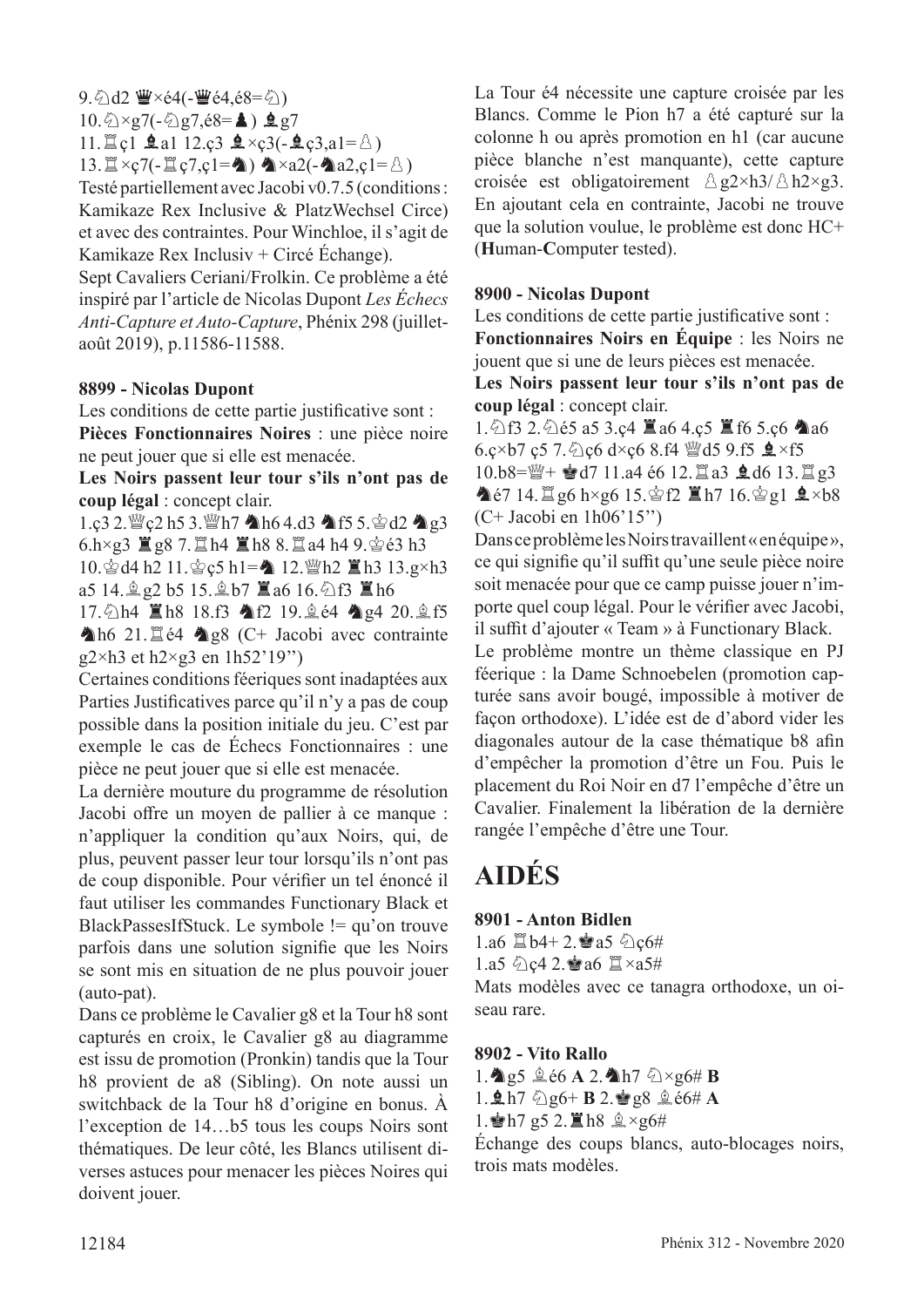#### **8903 - Vito Rallo**  $1.\n **2.9** \n *0.15* \n **2.8** \n **3.14** \n **4.14** \n **5.15** \n **6.16** \n **6.17** \n **6.17** \n **6.19** \n **6.19** \n **6.19** \n **6.19** \n **6.19** \n **6.19** \n **6.19** \n **6.19**$ 1.  $67$   $0c6$  2.  $C$ <sub>2</sub> $c7$   $0c$ <sub>2</sub> $c8$ # 1. d8  $2.68 + 2.8$ <sub>c</sub>7  $0a6#$ Collection d'autoblocages noirs.

#### **8904 - Mihaiu Ciofanca**

1.  $\frac{1.964 \text{ Wc}}{72.406 \text{ W} \times 97\text{ m}}$  modèle  $1.\n$ gb2  $\mathbb{W}\times 62+2.\n$ d3  $\mathbb{Q}c5#$ 1. d3  $\&$  c5+ 2. e c2  $\&$  a4# 1. 曾é5 幽×a3 2. 曾é6 幽é7#

Première variante : déclouage de la Dame blanche par couverture en d6 sur la diagonale a3-f8.

Seconde variante : déclouage direct par le départ du Fou a3. On peut regretter que la troisième et quatrième variante ne proposent pas de thème de déclouage : mat du Fou blanc dans la troisième variante et mat de la Dame dans la quatrième mais avec un Cavalier a6 «hors jeu».

#### **8905 - Mikola Vasyuchko**

#### **& Mikola Chernyavsky**

1.é $\times$ d4  $\mathbb{Z}\times$ ç5 2.d3  $\mathbb{Z}\times$ d5#

 $1.$  $\mathbb{I} \times d4$   $\mathbb{I} \times c5$  2. $\mathbb{I} d3$   $\mathbb{I} \times c5$ #

 $1.e \times d4 \nsubseteq \times d5$  2.d3  $\nsubseteq \times 65#$ 

Élimination du Pion d4 par trois pièces noires afn d'ouvrir la cinquième rangée et fermer la ligne du Fou.

#### **8906 - Slobodan Saletić**

1...  $\mathbb{Z}$  b4 2.  $\mathbb{Z}$   $c2$   $\mathbb{Z}$  b5 3.  $\mathbb{Z}$  a2  $\Diamond$   $c4\#$ 1... 置ç6 2. ab4 公ç4 3. ab5 置b6# Échange de place de pièces blanches : le Cavalier mate en ç4 puis la Tour en b6.

#### **8907 - Jorma Pitkänen**

a)  $1.9.48$  h5 2.8  $68$   $997$  3.4  $67$   $616#$ b) 1.  $\angle$  66  $\angle$ h7 2.  $\angle$  68  $\angle$ g6 3. **2** é7  $\angle$  66# Tanagra aristocratique. Un Y et un T en l'honneur du regretté Yves.

#### **8908 - Claus Grupen**

1. a3 5 e3 2. e e6 \$ c3 3. e a 2 5 c 2# 1. a5  $c$  c5 2. **Q** f1  $\ddot{Q}$  d4 3. **Q** a6  $\ddot{Q}$  b3#

Tanagra aristocratique. Ce matériel a déja été utilisé en h#n, mais avec deux mats de Fou. Ici le Fou noir autobloque et le Cavalier blanc mate à chaque fois.

#### **8909 - Claude Beaubestre**

1. e c4  $\circ$ 63 2. e c2  $\circ$ d3 3. e b3  $\mathbb{Z}$  c5# 1.  $65$   $62$  2.  $64$   $12$   $95$  3.  $64$   $0h3#$ Ce joli tanagra orthodoxe, propose avec une position de départ en triangle isocèle, des mats idéaux avec échange de fonction des pièces blanches. C'est apparemment le meilleur cas de ce genre.

#### **8910 - Mihaiu Ciofanca & Gheorghe Ristea**

a) 1.  $\pm$  d5 f7 2.é5 f8= $\frac{m}{2}$ + 3. $\frac{1}{2}$ é6  $\frac{6}{2}$  g4# b) 1. $\triangle$  d7 f7 2.é6 f8= $\cong$  3. $\triangleq$ é7  $\triangleq$ c5# c) 1.  $\bullet$  é8 f7 2.  $\bullet$  c7 f8= $\circ$  3.  $\bullet$  d8  $\circ$   $\times$  é6# Promotion du Pion f sur la même case f8 avec trois promotions diférenciées. On regrette évidemment l'Allumwandlung… et le jeu blanc monotone.

#### **8911 - Christer Jonsson**

 $1.a1 = \frac{W}{2}$   $\frac{6}{2}B$   $2.\frac{W}{2} \times a3 \stackrel{6}{\leq} a4$  3.  $\frac{W}{2}$   $a\acute{e}7$   $\frac{6}{2}$  d6# 1.a1= $\ddot{\mathbf{z}}$   $\ddot{\mathbf{z}}$  e4 2.  $\ddot{\mathbf{z}}$  ×d1  $\dddot{\mathbf{z}}$  ×e3 3.  $\ddot{\mathbf{z}}$  d7  $\ddot{\mathbf{z}}$  d6# Deux promotions diférenciées du même Pion a2 visant ensuite à auto-bloquer en é7 ou d7, tandis qu'une batterie matante  $\hat{\mathbb{Z}}$ - $\hat{\mathbb{Q}}$  ou  $\hat{\mathbb{Z}}$ - $\hat{\mathbb{Q}}$  se crée.

#### **8912 - Evgeny Fomichev**

a) 1. Xa3 盒×a3 2. W×a2 W×b4 3.d5 We7# b)  $1.\n *W*×b2+ *W*×b2 2.b×a3 *W* b8+ 3. A 7 *W* b7#$ Un problème d'ouvre-boîte car il faut sortir les pièces blanches tout en évitant les clouages et les lignes noires fermées.

#### **8913 - Christopher Jones**

a) 1.é×d4  $\Xi$ ç4 2.é5  $\Xi \times$ ç6 3.d3  $\Xi$ ç4# b)  $1.6 \times f5 \trianglelefteq g6$   $2.66 \trianglelefteq \times h5$   $3.64 \trianglelefteq g6$ #

Une idée originale et paradoxale : un Pion blanc (d4 ou f5) est capturé par un Pion noir afn que celui-ci puisse avancer puis libérer une ligne (quatrième rangée ou diagonale b1-h7) pour que la Tour ou le Fou blanc matent après un switchback.

#### **8914 - Mihaiu Ciofanca**

a) 1…cd6 2.Df6 rd2 3.Td4+ ré3 4.Td5 cç4# b) 1…rd2 2.Té4 ch4

3. d4  $\&$  é6 4.  $\mathbf{W}$ ç5  $\bigcirc$  f3#

Un écho aristocratique avec mats idéaux du couple Fou-Cavalier, mais ce thème a déja été très exploré. Attention aux risques d'anticipations.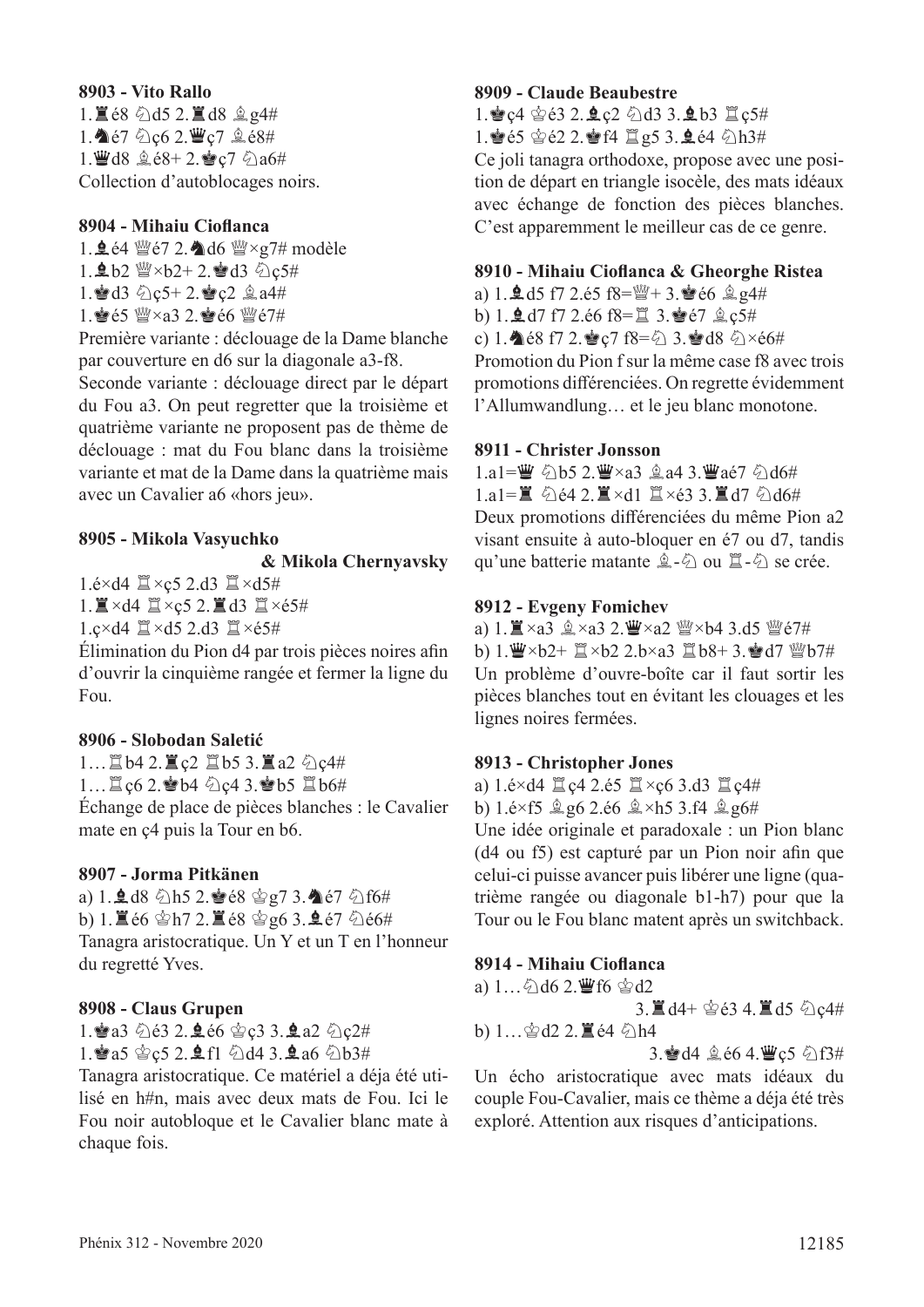#### **8915 - Abdelaziz Onkoud**

1… $\hat{a}$ a6 2. $\triangleq b6 \hat{a} \times c4$  3. $\triangleq x c4$  g3 4. $\triangleq c3 \hat{c}$ 1... 2f8 2. c7 2×é6 3. Y×é6 2f1 4. ff4  $2$ f5# Échange de fonction des couples :  $Q^2$ <sub>C</sub>8- $Q^2$ d7 (Zilahi) et  $\triangle$ h2- $\triangle$  g2 (garde active - garde passive). Sacrifices actifs en deux temps du couple  $\triangle$   $c8$ - $\triangle$ d7. Tous les coups noirs sont effectués par le **A** a<sub>8</sub> et les deux mats sont modèles.

#### **8916 - Mihaiu Ciofanca**

1.  $66 \& xc7$  2.  $q7$  f×g7

 $3.\Xi$  f8 g×f8= $\mathcal{W}$  4. $\mathcal{A}$ a8  $\mathcal{W}$ ×b8# 1.ç5  $\circledast$  ×h4 2. $\circledast$  c6  $\circledast$  g3 3. $\circledast$  d6  $\circledast$  f4 4.c6  $\circledast$  f5# La première solution propose un double sacrifce de pièce noire afn de promouvoir le Pion f6, tandis que la diagonale h2-b8 s'ouvre au proft de la Dame de promotion qui mate. La seconde voit la création d'une batterie royale matante, toujours sur la même diagonale h2-b8

#### **8917 - Jean Carf**

1. d5  $2 \times c3$  2. e c4  $2 \times d4$ 

3. b3  $2a7$  4. b2  $2 \times b8$  5. a1  $265#$ Échange de place Fou blanc/Roi noir dans les positions fnales : une idée très travaillée dans les années 70, en particulier en Allemagne, avec le fameux 25ème TT de feenschach (1972), voir le T5 de Jean-Michel Trillon (px 160/7165).

#### **8918 - Mihaiu Ciofanca**

1.é4  $\hat{\mathbb{Z}}$ a1! 2. $\hat{\mathbb{Z}}$ f4  $\hat{\mathbb{Z}}$ d4 3.ç5+  $\dot{\mathfrak{D}}$ c3 4. $\dot{\mathfrak{D}}$ é5  $\dot{\mathfrak{D}}$ b2 5. $\dot{\mathfrak{D}}$ d4  $\dot{\mathfrak{D}}$ b3# Thème indien prolongé.

#### **8919 - Sébastien Luce**

 $1...$  $9b5$  2.  $\mathbb{Z}$   $64$   $9c6$  3.  $\mathbb{Z}$   $c4$   $9d7$ 

4. e4  $\circledast$  66 5. a4  $\circledast$  f5 6.d5  $\circledast$  e5# Problème fguratif. Le Roi blanc exécute un long mouvement tournant jusqu'à occuper la case du Roi adverse, et le Fou blanc n'a qu'un coup à jouer pour donner le mat.

#### **8920 - Mirko Degenkolbe**

 $1...\bigcirc$  f8 2.  $\bigcirc$  h7  $\bigcirc$  é6 3.  $\bigcirc$  g8  $\bigcirc$  g7# 1.  $\Delta \times h7$   $\&$  c1 2.  $\Delta gg8$   $\&$   $\times$   $\epsilon$ 4 3.  $\Delta h7$   $\&$   $\times$   $g$ 6+

4.f×g6 f7 5. $\angle$ g8 f×g8= $\angle$  6.ç2  $\angle$  f6# Dans le jeu apparent, le Cavalier blanc s'échappe… et mate ! Dans le jeu réel, les Noirs sont obligés de le capturer, mais il renaîtra de ses cendres (le Phénix) grâce à une promotion du Pion f6.

#### **8921 - Jean Carf**

1. 8 b8  $2c7+2.8c8$   $2\times h2$  3.8 d8  $2d6$  4.8 e8  $\circ$ § 65 5. $\circ$ R  $\circ$   $\times$  f6 6. $\circ$ g8  $\circ$  65 7. $\circ$ Rh8  $\circ$   $\times$  f7# Marche royale de a8 jusqu'à h8.

#### **8922 - Gunter Jordan**

1. b4  $2c6$  2. a4!  $2d5$  3. a5  $2a2$ 4.ç4  $$b3!$  5.ç×b3 ç×b3 6.ç2+  $$x$ zç2

 $7. d1 =$   $\bullet$   $\bullet$   $d3$  8.  $\bullet$   $c3$   $\bullet$   $c4$  9.  $\bullet$  a4 b4# Deux coups d'attente pour chaque camp, 2. à a4 pour les Noirs et 4… $\hat{\mathbb{Q}}$  a2-b3 pour les Blancs, afin d'être «dans le bon tempo».

#### **8923 - Sébastien Luce**

1… $\Phi$ h4 2. $\Phi$ g1  $\Phi$ h3 3. $\Phi$ ×h1  $\Phi$ h4 4. $\Phi$ g1  $\Phi$ h3 5.h1= $\triangle$   $\circ$ h4 6. $\triangle \times g$ 3  $\circ$ h3 7. $\triangle$ h5 g×h5 8. $\circ$ xf2 h6 9. $\leq$  63 h7 10. $\leq$  f4 h8= $\leq$  11. $\leq$  f5  $\leq$  f6# Les Noirs doivent capturer le Cavalier blanc incarcéré pour réaliser une promotion en Cavalier. Celui-ci permettra par son sacrifce une promotion en Dame tandis que le Roi noir montera jusqu'en f5 pour y être maté.

## **INVERSES**

#### **8924 - Michel Caillaud**

 $1...$ **A**  $\times$ c4 **a** 2. $\& \times$ é3+ **A**  $\times$ é3# **A**  $1...$   $\triangle$  × d5 **b** 2. $\triangle$  × a6  $\triangle$  bç3# **B** 

**1.***o*ger [2. *a*g × a3+  $\triangle$  × a3#]

1… $\triangle\times$ ç4 **a** 2. $\triangle\times$ a6  $\triangle\times$ ç3# **B** 

 $1...$   $\triangle$  ×d5 **b** 2. $\triangle$  ×é3+  $\triangle$  ×é3# **A** 

Suites échangées. Une matrice connue en deuxcoups avec une exploitation spécifque de l'inverse.

#### **8925 - Pascale Piet**

1.g8= $\frac{w}{2}$ +! **a**h6! 2. $\frac{w}{2}$ g5+ **a**h7 3. $\frac{w}{2}$ g6+ **a**h8 4.  $\frac{36}{28}$  g8+  $\frac{1}{28}$  × g8 5.é8= $\frac{16}{24}$  +  $\frac{1}{28}$  h7 6.  $\frac{16}{28}$  g6+  $\frac{1}{28}$  h8 7. $\mathbb{W}$ g7+  $\mathbb{W}\times$ g7#

Le mat  $\ldots \mathbf{W} \times g$ 7# serait facilement forcé sans le Pion blanc é7. Il faut donc sacrifer une première Dame pour activer ce Pion blanc.

#### **8926 - Jean-François Carf**

1.  $\circledast$  **b3!**  $\circledast$  a5 2.  $\circledast$  c7+ b6 3.  $\circledast$  d5  $\circledast$  b5

4.  $\&$  d6  $\&$  a5 5.  $\&$  b4+  $\&$  b5 6.  $\&$  c6+  $\&$  a6

 $7.$  $a4 \triangleq a7.8$ . $a7 + a6.9$ .  $a.63$  b3#

Le Roi blanc est sur la case où il sera maté. Mais il doit d'abord s'en éloigner pour lever le pat initial des Noirs.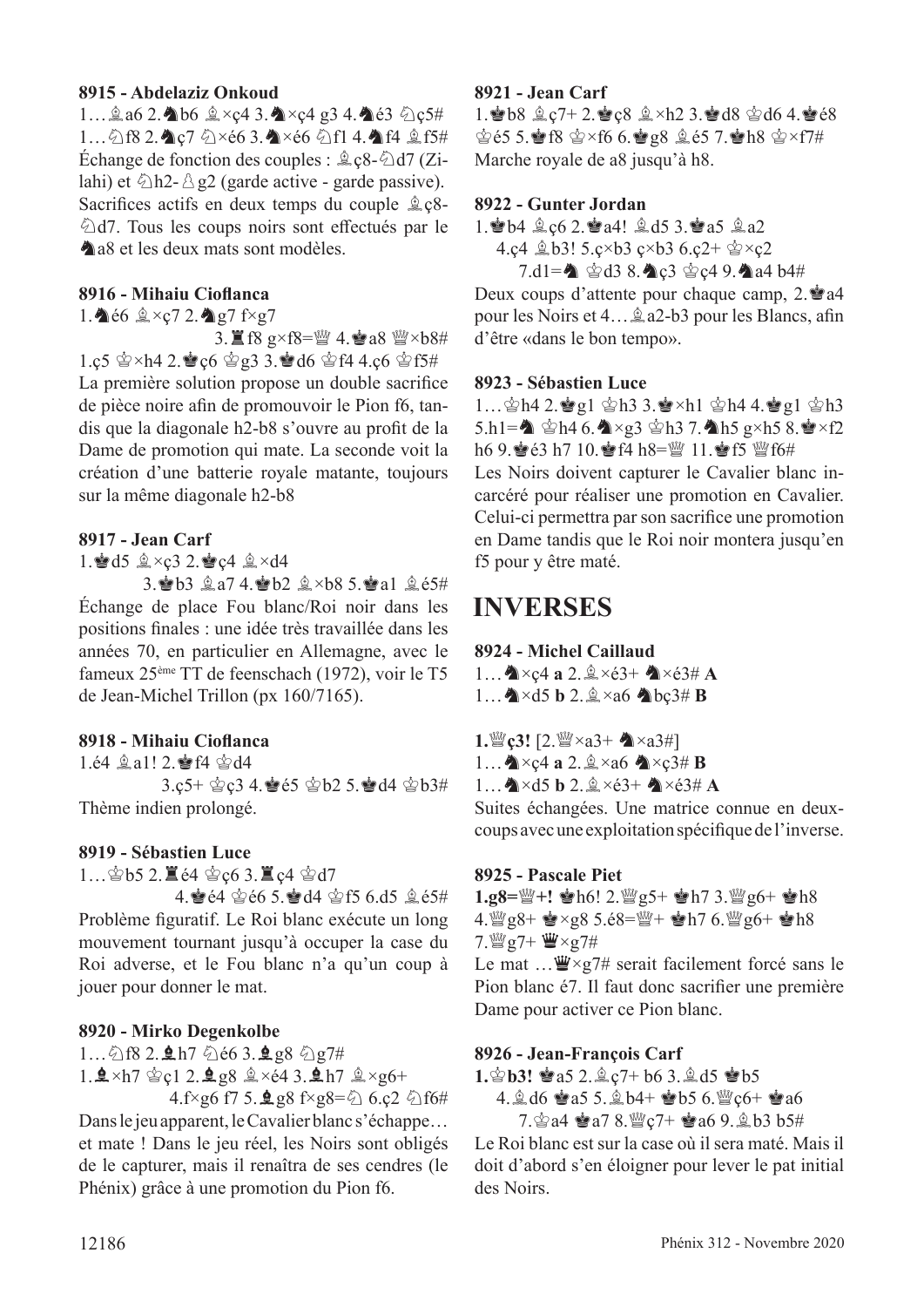#### **8927 - Jozef Holubec**

**1.d8=** $\mathbb{W}!$  $\bullet$  **h6 2.5 d6 é×d6 3.**  $\mathbb{E}$  **h5+**  $\bullet$ **×h5** 4.  $h2 + \frac{1}{2}g4 5.$   $\frac{10}{2}h4 + \frac{1}{2}f3 6.$   $\frac{10}{2}g1 d5$ 7. g é4+ d×é4 8. g g 3 é3 9. g é1 é2#

 $1.265!$   $\bullet$ h6 2. $\%$ g7+  $\bullet$ h5 3. $\Xi$ c4  $\bullet$ h4 4.  $f_0$  f6+  $h_0$  fb3 5.  $g_2$  fe  $f_0$  6.  $g_1$  fb2 f5

 $7.\n$ gh1 f4 8. $\frac{36}{27}$ + f×g3 9.  $\frac{6}{27}$ g1 g2# Le Roi blanc est maté sur deux cases diférentes par le Pion noir activé par des sacrifces de Cavalier.

#### **8928 - Jorma Pitkanen**

a)  $1.$  $\mathbb{Z}$  g2+!  $\mathbb{R}$ h4 2. $\mathbb{Z} \times$ f4+  $\mathbb{R}$ h5 3. $\mathbb{Z}$  g4+  $\mathbb{R}$ h6 4. If  $6+$  eh7 5. Wg $6+$  eh8  $6.$  We $8+$  eh7 7. @  $e7+$   $\bullet$  h8 8.  $\Xi$  h6+  $\bullet$  g8 9.  $\Xi$  g6+  $\bullet$  h8  $10.\mathbb{W}$  f6+  $\bullet$  h7 11.  $\mathbb{Z}$  g7+  $\bullet$  h8 12.  $\mathbb{Z}$  g1+  $\bullet$  h7 13. 曾g6+ 會h8 14. 曾h5+ 直×h5# b) 1. *幽* h2+! 會f3 2.  $\Xi$  f4+ 會é3 3. *幽* f2+ 會d3 4. FS+  $Q2$  5.  $Q4$ +  $Qb1$  6. Fb3+  $Qa1$ 7. 曾c3+ 會a2 8. 直a4+ 會b1 9. 直b4+ 會a2  $10.\n\mathbb{Z} b2 + \mathbb{Z} a1 \; 11.\n\mathbb{Z} \times d2 + \mathbb{Z} b1 \; 12.\n\mathbb{Z} b2 + \mathbb{Z} a1$ 13. 耳h2+ 會b1 14. 瞥c2+ 會a1 15. 瞥d1+ 耳×d1# Deux mats en écho. Le Roi fnit dans deux coins opposés. La chasse du Roi noir par Dame et Tour blancs a déjà été vue dans de nombreux problèmes depuis les prototypes du XIXème siècle (voir le V).

**V - M. Lange** Handbuch der



1. Nuff6+! 2d5 2.  $\mathbb{Z}$  d4+ 2c5 3. Wuff6+ 2b5  $4.1 \pm 0.5$  5.  $\frac{100}{2}$ c5+  $\frac{100}{2}$ a6 6.  $\frac{100}{2}$ b6+  $\frac{100}{2}$ a7  $7. \mathbb{Z} b1 + \mathbf{e} a6, \mathbf{e} a8 8.$   $\mathbb{W} a3 + \mathbf{w} \times a3\#$ 

## **DIRECTS FÉERIQUES**

#### **8929 - Hubert Gockel**

 $1.$  (2. 2.  $\Xi$  é5#]  $1...$ **2.**d4 **a** 2. $\&$   $\times$ d4(-**2**b3)# **A**  $[2.\text{\textdegreeled{2}}\text{ef4+? } \triangleq \times d5(-\text{\textdegreeled{2}}\text{f4})!]$ 

 $1...$ **Q** f4 **b** 2.  $\&$  e × f4(-**Q** b3)# **B**  $[2.\overline{\Diamond} d4+? \trianglelefteq \times d5(-\overline{\Diamond} d4)!]$ 1... **A**g6 2. $\mathbb{Z} \times h5$ (-**A**d7)# **C** mais 1... **g** f2! **1.ç4!** [2. *@*é5#]

 $1...$ **2.** d4 **a** 2.  $\Diamond$  éf4# **B**  $(2.\&\times d4(-\cdot 65))$ #? auto-échec illégal)  $1...$ **2** f4 **b** 2. $\Diamond$  d4# **A**  $(2.\&\times f4(-\underline{9}b3)\#?$  auto-échec illégal)  $1...$   $\bullet$  g6 2.  $\mathbb{W} \times$  g7(-  $\bullet$  d7)# **D** Mats échangés, anti-dual, un mat changé en prime.

#### **8930 - Alberto Armeni**

**1.** 彎é6! [2. 名é5~#]

1… $\bar{m}h6(g3,g1=\mathbf{V},c1=\mathbf{V},\mathbf{V}a3,\mathbf{V}a7,\mathbf{Q}c8,\mathbf{V}f7)$  $2.\overline{\Diamond}$ g6( $\overline{\Diamond}$ g4, $\overline{\Diamond}$ f3, $\overline{\Diamond}$ d3, $\overline{\Diamond}$ ç4, $\overline{\Diamond}$ ç6, $\overline{\Diamond}$ d7, $\overline{\Diamond}$ ×f7)# Pseudo-Fleck (il existe des coups noirs qui ne séparent pas les menaces) associé à une rosace du Cavalier blanc. Une défense totale :  $1...$   $\times$  d4 2.  $\mathbb{Z} \times$ d4#

#### **8931 - Ladislav Salai Jr, Emil Klemanič & Michal Dragoun**

Il y a deux groupes de trois mats thématiques dans ce problème :

Groupe  $1:2.\nexists$  h3#,  $2.\ntriangleleft f2\#$ ,  $2.\ntriangleleft e2\#$ 

Groupe  $2:2.$   $1/2.6$   $c5.2.3$   $d6#$ 

Il y a aussi trois défenseurs :  $\blacklozenge$  f5,  $\blacklozenge$  é4,  $\blacktriangle$  b3.

Le coup de clé doit empêcher la fuite  $1... \rightarrow \infty$ qui est non pourvue.

Essayons 1.  $\overline{\$}$  é1? ouvrant ç7-ç2 et menaçant des trois mat du groupe 1.

Chaque défenseur peut jouer un coup ne laissant subsister que l'un des mats menace :

1... <br /> **65** 2. <br>
<u>
</u>  $\Box$ h3# récupère é3

1...  $\bar{\bullet}$  a8 2.  $\bigcirc$  f2# récupère é4

 $1...b \times a2$  2.  $\triangle$  é2# récupère c4

C'est le thème Fleck.

Mais en plus, chaque défenseur peut corriger la défense qu'il a jouée en capturant le Vizir ç2, ce qui donne au Roi noir la fuite potentielle d2. Il s'agit donc de parades totales du Fleck. Le nouvel efet nuisible résulte du blocage de ç2, ce qui décharge les Blancs de la garde de cette case. On s'aperçoit alors qu'ils ont une deuxième façon de récupérer les mêmes cases que dans les variantes primaires : 1… $\blacktriangleright$   $\times$ ç2 2. $\blacktriangleright$  f4# récupère é3 (2. $\lozenge$ c5?, $\blacktriangleright$ d6?) 1...  $\overline{\bullet} \times$ ç2 2.  $\Diamond$ ç5# récupère é4 (2.  $\Pi$ f4?, $\Pi$ d6?) 1...b×ç2 2. $\mathbb{R}$ d6# récupère ç4 (2. $\mathbb{R}$ f4?, $\Diamond$ c5?) Antitriple sur l'autoblocage de ç2 : thème Stocchi.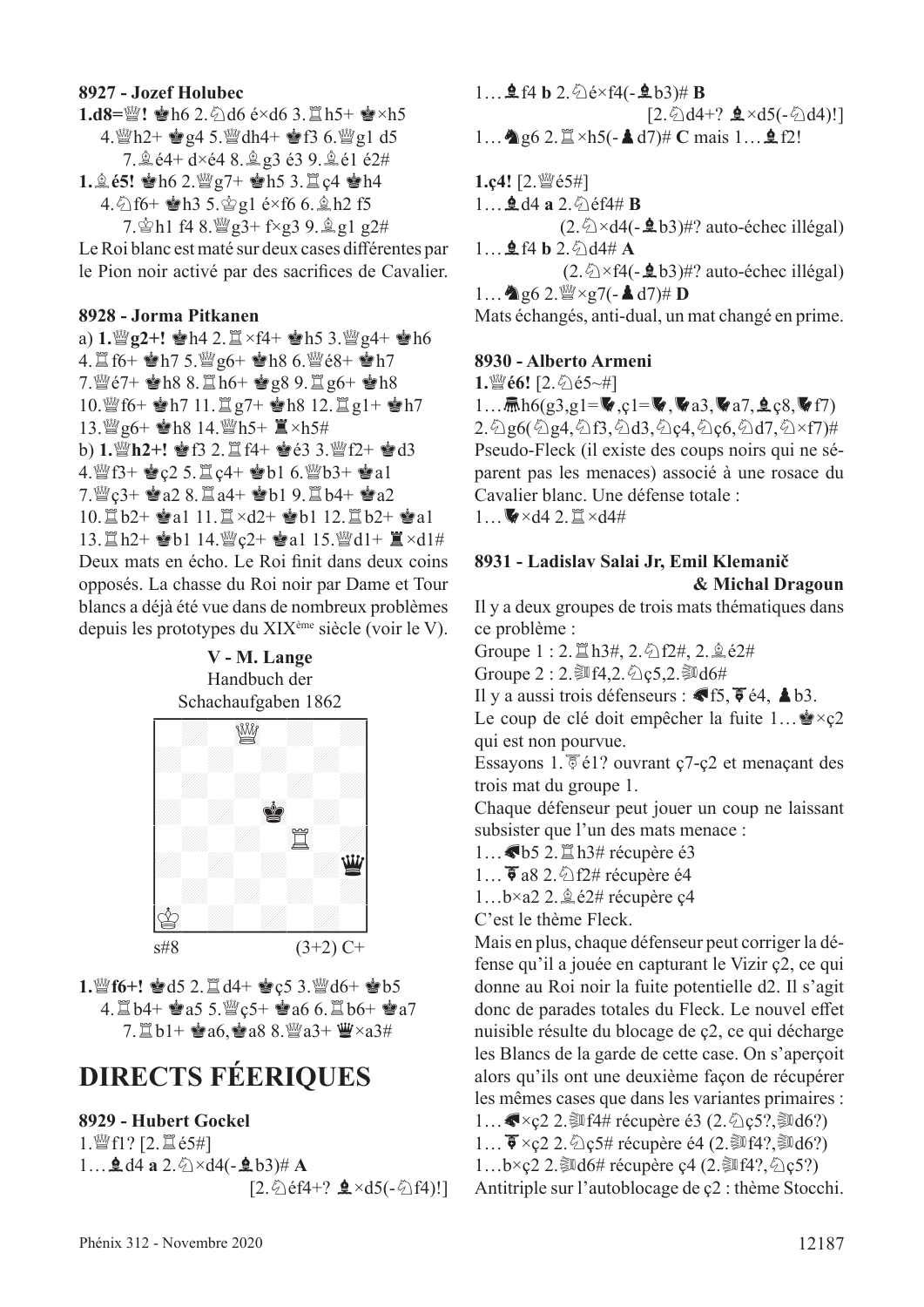L'essai est complété par  $1...$  Q  $c3(\mathbb{Z} \times a2)$ 2. $\mathcal{D} \times \mathcal{C}3(\hat{\mathcal{Q}}\in 2)$ # et est paré par  $1...$ 

Solution : **1.**g**a5!** ouvre h2-ç2 et menace des trois mats du groupe 2, qui sont ensuite séparés par : 1... $\bullet$ b5, $\bullet$ ç8 2. $\text{\textcircled{14#}}$ 

 $1...$   $\bar{5}$  a8 2.  $\Diamond$  c5#

 $1...b \times a2$  2. Jul  $6#$ 

On assiste à un nouveau thème Fleck.

Comme précédemment, chaque défenseur peut corriger en capturant le Vizir ç2, ce qui procure au Roi noir une fuite potentielle en ç3. Et la case ç2 étant bloquée, les mats cette fois-ci du groupe 1 deviennent possibles, avec à nouveau antitriple

:  $1...$   $\sqrt{x}$   $22.$   $\Xi$   $h3#$ 

 $1...$   $\overline{\bullet}$  ×c2 2.  $\Diamond$  f2#

1...b×ç2 2. @ é2#

De plus  $1...$   $d2(\mathbf{X} \times a2)$  2.  $\mathbf{X} \times d2(\mathbf{Q} \cdot \mathbf{C})$ #

Abondance de thèmes : thème Fleck dans le Jeu d'Essais et le Jeu Réel, thème Stocchi deux fois sur l'autoblocage en ç2 avec mats changés, par trois fois la variante correctrice dans un jeu devient la variante primaire dans l'autre (et inversement). Enfn, thème Odessa étendu à trois mats : les trois menaces d'un jeu sont des mats dans trois variantes de l'autre.

Une conception magistrale.

#### **8932 - Alberto Armeni**

**1.** $\circ$ **h8!** [2.é7  $\bullet$  ×f7+ 3. $\circ$ g7  $\bullet$  ×g7#] 1... 曹b1 2.é4 曹b8+ 3. t f8 曹×f8#  $1...$  $\mathbf{W} \times h5$  2. $\mathbf{\Diamond}$ ié5  $\mathbf{W}$ é $8+$  3. $\mathbf{\Diamond}$ f $8$  $\mathbf{W} \times f8$ # 1...d4 2.f4  $\mathbf{W}$ a8+ 3.  $\mathbf{\hat{A}}$  f8  $\mathbf{W} \times f8$ # 1...  $\mathbf{W} \times h5$  variante subtile : si 2.  $\triangle$ d8,  $\triangle$ g5  $\mathbf{Q}$ g6+!

#### **8933 - Maryan Kerhuel**

Essai Thématique commun aux deux solutions :  $1.\hat{p}_b1+? \triangleq -a2\times b1!, \triangleq -c2\times b1!, \triangleq c2!$ 

 $1. a8 = \frac{100}{10} + 1$   $\frac{100}{10}$   $d8$  2.  $\frac{1}{2}$   $b1 + \frac{1}{20} \times b1$ 

 $3.g-c7 \times d8 = \frac{M}{2}$  eb1~ 4.  $\frac{M}{2}$ b6#

La Dame b6 est protégée de la capture  $\mathbf{\hat{P}} \times b6$ par le Pion a6  $(4... \cdot 5 \cdot 5 \cdot 66$ ? 5.  $\triangle$  a5×b6!). Une Dame blanche s'est substituée à la Dame neutre. **1.a8=**Ä**!** Äb7 2.g4**(1)** Äf3**(2)**

3.  $\&b1+$   $\&a2,$   $\&b4$  4.  $\&c2\#$ 

 $(1)$  2. $\circledast$ h2?  $\&$ -b8×g3+!

(2) 2…Äa8(Äç8)? 3.p-b7×a8(×ç8)=de,t# si 3...  $\bullet$ -b7×a8(×ç8)? 4.  $\&$ -b7×a8(×ç8)!!

Miniature didactique logique. Pions g3, g2 et a6 actifs

## **TANAGRAS**

#### **8934 - Karol Mlynka**

 $1.g8 =$  第 $\times b7 - a7(b7) 2.b8 = 4$  第 $\times g8 - h8$ (第 $g1$ )=  $1.b8 =$  第 $\times g7-h7(g7) 2.g8 = 3$  第 $\times b8-a8$ (郭b1)= Échange des coups blancs. Pats par clouage en écho caméléon avec une très bonne occupation de l'espace.

#### **8935 - Jaroslav Štúň**

a) 1.  $467 \,$   $C2.$   $4d7 \,$   $C3$  $1.\,$   $\leq$  c6  $\leq$  d7 2.  $\leq$  c7  $\leq$  c5# 1. d5  $C$ 2. d6  $C$ 4# b)  $1.$ <sup> $4e7$ </sup> $2.$ **e** $e6$  $e5#$ 1. e65 of f6 2. f5 \$f4#  $1.$  $A = 15$   $B = 13$   $2.$   $B = 65$   $B = 64$ #

Dans la position de mat, le Roi noir joue comme un Moineau, les cases disponibles étant les cases de la ligne où il se trouve (ç6 et é6 dans la solution I de a). Avec un Moineau noir, les solutions I et III de chaque jumeau fonctionnent identiquement. Triple écho en a) et b) où le Moineau neutre est pris en sandwich par les deux Rois. Une performance en trois pièces !

#### **8936 - Bastian De Haas**

a) 1. $\textbf{\textsterling}$  b6(+ $\textbf{\textsterling}$  a7)  $\text{\textsterling}$  d6(+ $\text{\textsterling}$  b7)

2. **₫** a5(+ **4** b6) b8= $\ddot{\text{ } }$ #

b) 1. $\mathbf{\hat{L}}$ ç5(+ $\triangle$ a7) a8= $\triangle$  2. $\mathbf{\hat{L}}$ a7(+ $\triangle$ ç5)  $\triangle$ ç7# Grâce à un changement de condition interessant, des mats idéaux surviennent, avec un Cavalier de promotion matant ! Mat spécifque dans b).

#### **8937 - Claude Beaubestre**

a)  $1.a1 = \bigoplus$   $\bigoplus$  c2 2.  $\bigotimes$  c4  $\bigotimes$  × c2-c3-a4#

b)  $1.a1 = \mathbb{Z}$   $\mathbb{Q}b3+2.\mathbb{Q}c6 \mathbb{Q} \times a1(\mathbb{Q}a7)$ #

c)  $1.a1 = 2$ ,  $2.g3 2.$   $c6 \le x \le 3-c4(\le a6)$ #

Ce tanagra avec un bon jumelage du Roi blanc met à l'honneur une pièce féérique rare, le Cavalier+Locuste, également appelé «Mante». Deux mats utilisent la composante Locuste pour le coups Take (a et c) et la composante Cavalier pour b). C'est une pièce féerique puissante qui mate ici en écho grâce à trois promotions étonnamment diférenciées.

#### **8938 - Geofrey Foster**

1... 20 h7 2.  $\bullet$  f6  $\overline{\phantom{1}}$  f4 3.é5  $\overline{\phantom{1}}$  f1 h6#

1... 鄭h4 2. 會f5 鄭ag4 3.é6 鄭h5# Contrairement aux apparences, le Roi noir n'est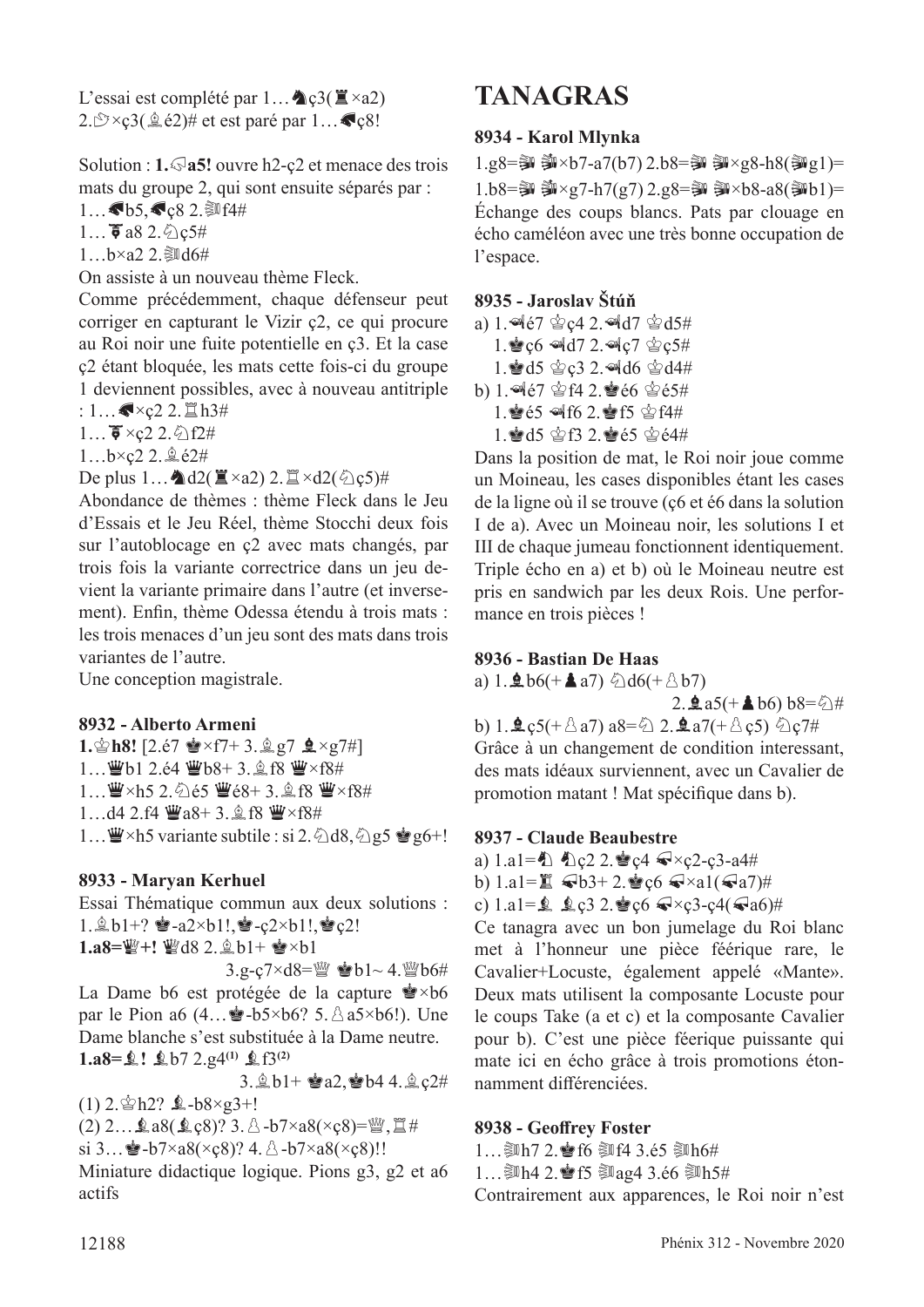pas en échec, car le Edgehog é4 doit jouer sur l'une des bandes de l'échiquier. Un bel écho caméléon est réalisé ici, le Pion noir autobloquant sur deux cases diférentes.

#### **8939 - Éric Huber**

 $1...d1 = \mathbb{E} + 2.\n\cong a7 \mathbb{E} \in 13.68 = \mathbb{W} + \mathbb{E} \times 68\#$ 1... b1 2.é8= $\mathbb{I} + d1 = \mathbb{I} + 3$ . $\mathbb{I}$ é1+  $\mathbb{I} \times 61$ #

Promotions échangées. La première promotion noire dans la première variante, blanche dans la seconde doit être en Tour car si elle était en Dame, le Roi adverse ne pourrait s'abriter des échecs (!!). En revanche la seconde en Dame est redoutable dans la première variante car le Roi noir n'a pas d'abri, ce qui force  $\ldots \mathbb{Z} \times 68\#$ , le Roi blanc à son tour n'ayant pas d'abri. Dans la seconde variante, le troisième coup blanc surprenant  $3.\n\mathbb{Z}$  é1+! cloue la Dame et donne échec (par la menace  $\mathbb{Z} \times d1$ ) ce qui force la Dame noire à la capturer avec mat. Au niveau de la présentation, le Pion ç7 peut être blanc ou noir, mais l'auteur l'a préféré blanc pour compliquer la tâche du solutionniste !

#### **8940 - Sébastien Luce**

a) 1.h1= $\mathbf{W}$ +  $\mathbf{\hat{\otimes}}$ g5 2. $\mathbf{W}$ h3 h8= $\mathbf{\hat{\otimes}}$  3. $\mathbf{W}$ d3  $\mathbf{\hat{\otimes}}$ g6=

b) 1. d2  $\Delta$  h3 2. de1 h8= $\Xi$  3.h1= $\Xi$   $\Delta$  g3= Promotions changées. En a) le Cavalier promu, placé en g6 cloue la Dame noire de promotion placée en d3 interdisant son retour en d8 par l'attaque sur b1  $(3...$  f7? 4. $\mathbb{Q}$ d8!). En b) la solution est encore plus complexe : 1.<sup>2</sup>d2 interdit le «retour» du Roi blanc en é1. Puis 1... \$h3 doit être joué et non ...  $\mathcal{Q}_g$ 4 qui forcerait ensuite le retour du Pion h7 en h2.  $2...h8=\mathbb{Z}$  interdit le retour du Roi noir en é8, tandis qu'après  $3.h1=\mathbb{E} \circ g3$ , la Tour noire h1 ne peut retourner en a8 sous peine d'auto-échec par le Roi h4 sur é1. Un nouveau domaine de pats par clouage s'ouvre !

#### **8941 - Sébastien Luce & Pierre Tritten**

1… $\circ$ ç4 2.  $\bullet$  f2 b4 3.d5+  $\circ$ ×d5(- $\circ$ d5, $\bullet$ c4)

 $4.\blacktriangleright \blacktriangleright 4(-\blacktriangleright 64, \lozenge f2) \ \heartsuit d6#$ 1… $\circledast$ b5 2. f7  $\circledast$ c6 3. el  $\circledast$ xd6(- $\circledast$ d6, $\circledast$ c6)

 $4.\blacktriangleright \times b3(-\blacktriangleright b3,\heartsuit\varphi1) \blacktriangleright \measuredangle2\#$ 

Nous assistons à deux changements de couleur du Roi blanc et du Noctambule noir, suite aux captures des deux Pions. Le Noctamble blanchi place à chaque fois une «double attaque matante». Rappelons que la règle des Rois siamois s'applique quand il y a plusieurs Rois de même couleur.

#### **8942 - Victor Sizonenko**

1... 公é6 2. 會f7 會f5(公g4)! 3.  $g7 \< f6$  4.  $h6 \< f8$ # idéal 1.f5  $$b2 2.\n$ f8  $$h4$ 

 $3.\bullet g8 \circ f6(\text{2g5})$ ! 4.  $h8 \circ f7#$ L'auteur propose ici deux mats de pièces mineures dont un avec batterie royale.

#### **8943 - Jaroslav Štúň**

a) 1.Ré6 r×é4 2.Rf7(Tf5) r×f5 3.Ré8(Té6)  $e^{4}$ (▲) 4. $e^{2}e^{7}$   $\circ$  xé4 5.  $\overline{m}$  $e^{3}$ ( $\overline{m}$ ;  $\triangleq$   $e^{2}$ )+  $\circ$   $e^{3}$  f3#  $(6. \mathbb{E} \cdot \text{e4}, \text{e5} \cdot \mathbb{E})$ ? auto-échec spécifique !) b)  $1.\overline{m} \times 63 \cong \times 64$ ( $\triangle$ d4)  $2.\overline{m}$ é5( $\overline{m}$ ; $\overline{m}$ é6)+  $\cong$ f3  $3.\bullet$ c4 d5( $\clubsuit$ ) 4. $\bullet$ d4  $\circledcirc$ é2 5. $\breve{\Xi} \times 65 \circledcirc$ f3( $\stackrel{\frown}{\text{m}}$ f6)#  $(6. \mathbb{E} \cdot 4(\mathbb{E})$ ? auto-échec spécifique !) D'excellents effets féeriques qui associent équitablement les trois conditions.

#### **8944 - Ivan Bryukhanov**

1.  $\mathbb{Z}$  d4  $\mathbb{Z}$  c1 2.  $\mathbb{Z}$  c4( $\mathbb{Z}$  c1,  $\triangle$  b4)+  $\mathbb{Z}$  b5 3. $\triangle$  d3  $\dot{\mathbf{F}}$ a4 4. $\dot{\mathbf{\Phi}}$ ç2  $\dot{\mathbf{\Phi}}$ a3 5. $\dot{\mathbf{\Phi}}$ b1 b3 6. $\dot{\mathbf{\Phi}}$ a1 b2( $\ddot{\mathbf{\Xi}}$ c1)# Thème Klasinc, avec le passage de la Tour noire en ç1 puis le retour de la Tour blanche en ç4 avec échec, provoquant le noircissement de la Tour ç1. La même Tour ç1 sera blanchie à la fn par la poussée avec échec du Pion en b2. Position de mat étonnante et spécifque.

#### **8945 - Ivan Bryukhanov**

 $1.\, \textcircled{2}$ a6  $\textcircled{2}$ c $6$  2. $\textcircled{2}$ d2  $\textcircled{2}$ b5 3. $\textcircled{2}$ c1  $\textcircled{2}$ a4  $4.\bigcirc$  c5( **A** d3)+ **e** a3 5. $\circ$ b1 d2 6.  $\hat{Q}$  c<sub>2</sub>+ d1= $\hat{Q}$ ( $\hat{Q}$ c<sub>2</sub>)#

Joli coup matant qui pare l'échec :  $6...d1 = 2$ ? n'est pas suffisant car ne donne pas échec au Roi blanc et ne peut donc bénéficier des effets Masand.

#### **8946 - Oleg Paradzinsky**

1.f1=曹+ 宫é3 2.d1= 含 宫d2 3.曹f3 盒f5 4.4é3  $\hat{p}$   $\in$  4.  $\hat{p}$   $\in$   $\mathbb{Z}$  b7 6.  $\hat{p}$  a3  $\hat{q}$  c3 7.  $\hat{p}$  a5  $\hat{p}$  c6#

Deux promotions noires en Dame et Cavalier, visant deux futurs auto-blocages avec un mat des épaulettes où le Roi blanc n'est pas en échec et le Fou n'est pas en prise grâce à la condition.

#### **8947 - Bernard Courthiau**

 $1.\Xi \times h4$ (A h7)! [2.  $\Xi \times h7$ #] h5 2.  $\Xi \times h5$ (A h7)  $[3.\mathbb{Z} \times h7\#]$  h6 3. $\mathbb{Z} \times h6$ (Ah7) [4. $\mathbb{Z} \times h7\#$ ]  $\mathbf{\&} h1$ 4.  $\ln 5!$  [5.  $\ln 6$   $\ln 4$  6.  $\ln 7 + \ln 7$   $\ln 7$  ( $\ln 1$ ) 7. $\mathbb{Z} \times h7(\mathbf{\&} c8) \#$ ] h6 5. $\mathbb{Z} \times h6(\mathbf{\&} h7)$   $\mathbf{\&} 64$  $6.\n\mathbb{Z}\times h7+\mathbf{Q}\times h7(\mathbb{Z}h1)$  7.  $\mathbb{Z}\times h7(\mathbf{Qc8})\#$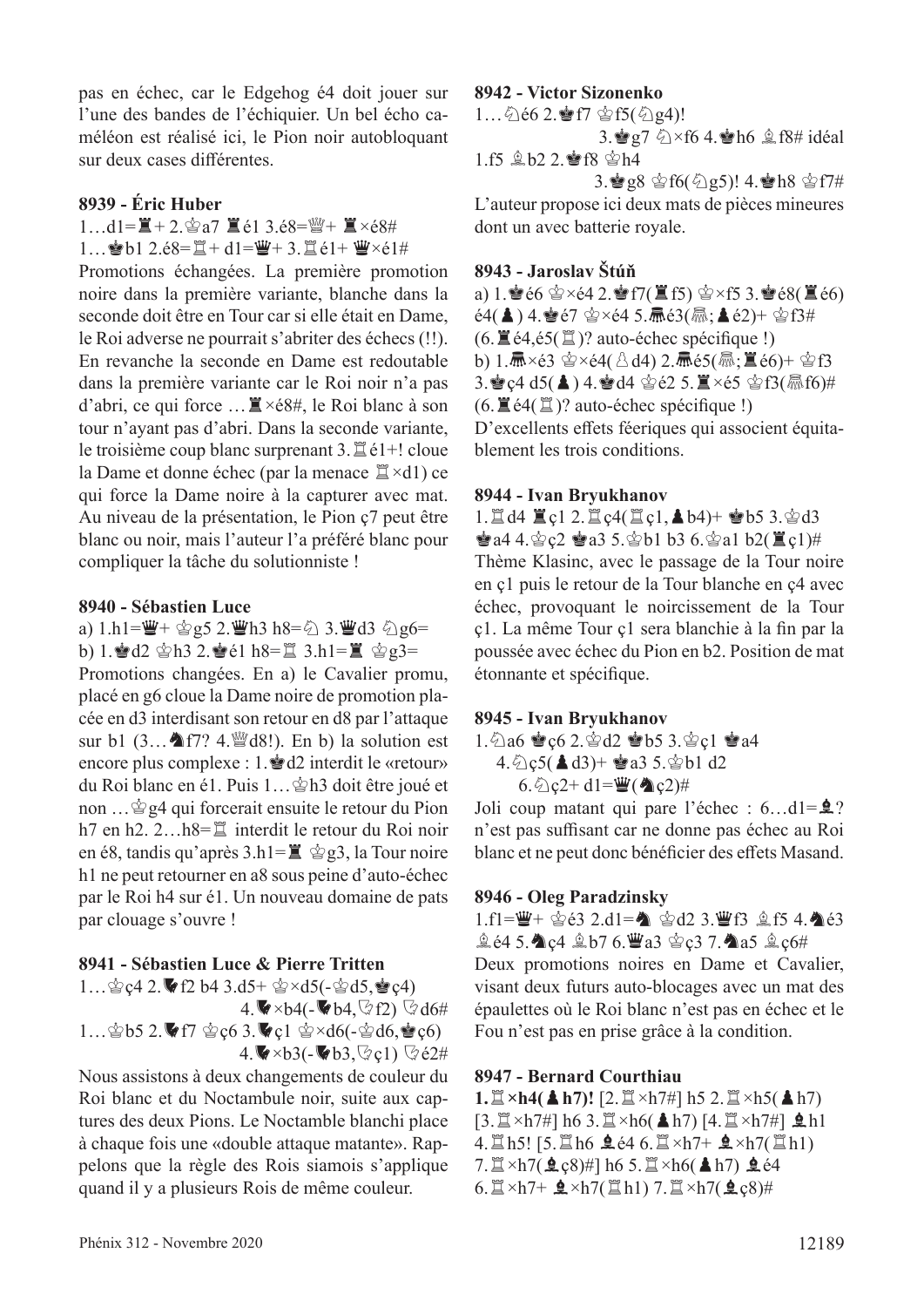Duel  $\Box - \triangle$ , avec une profusion de renaissances et un mat bien sûr spécifque.

#### **8948 - Václav Kotěšovec**

 $1.1$ g6 Gb2 2. $\sqrt{97}$  Gf7 3. $\sqrt{107}$  Ga3 4.1 a6  $\bullet$ b3 5. $\circ$ b1 Gb5 6. $\Xi$ a1 Ga4 7. $\circ$ c1 Gb2#  $1.1$ h5 @b3 2. $\sqrt{h}6$  @c4 3. $\csc 2$  @b4 4. $\csc 1$  $\bullet$ a3 5. $\odot$ d1  $\bullet$ b4 6. $\Xi$ b5+  $\bullet$ c3 7. $\Xi$ b1  $\bullet$ c2# 1. f6  $\blacklozenge 6$  2.  $\blacklozenge$ d7  $\blacklozenge$ a3 3. $\triangle$ d1  $\blacktriangleright$ b3 4. $\triangle$ é2  $\bullet$  c4 5. $\Xi$  c6+  $\bullet$  d3 6. $\Xi$  c1  $\bullet$  b1 7. $\Im$ é1  $\bullet$  d2# 1. gd2 @b1 2. gc3 6b3 3. gb4 Ga2 4. ga4  $\bullet$  c2 5. a5  $\bullet$  d3 6.  $\Xi$  h3+  $\bullet$  c4 7.  $\Xi$  a3  $\bullet$  b4# Quatre mats en écho, avec une position de mat utilisant les spécifcités du Moineau qui a besoin de deux sautoirs (un seul sautoir : il pare l'échec en se déplaçant !) pour faire mat des deux côtés !

#### **8949 - L'ubos Kekely**

 $1...$  $\mathcal{Q}$ g5 2.b4 ç5 3.b5 ç4 4.b6 ç3 5.b7 ç2

6.b8= $\hat{g}$  c1= $\hat{g}$  7. $\hat{g}$  e5  $\hat{g}$  b2 8. $\hat{g}$  g7+  $\hat{g} \times g$ 7# Essai spécifique :  $6...$ ç $1=\mathbf{W}$ ? 7.  $\&$  é5  $\mathbf{W}$ b2 8.  $\&\&q7\#$ en efet, les Dames noires ne peuvent parer l'échec en capturant en g7, le Roi h8 jouant alors comme une Dame et faisant échec au Roi noir h6.

#### **8950 - Václav Kotěšovec**

1. 宫ç2 10c7 2. 公f6 10b2 3. 公é4 會é2 4. $\dot{\otimes}$ b1  $\blacksquare$ é3 5. $\dot{\otimes}$ a1  $\dot{\otimes}$ d1 6. $\blacksquare$ d3  $\blacksquare$ f4  $7.\textdegreeled{2}$   $3+$   $\bullet$   $d2$   $8.\textdegreeled{2}$   $b1+$   $\bullet$   $c1$   $9.\textdegreeled{2}$   $m1b2#$  $1.\$  $d4 \equiv$  $(4 \cdot 2.\)$  $e5 \equiv$  $(1 \cdot 3.\)$  $(1 \cdot 5 \equiv 63.\)$ 

4. $\circ$ f6  $\circ$ g4 5. $\circ$ g7  $\circ$ h5 6. $\circ$ f6+  $\circ$ h4

 $7.\$   $8h8$  @  $25.8.\$   $h7+$  @  $h6.9.\$  M  $28$  M  $27\#$ 

1.  $0.65 + \circledast 92$  2.  $0.63$  Mg3 3. Mh2 Mf6

4.  $\frac{1}{2}$ g4  $\frac{1}{2}$ h3 5.  $\frac{1}{2}$ f2  $\frac{1}{2}$ e2 6.  $\frac{1}{2}$ g1  $\frac{1}{2}$ f5

7. $\Phi$ h1  $\text{min}$ 5 8. $\text{min}$ 1  $\text{min}$ 5 9. $\text{min}$ 2#

Comme pour le 8948, l'Aigle a besoin de deux sautoirs pour mater seul. Triple écho, mais cette fois-ci dans trois coins de l'échiquier.

#### **8951 - Torsten Linss**

1.g5  $\approx$ a5 2.b5 g4 3.b4  $\approx$ a4 4.b3  $\approx$ a3 5.b2  $\approx$ a2 6.b1= $\hat{Q}$  +  $\hat{\otimes}$  a1 7. $\hat{\otimes}$  f5 g×f5 8.g4 f6 9.g3 f7 10.g2 f8= $\mathcal{W}11.g1$ = $\mathcal{W}18!$  12. $\mathcal{W}137#$  et 12. $\mathcal{W}11 \mathcal{W}62#$ Triple Excelsior dans une position anti-aristocratique (Pions et Rois uniquement). À noter la jolie pointe blanche du onzième coup qui lorgne sur b2 tout en évitant le contrôle de la colonne a (si on tente  $11...$  @b8? 12.  $\mathbf{W}$ a7  $\mathbf{W} \times a$ 7! forcé). Si nos statistiques sont justes, cela fait vingt ans que Phénix n'avait pas publié d'aidé-réciproque dans la section tanagras ! Il s'agit d'un Vielväter de Stephen Emmerson (3397 dans Phénix 84).

#### **8952 - Torsten Linss**

1.f5  $\&$  c4 2.f4  $\&$  d5 3.f3  $\&$  e6 4.f2  $\&$  f7 5.f1= $\bullet$  $\frac{1}{2}$ f8 6. $\frac{1}{2}$ g3 h×g3 7.h5 g4 8.h4 g5 9.h3 g6 10.h2 g7 11.h1= $\ddot{\mathbf{w}}$  g8= $\ddot{\mathbf{w}}$  12. $\ddot{\mathbf{w}}$  c6  $\ddot{\mathbf{w}}$  g7 13. $\ddot{\mathbf{w}}$  é8# et 13. We8 We7#

Idée semblable à celle du problème précédent, avec en prime un système de pièces autoblocantespièces matantes avec deux Dames déjà rencontré par le passé.

#### **8953 - Michel Caillaud**

1.  $\mathbb{Z} \times d1(\mathbb{Z} d8) +! \mathbb{Z} \times d1(\mathbb{Z} d1)$  et on continue : n.  $\mathbb{Z} \times d1(\mathbb{Z} d8) +! \mathbb{Z} \times d1(\mathbb{Z} h1)$  jusqu'au 999<sup>ème</sup> coup au moment où la condition Circé disparaît :  $1000.$  $\mathbb{Z} \times d1$ #!

Petit trait d'humour de Michel qui indique que cette ritournelle aurait pu durer beaucoup plus longtemps... ! Vlaicu Crisan a composé un 7# dans Phénix en 2005 qui présente certaines analogies (4889, Phénix 139).

## **DIVERS**

#### **8954 - Sébastien Luce**

 $1.a8=\mathbb{Z}(\mathbb{Z}h1) a2 2.0-0 a1=\mathbb{Z}(\mathbb{Z}h8)$ 

3. $\Xi$ é1  $\Xi$ h5 4.g4+ h-h4×g3 e.p.# Thème Valladão avec deux Tours aux quatre coins. Noter le joli coup  $3.\n *Let*11, *let*11, *let*2, *let*3, *let*4, *let*4, *let*5, *let*6, *let*7, *let*8, *let*9, *let*9, *let*1, *let*1, *let*2, *let*3, *let*4, *let*6, *let*7, *let*8, *let*9, *let*$ nuer de garder f5 (qui ne le sera pas par le Pion g4) sans rester sur la colonne f. Auto-blocage par la Tour noire, le Pion g4 ne gardant pas h5 non plus.

#### **8955 - Sébastien Luce**

 $1...$  Mag  $2.\bar{m}$ g 5 Maé 6 3. Mag 8 Mad 7

 $4.\bar{m}$ g6 驫h6 5.扁g8 驫h7#

 $1...$ Mgc4 2. Magg5 Mé6 3. Mf7 Még4 4.  $\frac{1}{2}$  27 X f8 5.  $\frac{1}{2}$  h7  $\frac{1}{2}$  g8#

Écho miroir diagonal où les Sauterelles blanches et noires sont «imbriquées» entre elles.

#### **8956 - Sébastien Luce**

1…h1= $\mathbb{Z}$  2.h8= $\hat{\mathbb{Z}}$   $\mathbb{Z} \times h8(\hat{\mathbb{Z}}_Q1)$  3.g7  $\mathbb{Z}$  a8 4.g8= $\mathbb{Q}$ g1= $\mathbb{A}$  5. $\mathbb{Q} \times$ g1( $\mathbb{A}$ b8)  $\mathbb{A}$ c6#

Allumwandlung bicolore et double Schnoebelen, le thème du 18e T.T. Ţuică, mais qui demandait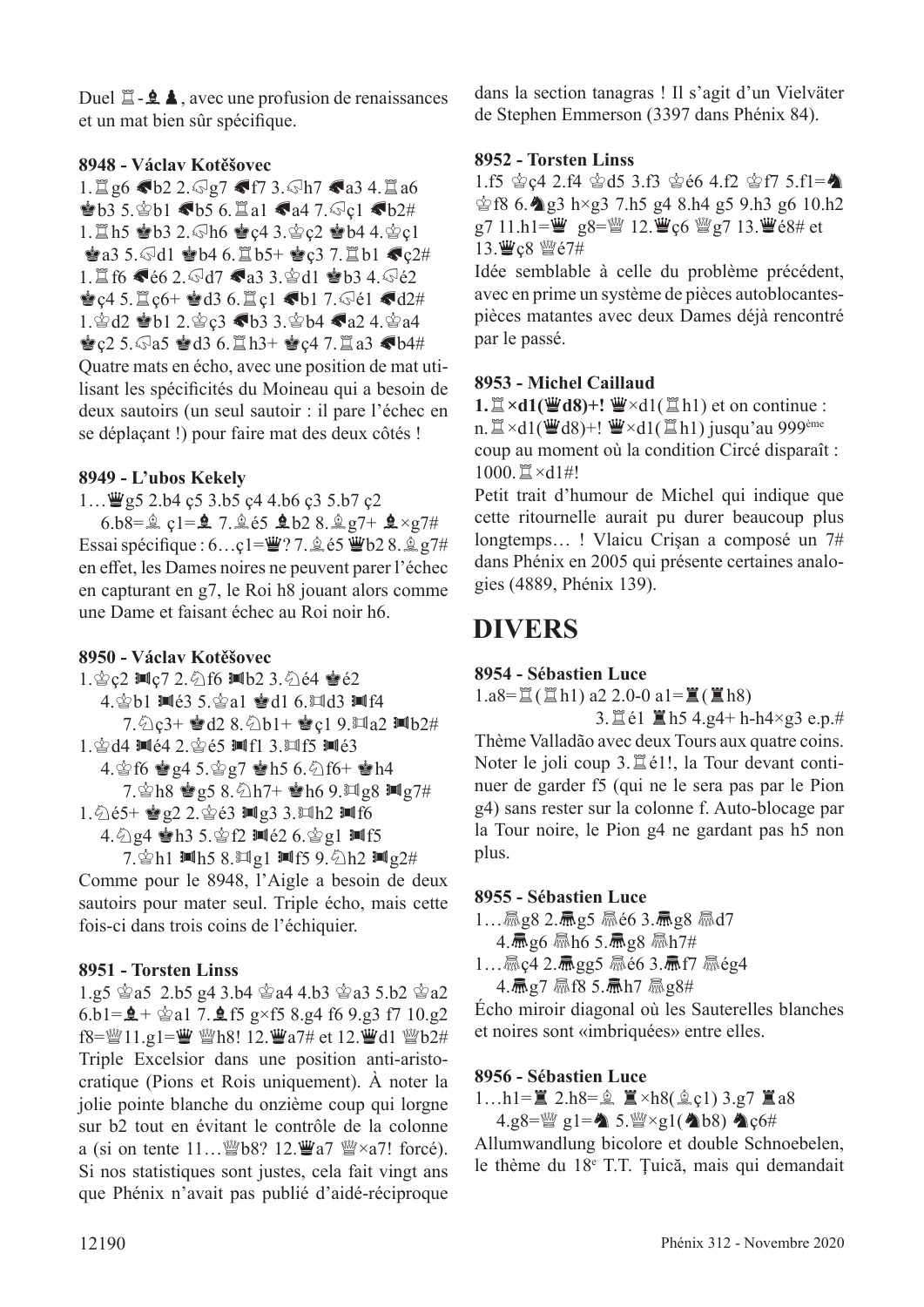#### **8957 - Pascale Piet**

 $1.$  $\mathbb{Z}$  g7+  $\&$  d8 2.  $\mathbb{Z}$  d7+ é×d7( $\mathbb{Z}$  a8) 3.f2 d×c8= $\&$  $4.f1=\dddot{w} \triangleq \times a6(4a7) 5.\dddot{w} \times a6(\triangleq f1) \triangleq \times a6=$ Captures réciproques  $\dddot{\mathbf{\Psi}}$ - $\hat{\mathbb{Z}}$ .

#### **8958 - Sébastien Luce**

#### $1. \mathbb{Z} \times g$ 5-g4 2. $\mathbb{Z} \times g$ 6-g5 3. $\mathbb{Z} \times g$ 3-ç7! 4.g4 5.g5  $6.9 \times h6 - 98 = 27.2 \times f6 - 28 =$

Peu de problèmes ont été composés avec la combinaison de conditions Take&Make et Madrasi. Aucun en problème de série. Il m'a paru intéressant de le faire en l'honneur d'Yves Tallec récemment disparu. La condition Take&Make donne du dynamisme à la solution où une sorte d'Excelsior accéléré est réalisé alors que la condition Madrasi amène une paralysie totale à la fn, laissant l'image symbolique du Roi noir (Auteur).

Problème fguratif d'une grande clarté et d'une économie parfaite obtenue grâce au choix d'un énoncé de pat sans Rois. «Un problème sans belettes" aurait dit Yves... Les deux conditions féeriques s'accordent à merveille et produisent un véritable «dessin animé», où le T s'eface complètement et lance deux touches blanches en ç7 et ç3.

#### **8959 - Mihaiu Ciofanca**

1.a5 2.a4 3.a3 4.a2 5.a1= $\angle$  6.  $\angle$  ×f1 7.  $\angle$  f2 8.  $\angle$  h2 9. lh3 10. h2 11. g1 公f1#

1. f2 2. e2 3. d1 4. c2 5. e3 6. ob4

7. a5 8. b6 9. a7 10. a8 11. a7 c7#

L'auteur aime ces chemins croisés qui font basculer la position. La vedette de la première solution devient fgurant, un simple Pion anti-dual, dans la seconde solution.

#### **8960 - Roméo Bédoni**

1.a1 = 
$$
\blacksquare
$$
 2.  $\blacksquare \times a6$  3.  $\blacksquare$  h5 4.b1 =  $\blacksquare$ 

5. $Mf4$  6.c1= $M$  7. $Mg4$  8.d1= $M$  9. $Mh4$ 

10.f1= $\text{Im } 11$ . $\text{Im } f6$  12. $\text{Im } c8$  b×c $8$ = $\text{Im } \#$ 

Enchaînement de cinq promotions en Chasseur V50-V25 qui s'agglutinent autour du Roi noir. La dernière promotion avec sacrifce en ç8 permet le mat par une sixième promotion en Chasseur V50- V25. Remarquons qu'un seul Chasseur joue en avant  $(3.11h5)$ .

#### **8961 - Roméo Bédoni**

1.a1= $\angle$  2.  $\angle$  a8 3.  $\angle$  h8 4.b1= $\angle$  5.  $\angle$  g8 6.b2 7.b1= $\bullet$  8.c1= $\bullet$  9.d1= $\bullet$  10.e1= $\bullet$  11.f1= $\bullet$  $12.$ Ga8 b×a8= $\sqrt{5}$ =

Présentation et commentaires du dédicataire : pour mes 57 ans, le 18 octobre 2020, Roméo m'a fait le grand plaisir de composer ce problème en l'honneur… des Bondisseurs (5,7) ! La première promotion est une Tour qui se loge en h8 afn d'assurer le blocage fnal. Les promotions en Bondisseurs (5,7) s'enchaînent ensuite, la dernière permettant le sacrifce en a8 avec promotion du Pion b7…en Bondisseur (5,7) bien sûr ! (testé correct sans les promotions en Dame, Tour, Fou et Cavalier).

#### **8962 - Jorma Pitkänen**

 $1.97$   $2.96$   $3.95$   $4.98$   $3.68 = 16$   $6.12$   $3.7.914$ 8.g5 9. g4 10. gh5 11.g4 12. lh3 13.g3 宫×g7= Auto-encagement des pièces blanches.

#### **8963 - Sébastien Luce**

1.a1= $\Delta$  2.d1= $\Delta$  3. $\Delta$ a4 4. $\Delta$ ×d7( $\Delta$ é2) 5. $\Delta$ ç5 6. $Q$ c2 7. $Q$ é3 8. $Q$ d6 9. $Q$ é7 10. $Q$ é8 11.é1= $E$ 12. If  $13.$   $\Diamond$  ×  $g$ 2( $\Diamond$  b2) 14.b1= $\mathcal{Q}$ 15. *瞥b5+ ��* ×é8(皇f8)#

Allumwandlung neutre. Le Cavalier neutre, promu au premier coup capture au treizième le Pion g2 et permet à celui-ci de se «projeter» en b2 (efet Circé Inversé) puis de se promouvoir (efet ABC) en Dame qui matera en deux coups via b5 afn d'interdire un coup du Roi blanc (Auteur).

#### **8964 - Sébastien Luce & Pierre Tritten**

a)  $1.\n\circledast$   $e2.2.\n\circledast$  d1  $3.\n\circledast \times d6$ -d7  $4.\n\circledast \times e6.5.\n\circledast \times e5$  $6.\s{2} \times f5$  7. $\s{2} \times 64$ -d3 8.64 9.65 10.66 11.67  $12.\dot{e}8 = \ddot{2} \cdot 13.\dot{e} \times b5 - a4 \cdot 14.\dot{e} \cdot c3 \cdot 15.\ddot{e} \times c5 - c6 =$ b)  $1.\n\&\times 66$   $2.\n\&\times 53.\n\&\times 64.\n\&\times 175.$  $\&\times 64.\n3$  $6.64$  7. $\circledast$  $63$   $8.$  $\circledast$  $\times$ c5-b6  $9.$  $\circledast$  $\times$ b5  $10.\circledast$  $\times$ é5-f5 11.é5 12.é $\times$ d6 13.d7 14.d8= $\frac{1}{2}$ 15. $\frac{1}{2}$ c6=

Le Roi noir placé sur une case du bord de l'échiquier protège le Cavalier é4. Le Roi ne pourra le capturer que sous forme de Locuste après avoir atteint la bordure.  $6.\× f5$  7. $\× e4-d3$  dans a) et dans b) 4. $\hat{\mathbb{E}}$ h7 5. $\hat{\mathbb{E}} \times 64$ -d3 sont joués sur la même ligne et dans le même sens, ce qu'on peut regretter. Deux promotions en Cavalier sur deux cases diférentes. Pats en écho. C'est à la fn le Roi blanc qui empêche la capture de son Cavalier en gardant d5.